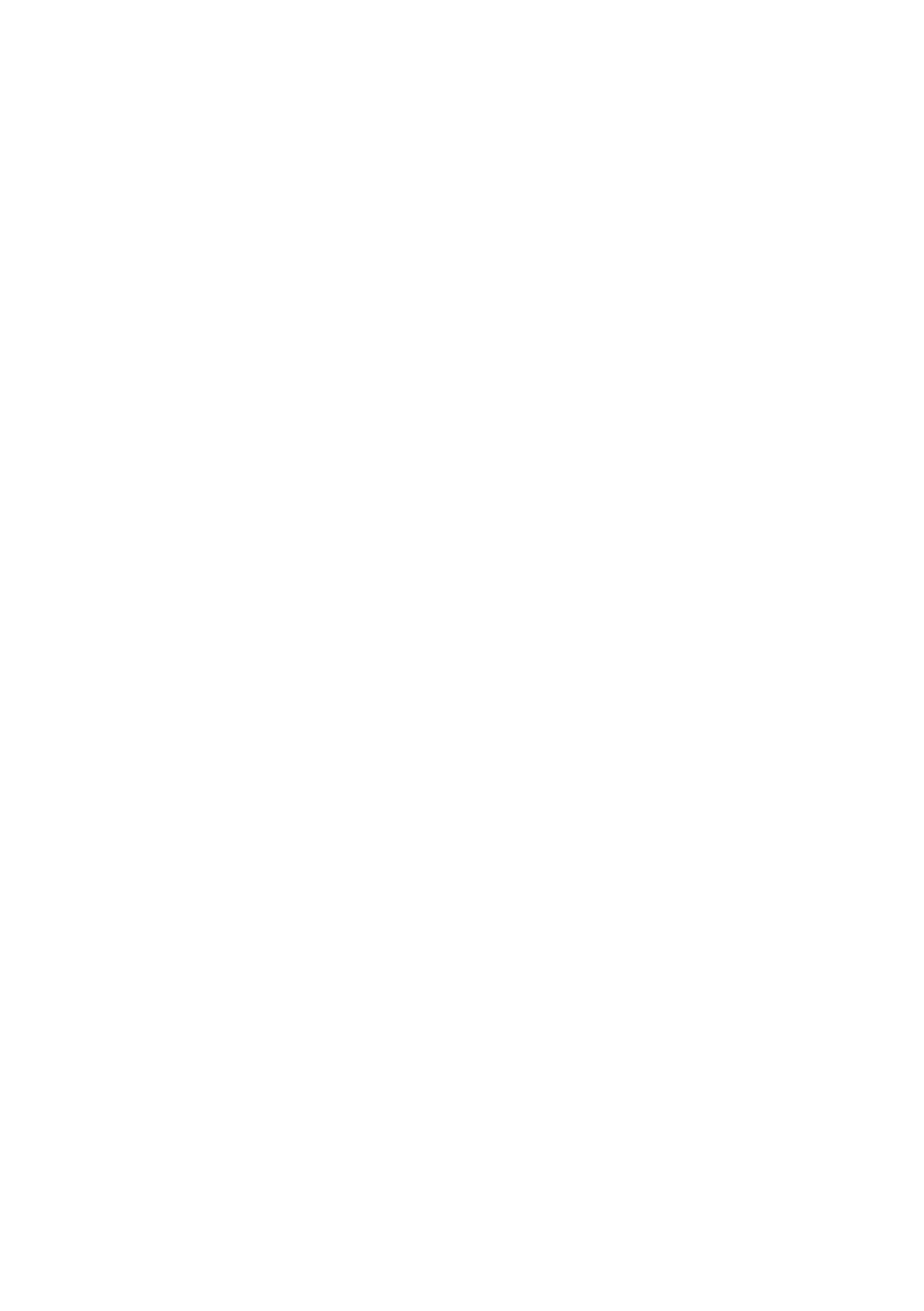

# LIKE PARENT, LIKE CHILD?

The role of resources and life events from an intergenerational perspective

Sanna Kailaheimo-Lönnqvist

**TURUN YLIOPISTON JULKAISUJA – ANNALES UNIVERSITATIS TURKUENSIS SARJA - SER. B OSA – TOM. 530 | HUMANIORA | TURKU 2021**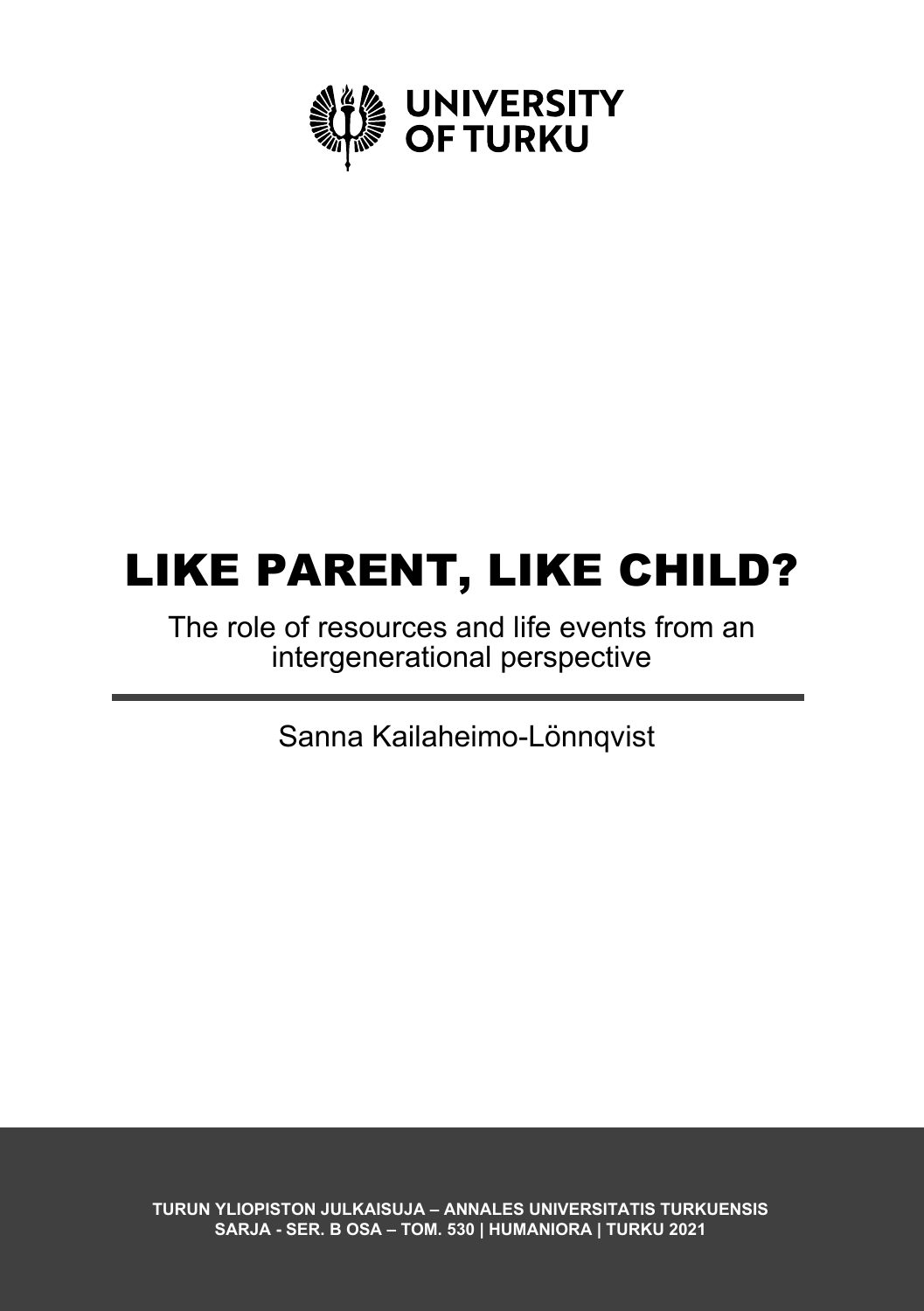### University of Turku

Faculty of Social Sciences Department of Social Research Sociology Doctoral Programme on Inequalities, Interventions and New Welfare State

### Supervised by

Professor Jani Erola Department of Social Research University of Turku Finland

Assistant professor Elina Kilpi-Jakonen Department of Social Research University of Turku Finland

#### Reviewed by

Professor Marlis Buchmann University of Zurich **Switzerland** 

Professor Carina Mood Stockholm University Sweden

## **Opponent**

Professor Marlis Buchmann University of Zurich **Switzerland** 

The originality of this publication has been checked in accordance with the University of Turku quality assurance system using the Turnitin Originality Check service.

ISBN 978-951-29-8338-4 (PRINT) ISBN 978-951-29-8339-1 (PDF) ISSN 0082-6987 (Print) ISSN 2343-3191 (Online) Painosalama Oy, Turku, Finland 2021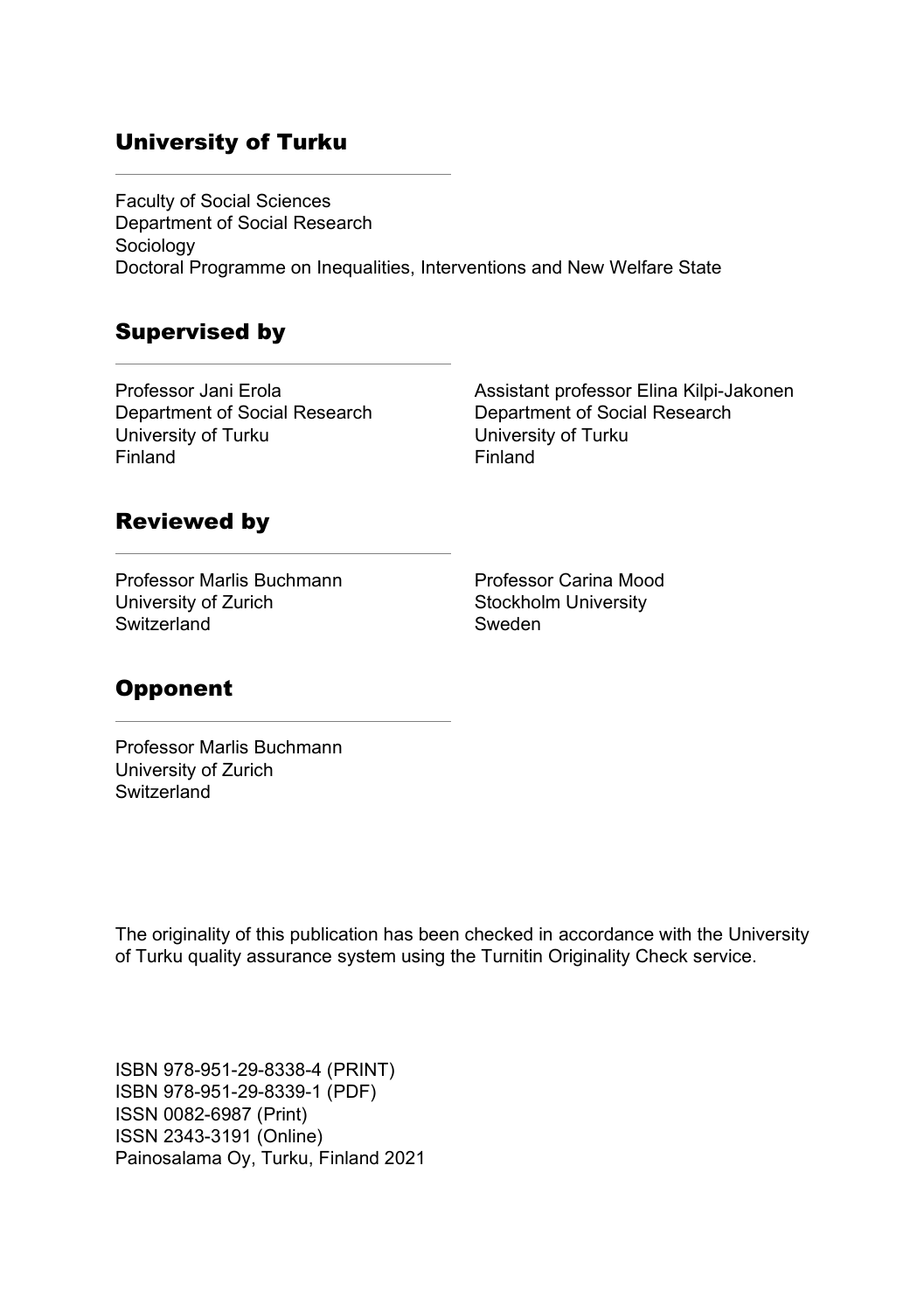UNIVERSITY OF TURKU Faculty of Social Sciences Department of Social Research Sociology SANNA KAILAHEIMO-LÖNNQVIST: Like parent, like child? The role of resources and life events from an intergenerational perspective. Doctoral Dissertation, 143 pp. Doctoral Programme on Inequalities, Interventions and New Welfare State

January 2021

#### ABSTRACT

Intergenerational transmission occurs in most aspects of life, influencing our life events and future achievements. This dissertation examines how different resources and life events are related to the individual's outcomes from the intergenerational perspective. The dissertation approaches these phenomena from three perspectives. First, it is studied how different life events, both positive (such as union formation) and negative (such as losing a parent), are associated with various outcomes of an individual by accounting for parental resources in the light of intergenerational inequalities. Second, the role of parental resources (such as economic and occupational status or educational level) on an individual's outcomes is examined when facing the above-mentioned life events. In addition to parental resources, it is studied how the parents of an individual's partner and the resources of the partner´s parents are related to the individual's outcomes (such as occupational attainment or union dissolution), thus providing new information about intergenerational effects in a seldom studied area. Third, it is examined whether the association between life events and resources is modified by parental resources. In addition, it is examined whether compensation or multiplication occurs, i.e. whether the lack of a resource or a negative life event can be compensated with other resources or whether individuals from different family backgrounds cannot benefit from the resources equally.

This dissertation consists of four parts that use Finnish register data (FinGEP) and apply various regression models. The part I examines the role of parental resources when facing a negative event, such as a health problem, by examining how parental resources are linked to the offspring's probability of receiving a disability pension. The offspring's labour market status two years after the disability pension is studied using a sample of children born between 1980 and 1985. The part II focuses on the positive life event, union formation, by investigating how changes in the partner's parents' resources are related to the individual's occupational development using a sample of individuals born between 1970 and 1979. The part III analyses how shared life events between spouses are linked to union dissolution behaviour by investigating the role of both partners' parental divorce on the couple's union dissolution risk and comparing the associations between cohabitation and marriage. Lastly, the part IV studies the timing of an event by examining how a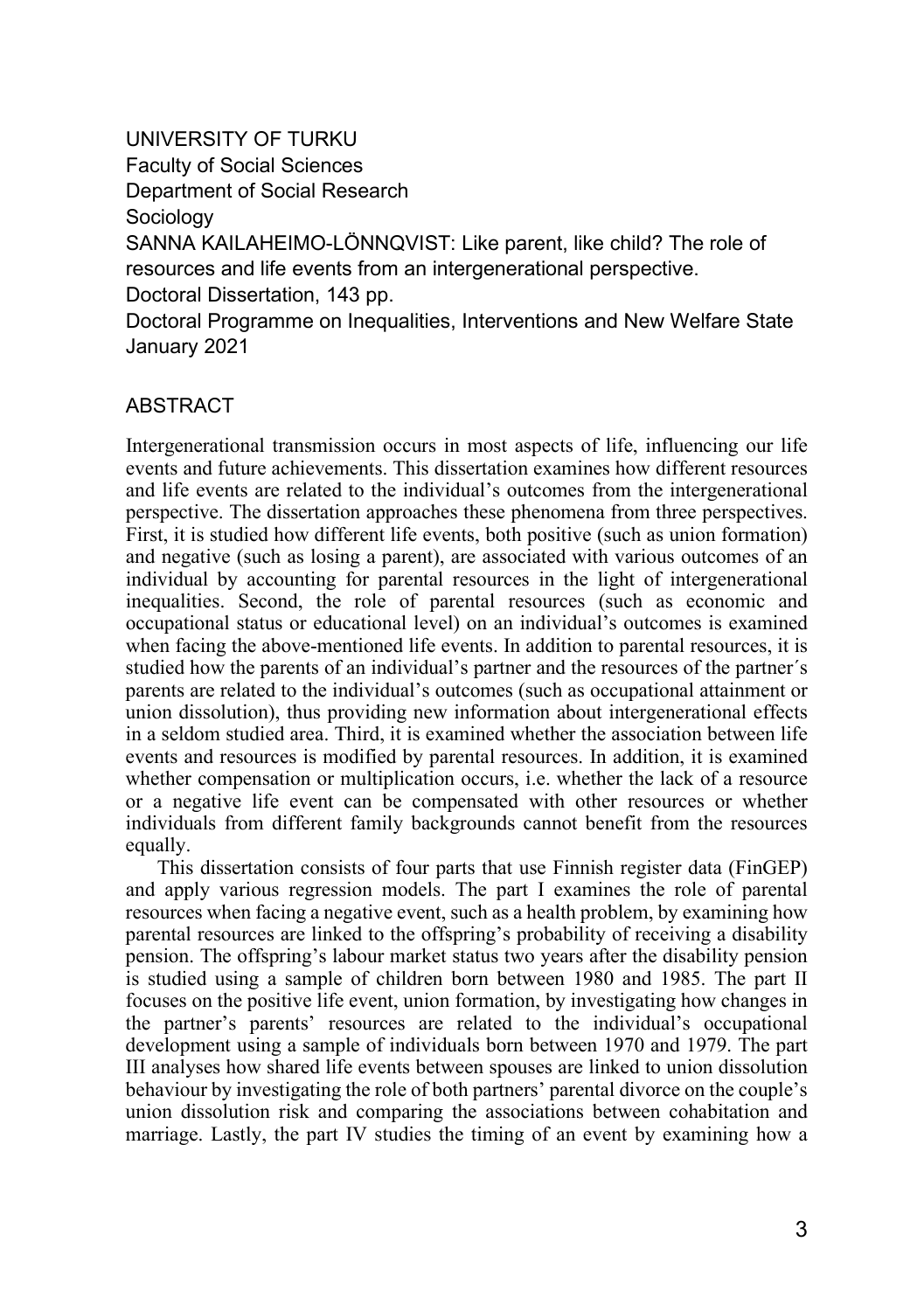child's age at parental death is related to the child's educational attainment using a sample of children born between 1982 and 1990.

Life events and parental resources contributed to the children's adulthood outcomes in all studies, and the associations between life events and an individual's outcome often varied by parental resources. For example, children with high parental resources were more frequently in education and employment after receiving a disability pension, demonstrating that high parental resources were helpful after facing a negative event (i.e. health problem). This finding supported the theory of compensatory advantage. In addition to the parental resources, extended family networks through partnering had positive associations: the change in the partner's parents' resources (i.e. union formation) are positively related to an individual's occupational development. However, the high resources of the partner's parents only benefited individuals whose own parental resources were high, which supports the multiplication theory. Evidence on shared life events between spouses demonstrates cumulative processes: children of divorced parents had a higher risk for union dissolution; the risk was even higher if both couple's parents had divorced. This association was stronger in marriage than in cohabitation. In addition, the timing of a life event was found to be important: the younger the child was when the child experienced parental death, the more adverse was the effect of parental death. No variation between parental resources was observed, but children with low resources are more likely to encounter parental death than individuals with high resources, thus some support for the theory of cumulative (dis)advantage is found.

To conclude, the interplay between life events and resources of an individual's own parents and extended family networks is clear in the individual's outcomes. Individuals with high resources are often less affected by negative life events than individuals with low resources.

KEYWORDS: parental resources, life events, partner's parents, siblings, education, disability pension, occupation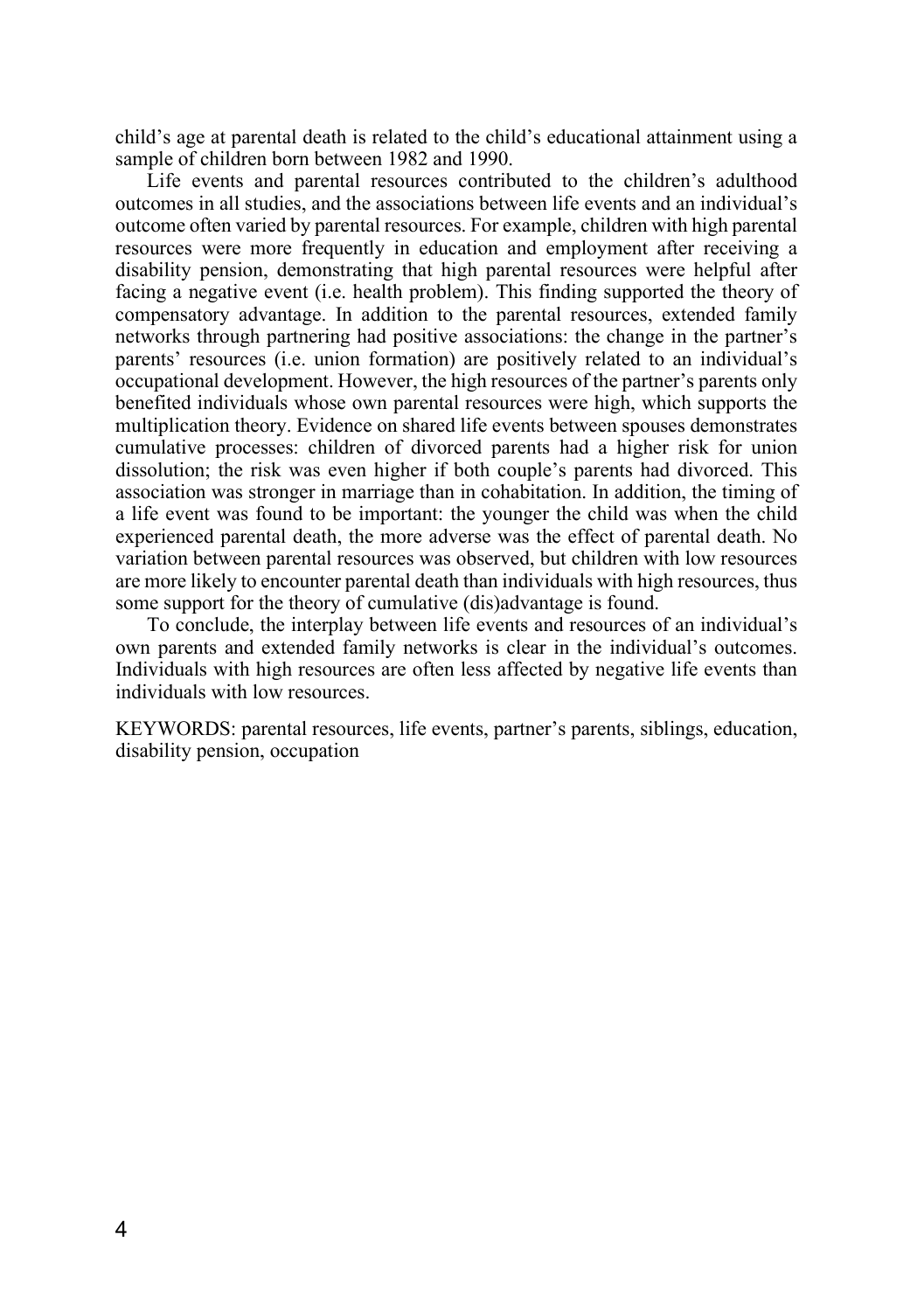TURUN YLIOPISTO Yhteiskuntatieteellinen tiedekunta Sosiaalitieteiden laitos Sosiologia SANNA KAILAHEIMO-LÖNNQVIST: Like parent, like a child? The role of resources and life events from an intergenerational perspective. Väitöskirja, 143 s. Eriarvoisuuden, interventioiden ja hyvinvointivaltion tutkimuksen tohtoriohjelma Tammikuu 2021

#### TIIVISTELMÄ:

Ylisukupolvista periytymistä tapahtuu melkein kaikilla elämän osa-alueilla, ja sillä on vaikutusta niin elämäntapahtumiin kuin tulevaisuuden saavutuksiin. Tässä väitöskirjassa tutkitaan, kuinka erilaiset resurssit ja elämäntapahtumat ovat yhteydessä yksilön saavutuksiin ylisukupolvisesta näkökulmasta. Väitöskirja lähestyy tätä ilmiötä kolmesta näkökulmasta. Yksi, tarkastellaan kuinka erilaiset elämäntapahtumat – niin positiiviset (pariutuminen) kuin negatiiviset (vanhemman kuolema) – ovat yhteydessä yksilön erilaisiin saavutuksiin, kun huomioidaan vanhempien resurssit ylisukupolvisen eriarvoisuuden näkökulmasta. Kaksi, tarkastellaan vanhempien resurssien (koulutustaso, taloudellinen, ammatillinen) roolia yksilön saavutuksiin yksilön kohdatessa edellä mainittuja elämäntapahtumia. Vanhempien resurssien lisäksi tutkitaan, kuinka puolison vanhemmat ja heidän resurssinsa ovat yhteydessä yksilön tulemiin, kuten ammattiasemaan tai parisuhteesta eroamiseen. Tämä tarjoaa uutta tietoa ylisukupolvisuudesta harvoin tutkitulla alueella. Kolme, tarkastellaan, vaihteleeko elämäntapahtumien ja resurssien yhteys vanhempien resurssien mukaan. Tätä tutkitaan muuan muassa tarkastelemalla, tapahtuuko kompensaatiota tai multiplikaatiota: voiko resurssin puutetta tai negatiivista elämäntapahtumaa kompensoida muilla resursseilla tai voivatko yksilöt erilaisista perhetaustoista hyötyä resursseista samalla lailla (multiplikaatio).

Tämä väitöskirja koostuu neljästä osatutkimuksesta, joissa käytetään suomalaista rekisteriaineistoa (Kasvuympäristö) ja erilaisia regressiomalleja. Osatutkimus I käsittelee vanhempien resurssien roolia negatiivisen elämäntapahtuman (terveysongelma) kohdatessa, tarkastelemalla, kuinka vanhempien resurssit ovat yhteydessä jälkikasvun todennäköisyyteen saada työkyvyttömyyseläkettä, ja jälkikasvun työmarkkina-asemaa kaksi vuotta työkyvyttömyyden jälkeen käyttäen otosta lapsista, jotka ovat syntyneet vuosien 1980 ja 1985 välillä. Osatutkimus II käsittelee positiivista elämäntapahtumaa (pariutumista) ja siinä tarkastellaan, miten muutos puolison vanhempien resursseissa on yhteydessä yksilön urakehitykseen käyttäen otosta yksilöistä, jotka ovat syntyneet vuosien 1970 ja 1979 välillä. Osatutkimus III analysoi, kuinka jaetut elämäntapahtumat puolisoiden kesken ovat yhteydessä parisuhteesta eroamiseen tutkimalla mikä rooli molempien puolisoiden kokemalla vanhempien avioerolla on pariskunnan eroriskiin, ja vertailemalla, onko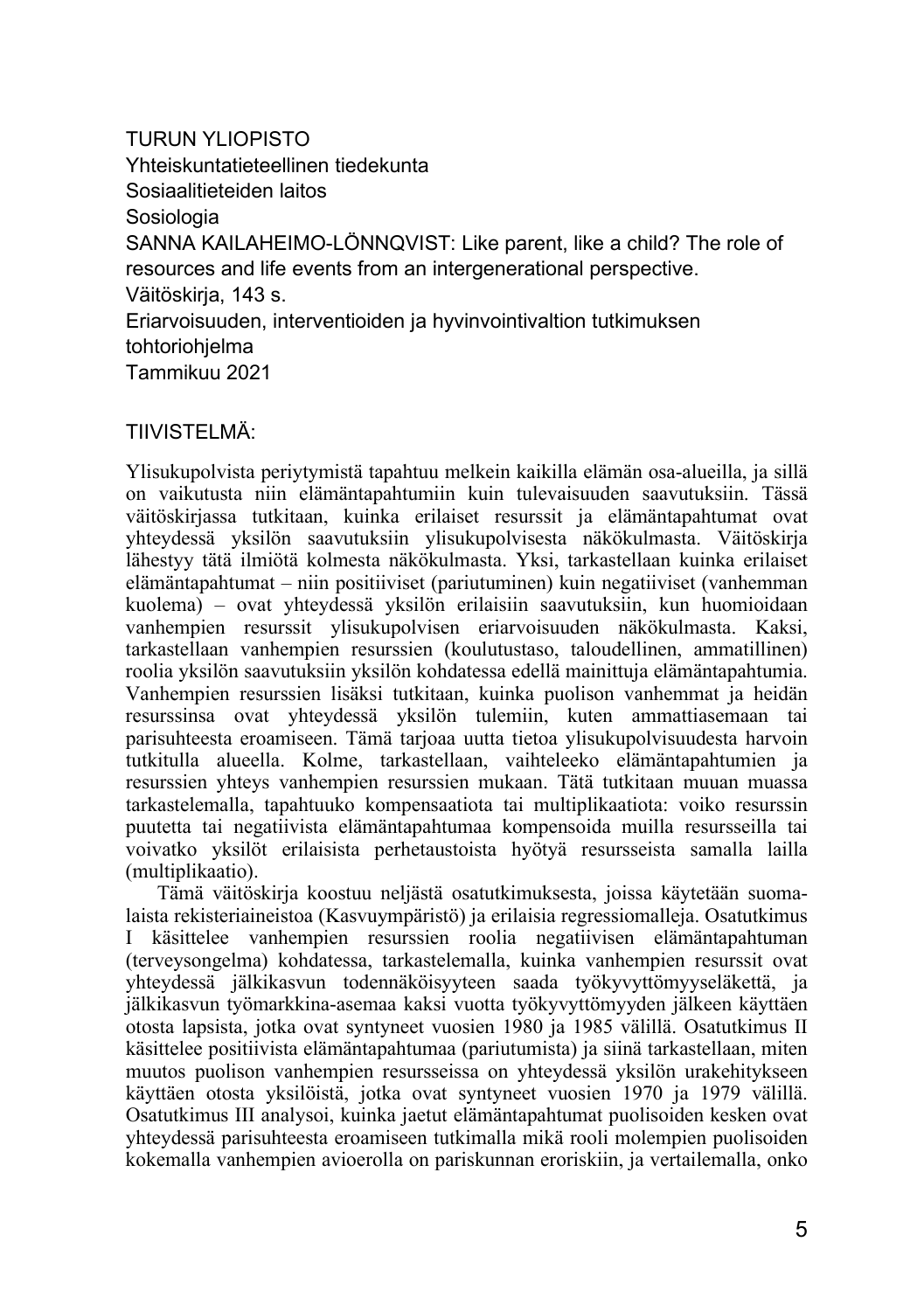yhteys erilainen avo- ja avioliitossa. Lopuksi, osatutkimuksessa IV tarkastellaan elämäntapahtuman ajankohdan merkitystä tutkimalla, kuinka lapsen ikä vanhemman kuollessa on yhteydessä lapsen koulutuksellisiin saavutuksiin käyttäen otosta lapsista, jotka ovat syntyneet 1982 ja 1990 välillä.

Elämäntapahtumien ja vanhempien resurssien rooli lapsen aikuisuuden tulemissa oli merkittävä kaikissa osatutkimuksissa, ja yhteys elämäntapahtumien ja yksilön tulemien välillä vaihteli usein vanhempien resurssien mukaan. Esimerkiksi lapset, joilla on korkeat vanhempien resurssit, pärjäsivät paremmin työkyvyttömyyseläkkeen jälkeen, eli korkeat vanhempien resurssit auttoivat negatiivisen elämäntapahtuman (terveysongelma) kohdatessa. Nämä tulokset tukevat kompensatorisen edun (compensatory advantage) teoriaa. Vanhempien resurssien lisäksi pariutumisen myötä tulevilla perheen ulkopuolisilla sukulaisilla on merkitystä: muutos puolison vanhempien resursseissa oli positiivisesti yhteydessä yksilön urakehitykseen, mutta vain yksilöt, joilla oli korkeat vanhempien resurssit, pystyivät hyötymään puolison vanhempien korkeista resursseista. Tämä tukee multiplikaatio teoriaa. Väitöskirjan mukaan puolisoiden kesken jaetuilla elämäntapahtumilla on merkitystä ja vaikuttaa siltä, että tapahtumat voivat kumuloitua: vanhempien avioeron kokeneilla oli korkeampi eroriski, ja riski oli jopa korkeampi, jos molemmat puolisot olivat kokeneet vanhempien avioeron. Tämä yhteys oli vahvempi avioliitoissa kuin avoliitoissa. Elämäntapahtumien ajankohdalla oli myös merkitystä: mitä nuorempi lapsi on, kun vanhempi kuolee, sitä haitallisempaa vanhemman kuolema on. Tutkimuksessa ei havaittu eroavaisuuksia vanhempien resurssien mukaan, mutta lapset, joilla on matalat resurssit, kohtaavat muita todennäköisemmin vanhemman kuoleman, joten tutkimus tuki myös kumulatiivisten etujen ja haittojen teoriaa (cumulative (dis)advantage).

Tiivistäen, elämäntapahtumien sekä vanhempien ja puolison vanhempien resurssien vuorovaikutus näkyi selvästi yksilön tulemissa. Negatiivisilla elämäntapahtumilla näyttää usein olevan vähemmän haitallinen vaikutus yksilöille, joilla on korkeat vanhempien resurssit, kuin yksilöille, joilla on matalat vanhempien resurssit.

ASIASANAT: vanhempien resurssit, elämäntapahtumat, puolison vanhemmat, sisarukset, koulutus, työkyvyttömyyseläke, ammattiasema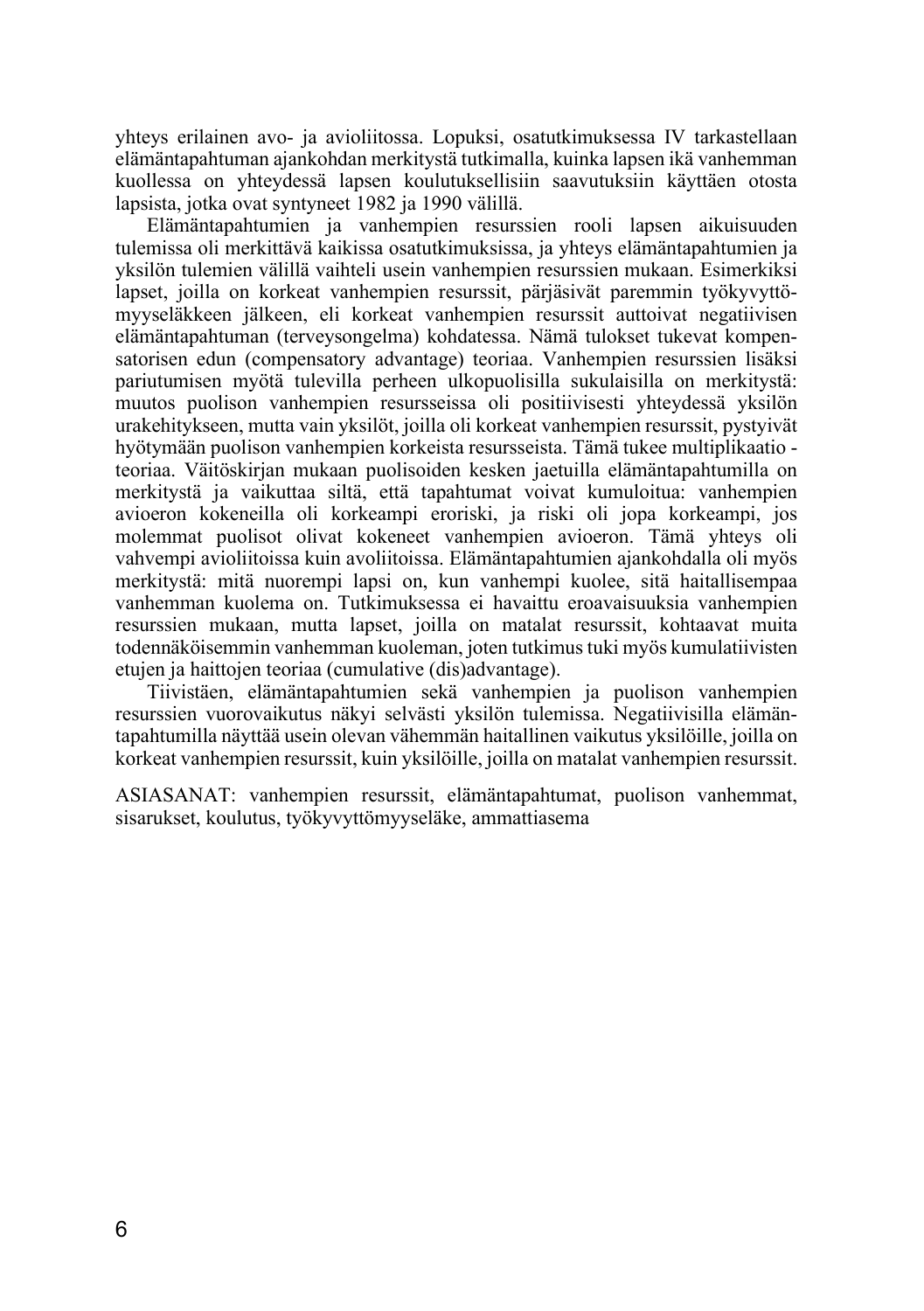# <span id="page-8-0"></span>Acknowledgements

I have learnt a lot during the dissertation journey, and I have had the pleasure to meet many brilliant people who have supported and encouraged me. This dissertation would look very different without you.

I would like to thank my great supervisors Jani Erola and Elina Kilpi-Jakonen. Thank you for all support, encouragement, guidance, and opportunities that you have given me. Thank you for believing in me and guiding me through!

I also want to thank all co-authors. I would like to thank my co-authors Laura Salonen and Heta Pöyliö for the enjoyable article process. In addition to being coauthors, they have been amazing colleagues and friends who have supported me during this journey. I would also like to thank my co-author Antti O. Tanskanen for all your support, advice and help. I also thank Anette Fasang, Marika Jalovaara and Emanuela Struffolino for being great co-authors. It has been fun to write an article with you! I have learnt so much from you, such as new methods and ways to do research. I would also like to thank Anette Fasang for hosting me at the Humboldt University of Berlin during my research visit.

I thank my pre-examiners Marlis Buchmann and Carina Mood for their critical comments and suggestions. These all improved the thesis a lot. In addition, I thank Marlis Buchmann for accepting the invitation to act as an opponent in my public defence.

I conducted my thesis mainly in the INDIRECT-project and I would like to thank the team members: Irene Prix, Hannu Lehti, Patricia McMullin, Outi Sirniö, Sehar Ezdi, Johanna Kallio, and Helena Hautala. In addition, thank you Jani Erola for hiring me to the project! The project and team have provided me with important support and advice.

I also thank my PhD peers for support, discussions and lunches. Particularly I would like to thank Laura Heiskanen and Sanni Kotimäki. Among the other colleagues from the unit of sociology and economic sociology I would like to thank Professor Mikko Niemelä, Professor Hannu Ruonavaara, Irene Prix, Vesa-Matti Paasivirta, Emma Lamberg, Erica Åberg, Katja Pohjola, Antti Kähäri, Esa Karonen, Aleksi Karhula, Mirkka Danielsbacka, Minna Tuominen, Antti Kouvo, Niko Eskelinen, Teemu Vauhkonen, Jukka Vuorinen and many others! I would also like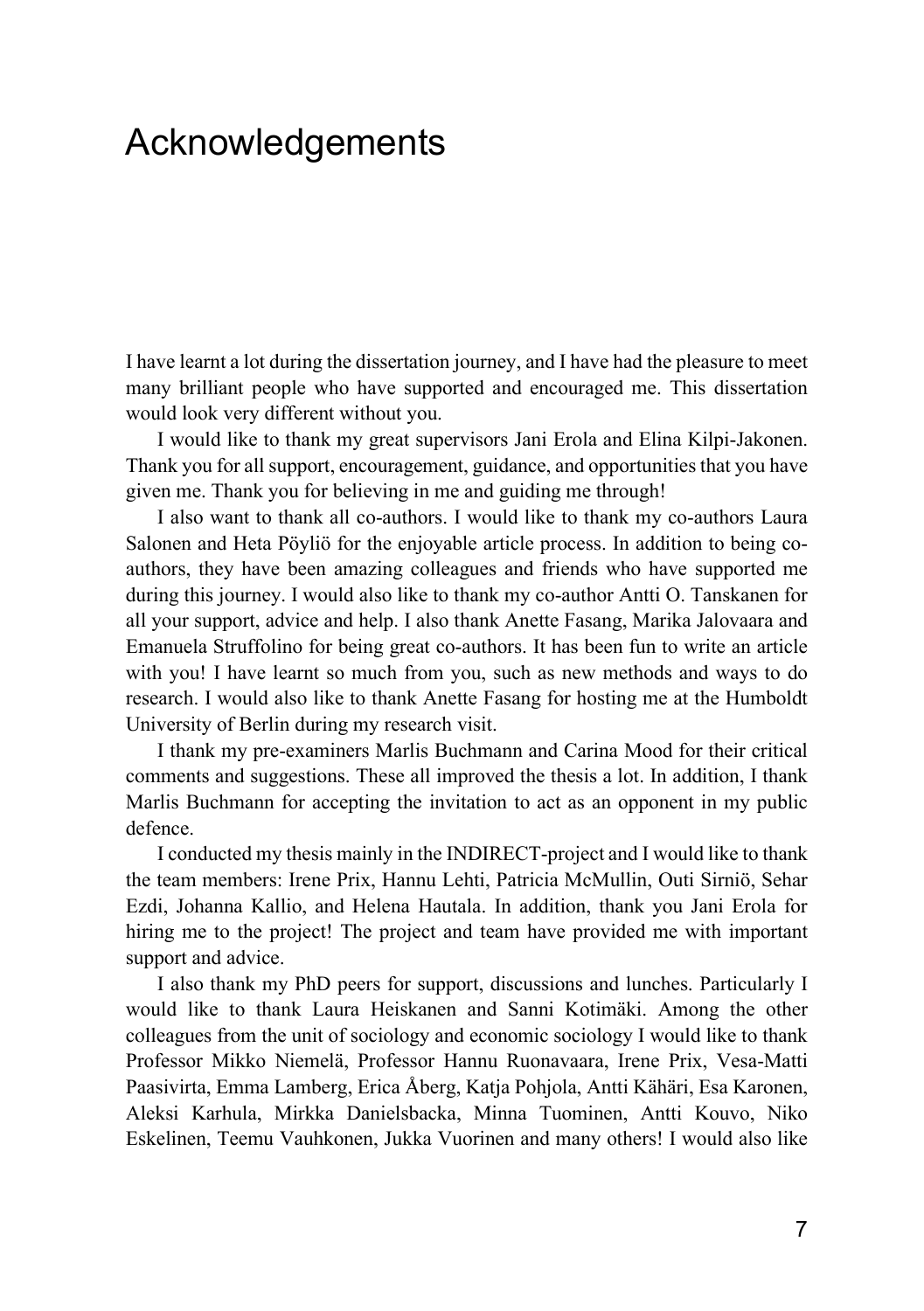to thank Maria Vaalavuo and Timo Kauppinen from the Finnish institute for health welfare. I would also like to thank administrative staff, especially Jaana Tähti who has guided me through the university bureaucracy.

I thank the organisations that have funded my thesis: ERC for funding INDIRECT-project where I worked for years, Faculty of Social Sciences (University of Turku), and Olvi -foundation. I also thank all funders that have provided me with the opportunity to visit many conferences. I also thank for the opportunity to use "Manun Kammari". It has been valuable, especially during the corona crises when everyone must work remotely. Without Manun Kammari the finalizing process of the thesis would have been much slower.

I would like to thank all my friends who have provided me with balance for academic life. It has been important, thank you!

I also thank my family. I am grateful to my parents for believing in me. Without their support, I would never have applied to university and this thesis would not exist. I am also grateful for my sister's support. My deepest gratitude goes to my wife, Linda Kailaheimo-Lönnqvist, who has seen dissertations all the ups and downs and still supported – and loved! Thank you!

> January 2021 *Sanna Kailaheimo-Lönnqvist*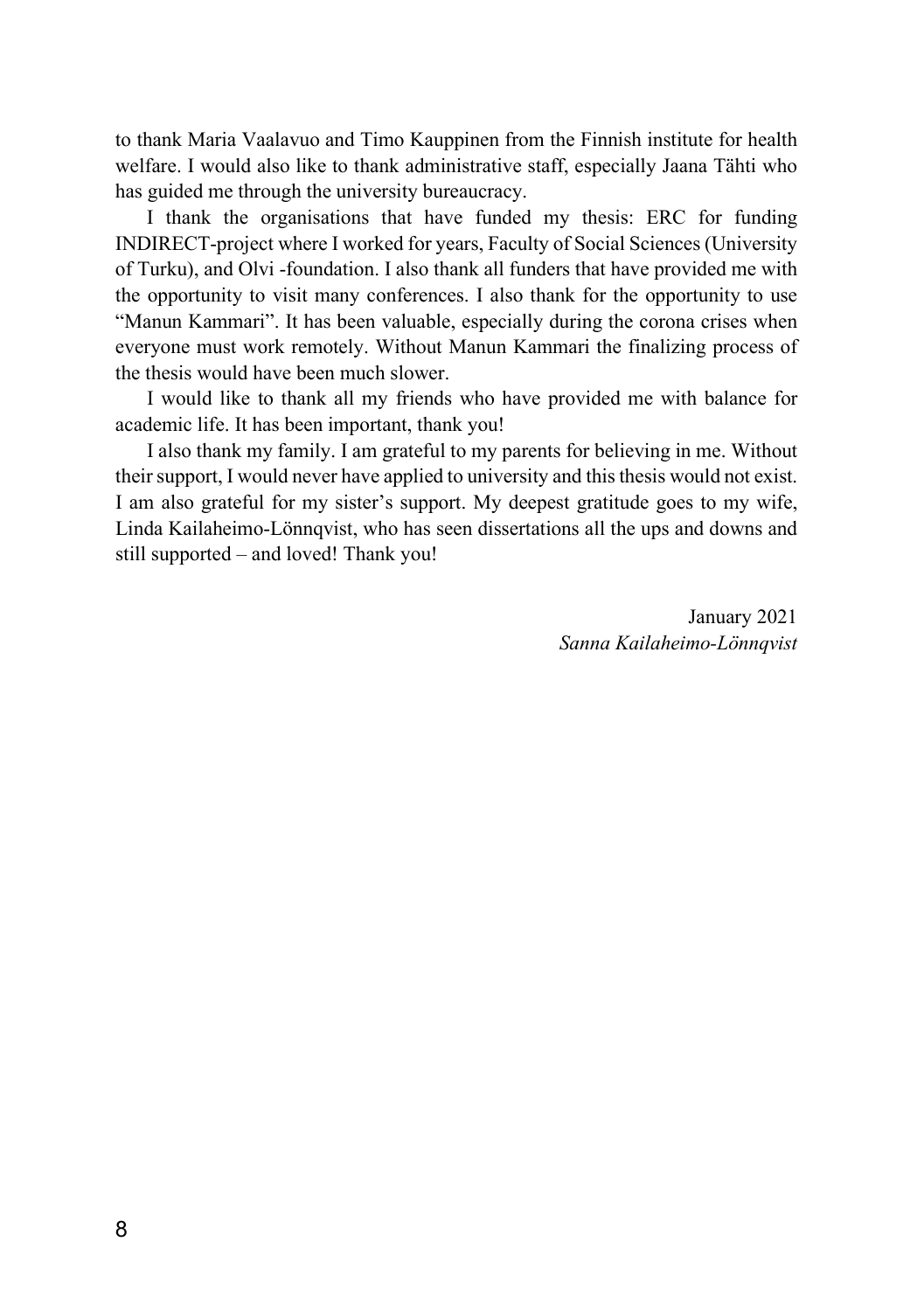# <span id="page-10-0"></span>Table of Contents

| 1              |                                 |                                                                                                                                                                                                                                                                                                                                                 |  |
|----------------|---------------------------------|-------------------------------------------------------------------------------------------------------------------------------------------------------------------------------------------------------------------------------------------------------------------------------------------------------------------------------------------------|--|
| $\overline{2}$ | 2.1<br>2.2<br>2.3<br>2.4        | The role of resources and life events from the<br>Social inequality and stratification in intergenerational<br>How are intergenerational inequalities maintained? 17<br>The interplay between life events and resources from<br>Empirical examples of the interplay between resources and<br>2.4.2 The role of parental resources when facing a |  |
| 3              | 3.1<br>3.2<br>3.3<br>3.4<br>3.5 |                                                                                                                                                                                                                                                                                                                                                 |  |
| 4              | 4.1<br>4.2                      | I The role of parental resources when an individual faces a<br>negative life event: Parental resources and child's disability<br>II The role of parental resources when an individual faces a<br>positive life event: Partner's parents' resources and                                                                                          |  |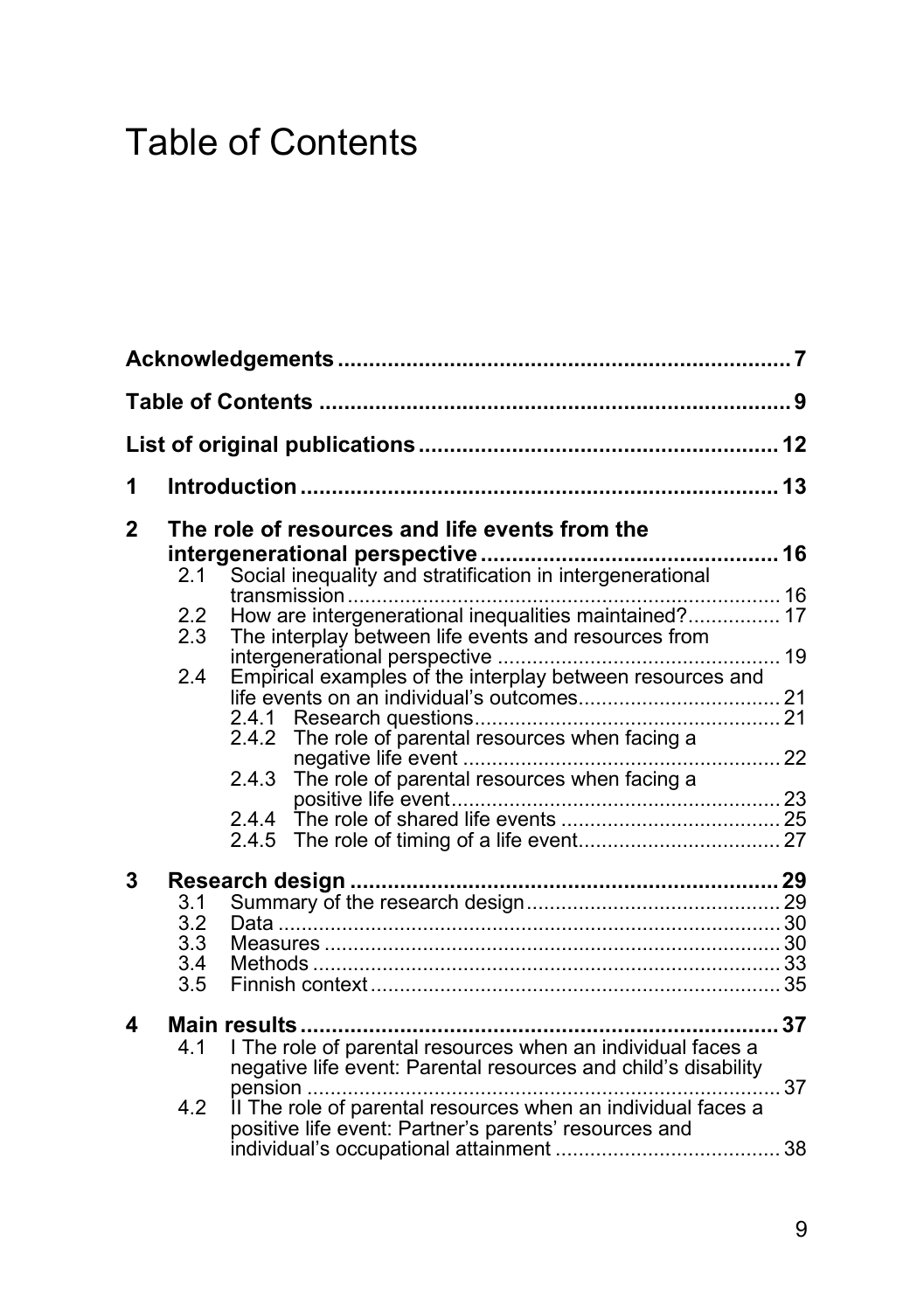|   | 4.3 III The role of shared life events between spouses: The<br>role of both partners' parental divorce on couple's union |           |
|---|--------------------------------------------------------------------------------------------------------------------------|-----------|
|   | 4.4 IV The role of timing of a life event: Child's age at parental                                                       | -38<br>39 |
| 5 |                                                                                                                          |           |
|   |                                                                                                                          |           |
|   |                                                                                                                          |           |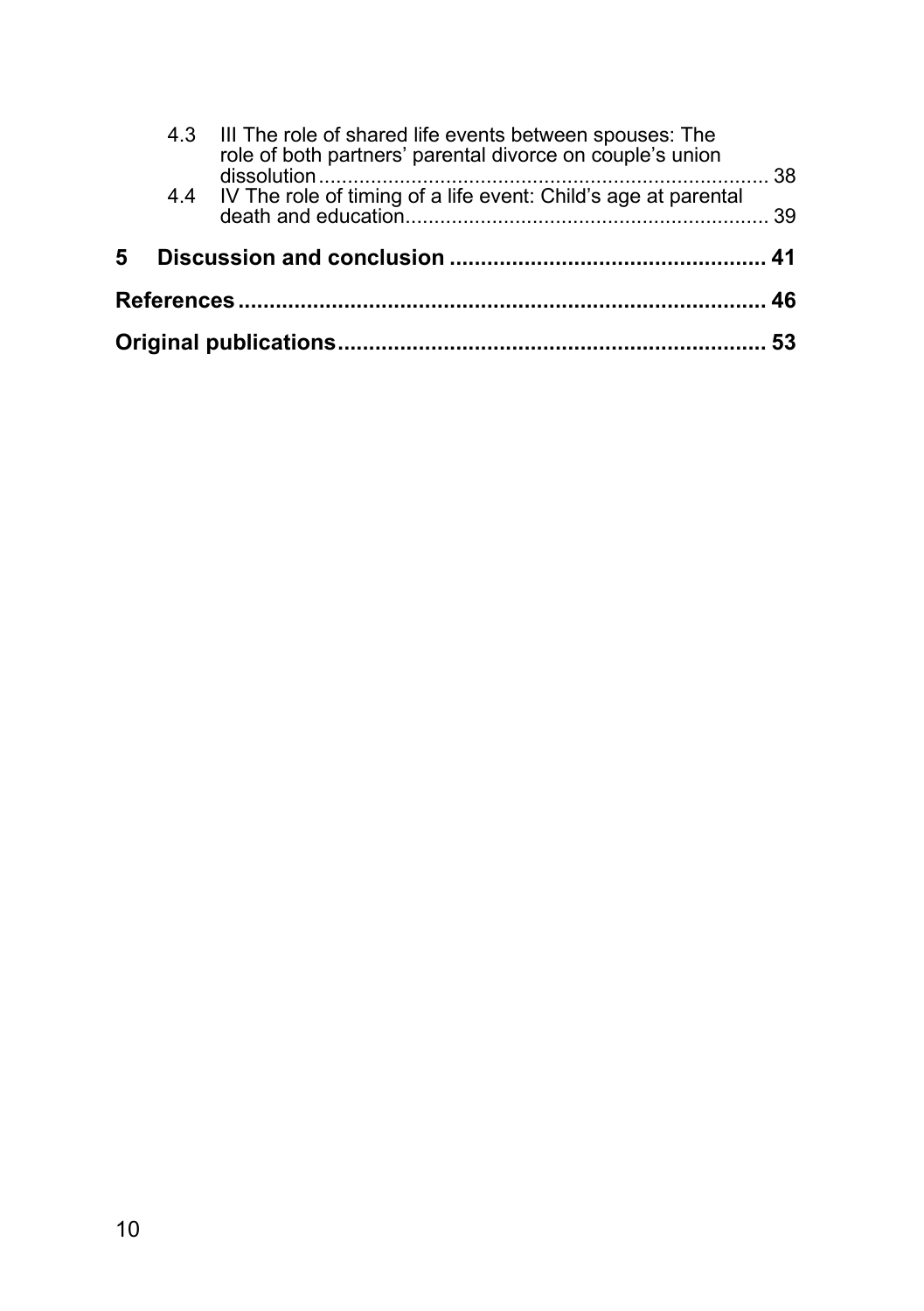# Figures and Tables

|           | Figure 1. The interplay between parental resources and life events<br>on an individual's outcomes from an intergenerational |    |
|-----------|-----------------------------------------------------------------------------------------------------------------------------|----|
|           |                                                                                                                             | 21 |
| Figure 2. | The role of parental education and income when a child                                                                      |    |
|           | faces a negative life event (DP=disability pension)                                                                         | 23 |
| Figure 3. | The role of partner's parents' resources on an individual's                                                                 |    |
|           | occupational development when facing a positive life                                                                        |    |
|           |                                                                                                                             | 25 |
| Figure 4. | The role of shared life events between partners: parental                                                                   |    |
|           | divorce of own parents and partner's parents on a                                                                           |    |
|           |                                                                                                                             | 26 |
| Figure 5. | The role of the timing of a life event on child's educational                                                               |    |
|           | attainment.                                                                                                                 | 27 |
| Table 1.  |                                                                                                                             | 29 |
|           |                                                                                                                             |    |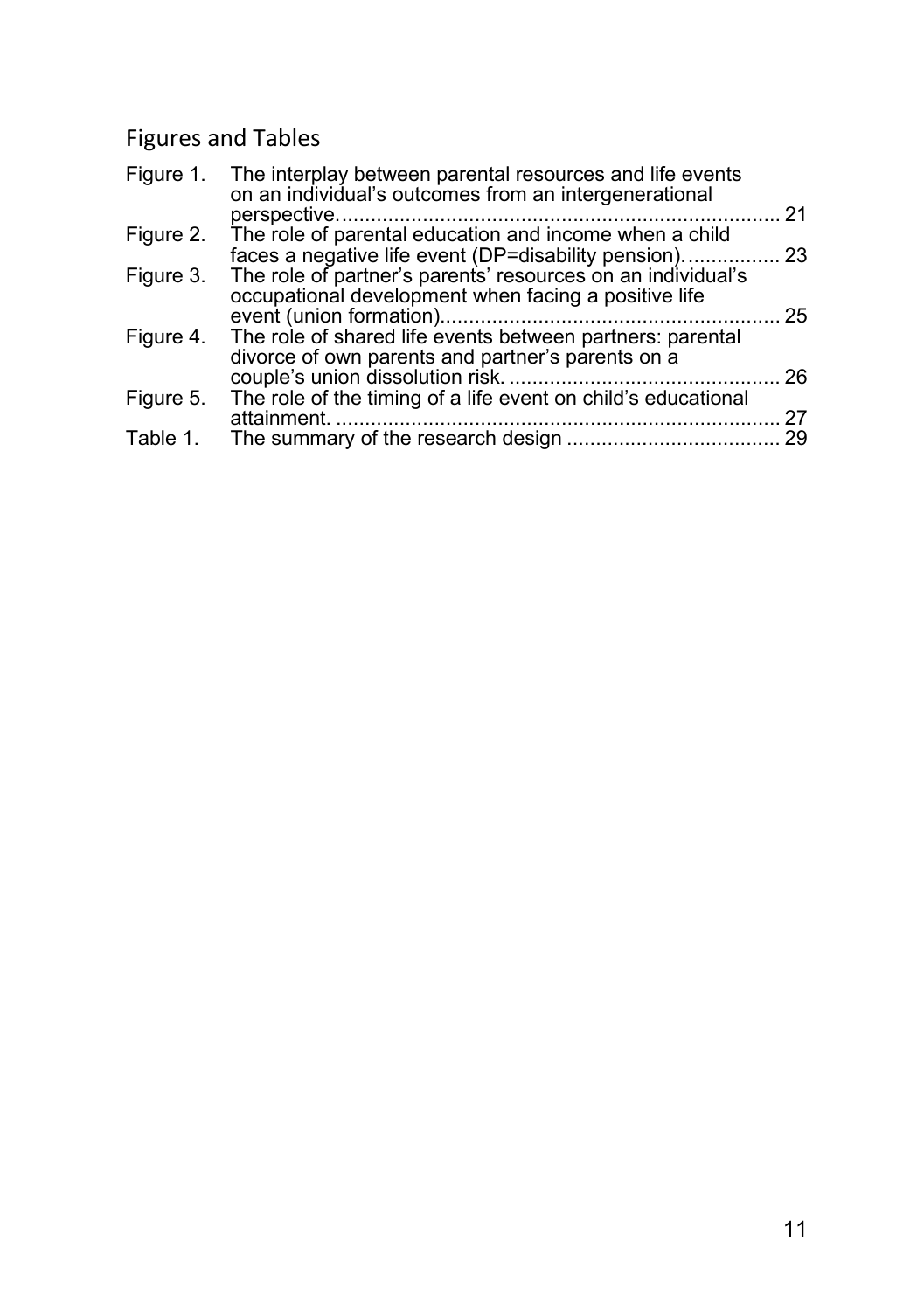# <span id="page-13-0"></span>List of original publications

This dissertation is based on the following original publications, which are referred to in the text by their Roman numerals:

- I Salonen, Laura, Kailaheimo-Lönnqvist, Sanna and Pöyliö, Heta. Unravelling the Relationship between Parental Resources and Disability Pension in Young Adulthood. *Social Science Research*, 2019; 83, 102315.
- II Kailaheimo-Lönnqvist, Sanna, Kilpi-Jakonen, Elina, Tanskanen, Antti O. and Erola, Jani. Behind Every Successful (Wo)man is a Successful Parent-in-law? The Association between Resources of the Partner's Parents and Individual's Occupational Attainment. *Research on Social Stratification and Mobility*, 2019; 64, 100438
- III Kailaheimo-Lönnqvist, Sanna, Fasang, Anette, Jalovaara, Marika, and Struffolino, Emanuela. The Role of Parental Divorce Homogamy for Separation from Cohabitation and Marriage. Submitted to journal.
- IV Kailaheimo-Lönnqvist, Sanna and Erola, Jani. Child's Age at Parental Death and University Education. *European Societies*, 2020; 22, 433-455, DOI: 10.1080/14616696.2020.1719179.

The original publications have been reproduced with the permission of the copyright holders.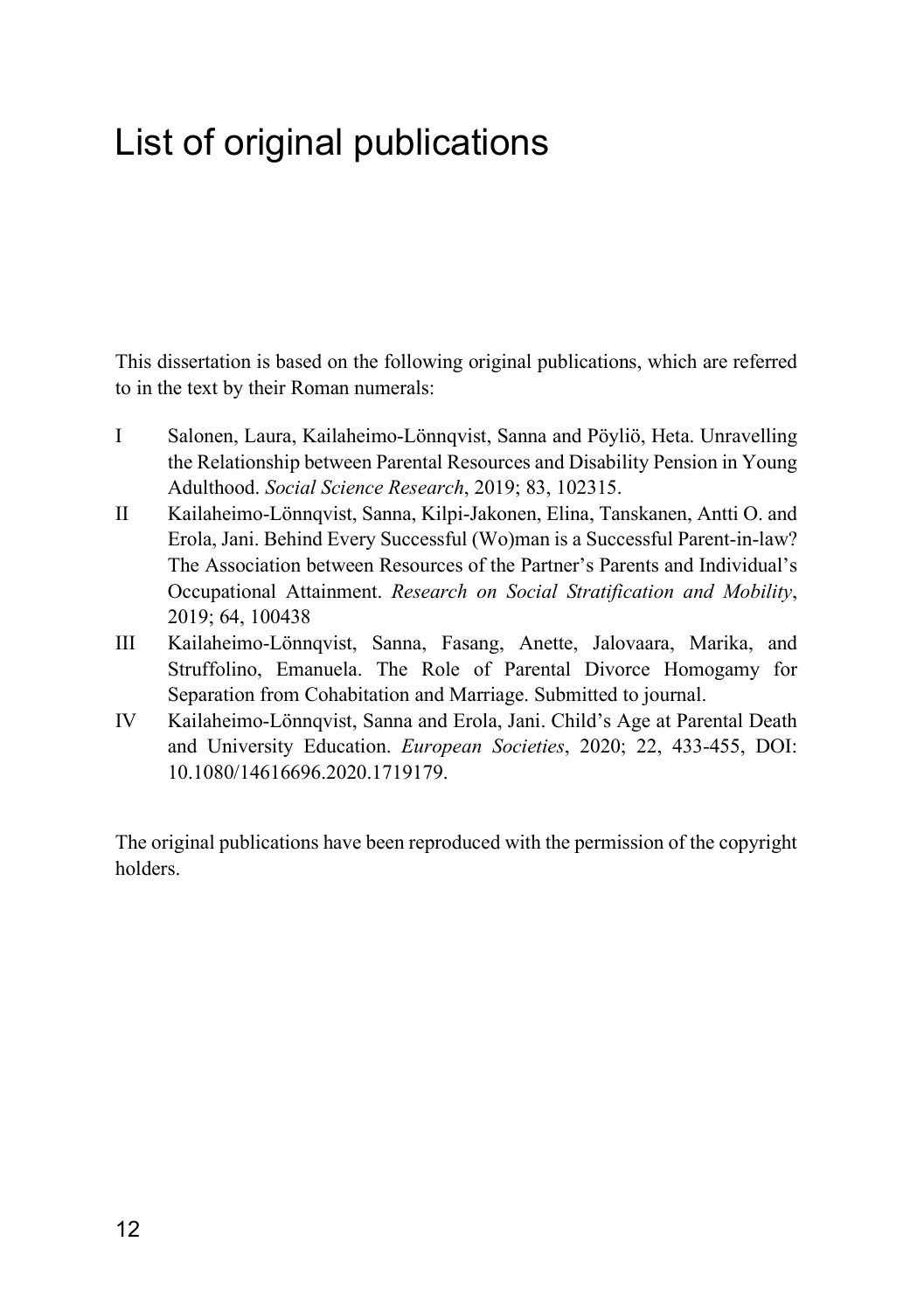# <span id="page-14-0"></span>1 Introduction

The phrase 'like parent, like child' is often used to describe the resemblance between parents and their children. This idea is supported in many academic fields, such as sociology and economics, that study intergenerational transmissions (Beller, 2009; Björklund & Jäntti, 2020; Breen & Jonsson, 2005; Bukodi & Goldthorpe, 2013; Ermisch & Francesconi, 2001; Erola, 2012; Heckman, 2006; Mood, 2017). Intergenerational transmission takes place almost in every aspect of life and influences our future outcomes and life events. It has been found that parents and children have similar education, occupational status, divorce risk, and health (e.g., Erola, Jalonen, & Lehti, 2016; Lyngstad & Jalovaara, 2010; Waters et al., 2000; Wolfinger, 2003). Thus, by looking at the life situations of parents we may also learn something about children's futures. For example, in addition to their own parents, a partner's parents may become an integral part of an individual's life after union formation and may also contribute to intergenerational transmission (Raaum et al., 2007).

This dissertation contributes to the literature by examining the interplay between resources and life events on an individual's outcomes from three perspectives. First, the roles of one's own and one's partner's parental resources on an individual's outcomes are examined. Second, it examines how different life events, both positive and negative, are related to an individual's outcomes. Third, it examines whether the association between life events and resources on an individual's outcomes differs between individuals depending on their parental resources. In addition, it examines whether resource multiplication and compensation occur or whether the association is due to the accumulation of (dis)advantages.

Different life events, such as union formation or parental death, are related to intergenerational transmission because different life events can promote or interfere with the transmission. Studying the interplay between life events and resources is important because generally—not always—low resources and negative events are related to weaker outcomes, and high resources and positive events are related to better outcomes. For example, low resources and negative life events are associated with weaker health and lower education (Björklund & Jäntti, 2020; Devenish, Hooley, & Mellor, 2017; Erikson & Torssander, 2008, 2009; Montez & Hayward,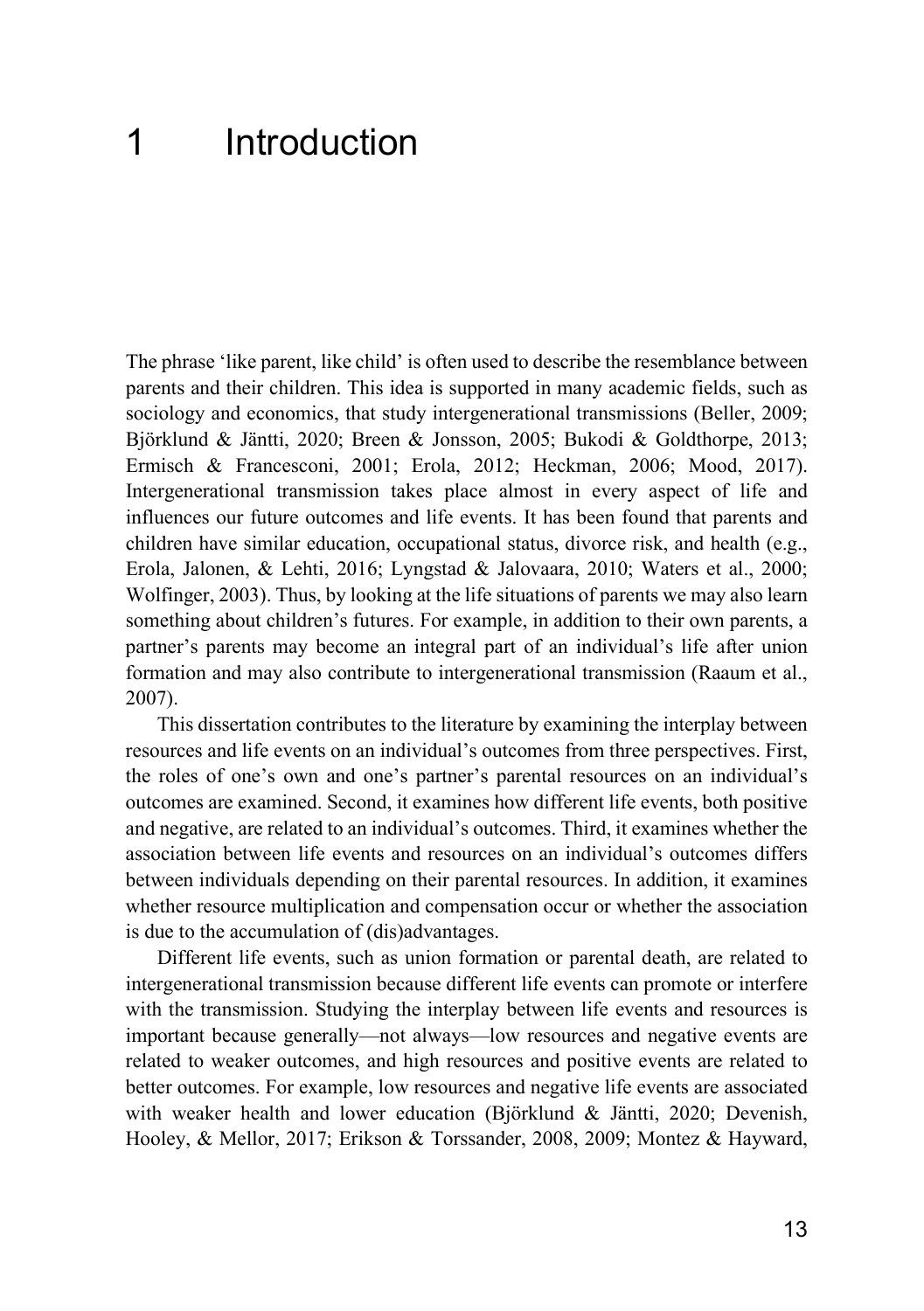2014). However, as mentioned, all negative events or low resources do not lead to weak outcomes; sometimes the missing resources or negative life events may be compensated with other resources. For instance, high resources of the parents may protect from the negative outcomes when an individual faces a struggle in life. On the other hand, it may be that all individuals cannot benefit from the resources available equally (multiplication), and thus certain events may be more influential for them. However, it is unclear who is most influenced by both positive and negative life events. This dissertation aims to provide some answers in light of intergenerational transmission.

The dissertation examines the interplay between resources and life events on an individual's outcomes from the intergenerational perspective. The life events covered in this dissertation are the child's health problems, union formation, parental divorce, and parental death. The interplay between life events and resources is examined using educational, economic, and occupational resources of the parents. The outcomes of this dissertation are varied and include disability pension, labour market status after disability pension, occupational development, union dissolution, and education.

This dissertation has four research parts. In part I, the role of parental resources is studied when a child faces a negative event, in this case, health problems, by examining how different parental resources are related to the risk of disability pension in early adulthood and child's labour market status after having a disability pension. The part II focuses on the role of parental resources when an individual faces a positive event, i.e. union formation. In addition, the association between partner's parents' resources and an individual's occupational development is studied covering all coresidential partnerships in adulthood. In part III, the role of shared life events between spouses is studied by examining the role of both partners' parental divorce on couple's union dissolution risk and examining differences in cohabitation and marriage covering all individuals' coresidential partnerships during adulthood. Lastly, in part IV, the timing of a life event is examined by looking at how a child's age at parental death is associated with a child's educational attainment. Thus, this dissertation covers a wide range of life events and outcomes of an individual and their relation to parental resources.

The dissertation consists of two main sections: first, an overview of the four research parts, and second, the original publications. In the section 1, the Chapter 2 discusses the intergenerational transmission of resources and life events in light of previous literature by discussing social inequality and stratification, how inequalities are maintained, and how life events and outcomes are linked from an intergenerational perspective. The research questions of this dissertation are also presented in Chapter 2. Chapter 3 describes the research design, demonstrating an overview of the dissertation, data, measures, methods, and the Finnish context. The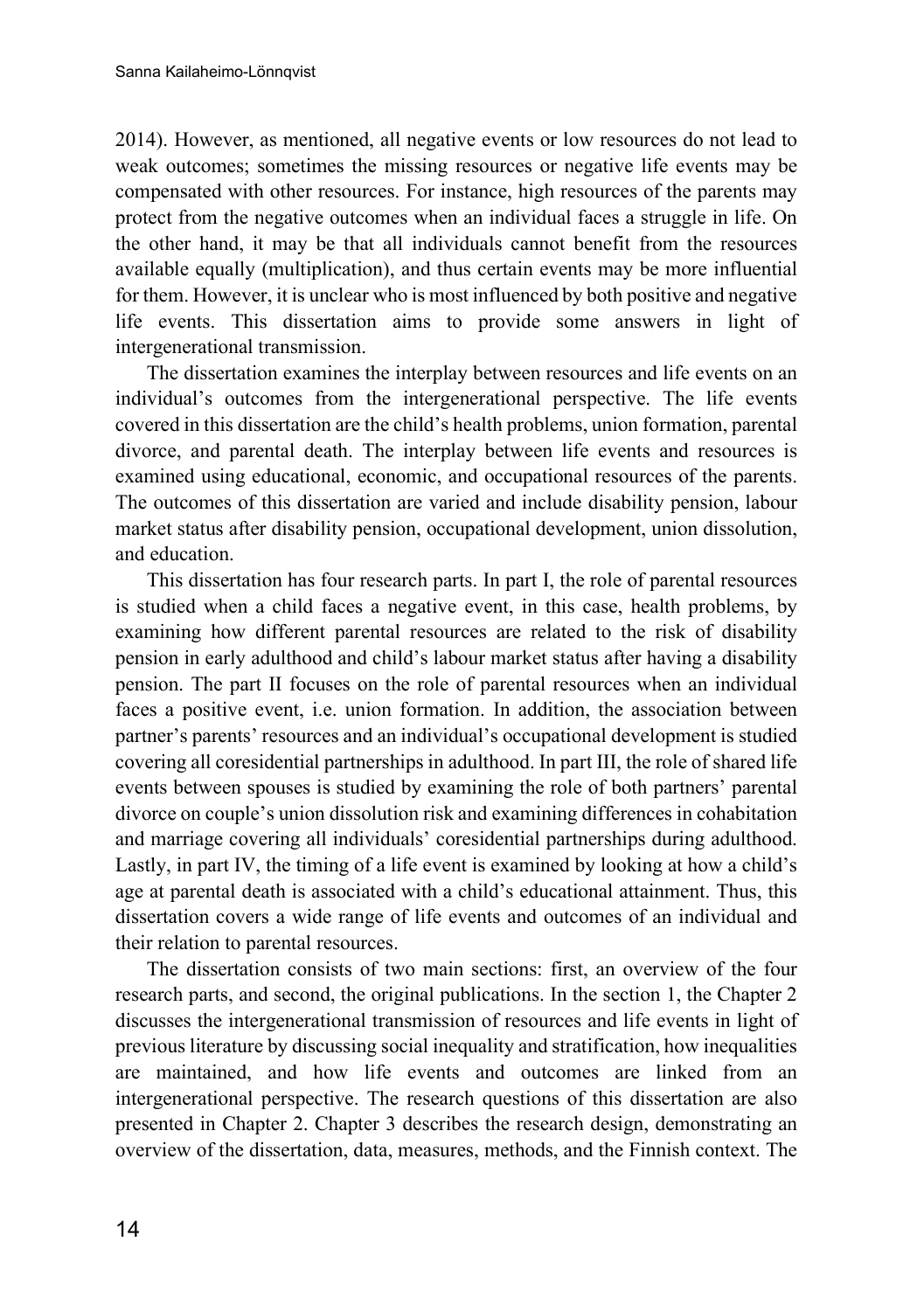results of this dissertation are presented in Chapter 4. Finally, in Chapter 5, the results are linked to previous findings, the limitations of the study are discussed, and policy recommendations are provided.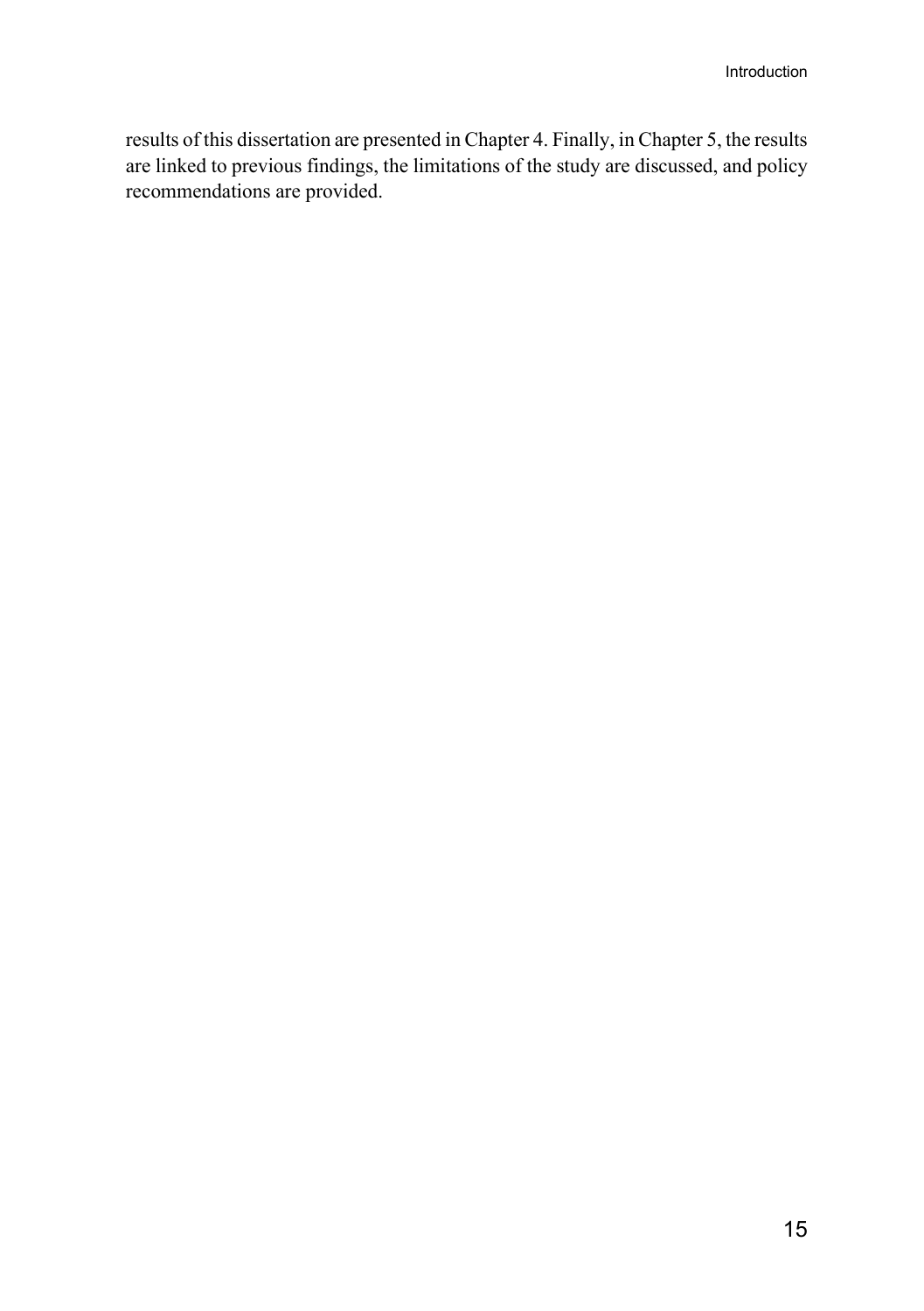# <span id="page-17-0"></span>2 The role of resources and life events from the intergenerational perspective

### <span id="page-17-1"></span>2.1 Social inequality and stratification in intergenerational transmission

Social inequality is a widely used concept in sociological and popular literature. Taking the two words separately, inequality means that there are disparities in, for example, accessing and possessing resources that make us unequal, and adding social refers to the social perspective of inequality. The structure of inequality between individuals in a society is called social stratification. It is a hierarchical grouping of people based on, for example income, education and status (Keister & Southgate, 2012).

Social inequality and stratification influence all, affecting an individual's educational attainment and health. For instance, low socioeconomic resources are associated with weaker health, lower education and a higher probability for early death (Björklund & Jäntti, 2020; Devenish et al., 2017; Robert Erikson & Torssander, 2008, 2009).

One concrete tool to describe social inequality in society is social class. Social class is often linked to our possibilities in life and how we see the future. For example, it is influenced by both an individual's current status and childhood family background. Therefore, parents and their status also influence an individual's class (Bukodi & Goldthorpe, 2013; Erola, 2012; Erola et al., 2016). An example of this is the origin-education-destination (OED) association studies where the idea is that social origin, i.e. family background, has a direct effect on the destination, i.e. individual's adulthood status, but also that education passes some effects of social origin and influences an individual's outcomes, i.e. destinations. Therefore, family background and parental resources have both direct and indirect effects on an individual's outcomes (Bernardi & Ballarino, 2016; Fleury & Gilles, 2018).

This leads to the conclusion that many inequalities between individuals and across generations exist because parents have a different amount of resources. One way to conceptualise resources is to divide them to economic, social, cultural and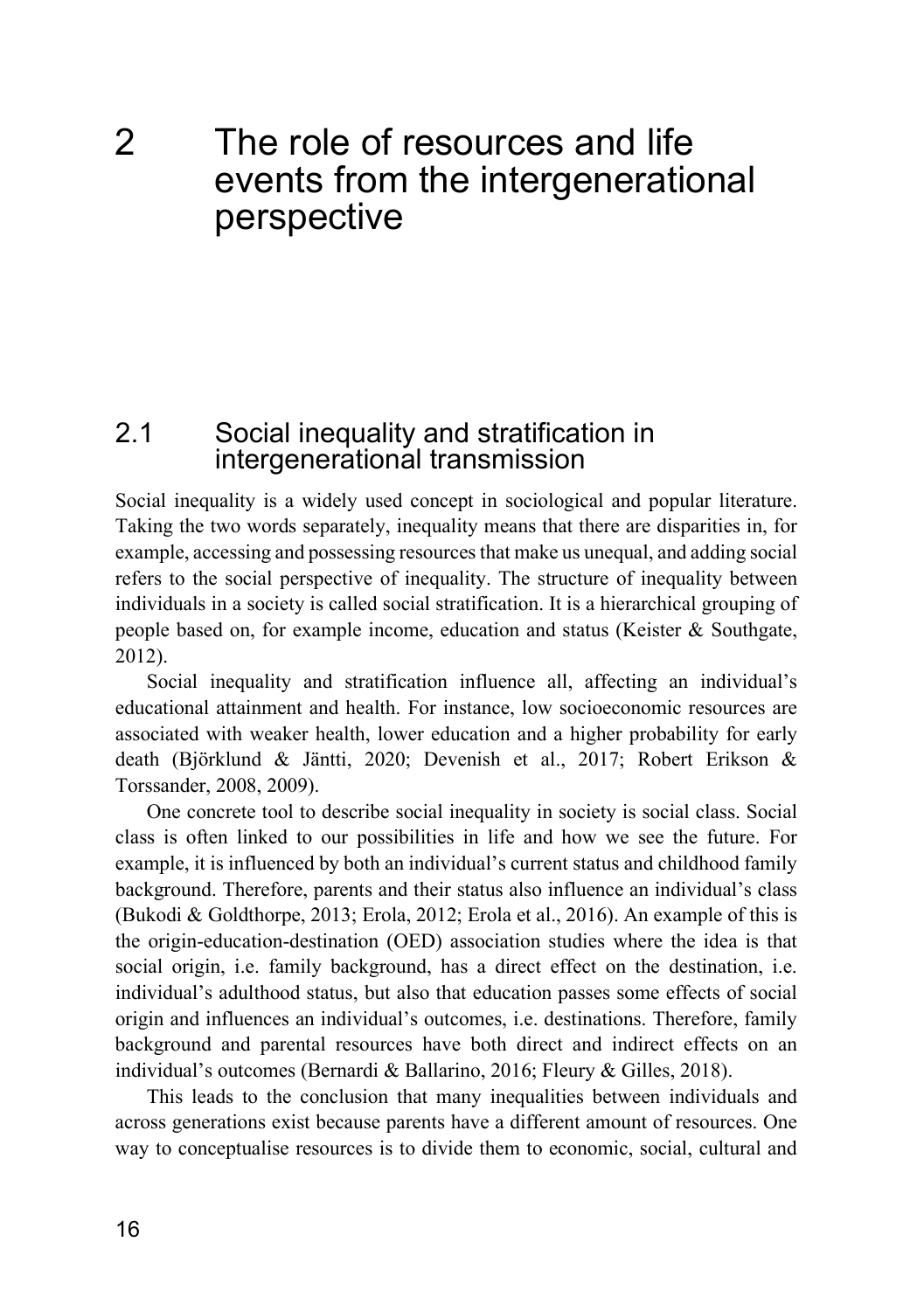human resources. Economic resources include income and wealth, social resources, social networks, cultural resources, lifestyle and status, and human resources education and abilities (Becker & Tomes, 1986; Bourdieu, 1986). Generally, parental resources, such as educational and economic, are positively related to child outcomes (Bukodi & Goldthorpe, 2013; Erola et al., 2016; Mayer, 1997). This means that children of parents with higher resources, such as a higher levels of education, are more likely to have higher levels of education or better health than children with fewer parental resources (e.g., Erola et al., 2016; McEwen and McEwen, 2017).

However, the association between family background and children's outcomes is often not that simple because individuals are embedded in different social settings and have different experiences in their life. Life course studies contribute to knowledge on social inequalities by describing different resources and their accumulation effect at different time points across an individual's life (Bernardi, Huinink, & Settersten, 2019; Buchmann, 1989; Buchmann & Steinhoff, 2017; Fasang & Mayer, 2020; Mayer, 2009). This means that the question is not only how we are unequal but what are the long-term processes that cause it within and between specific life stages (Fasang & Mayer, 2020). This kind of thinking and research enables us to better target and reduce social inequalities because it gives us information on where, how and to whom the disadvantages and advantages are formed. When we understand which processes and mechanisms cause social inequality we understand society better and have better tools to reduce inequality.

# <span id="page-18-0"></span>2.2 How are intergenerational inequalities maintained?

In a society where inequality is low and equal opportunity is high, parental resources and family background are weak influences because individuals' opportunities and chances in life are mostly determined by their own talent and achievement. However, this is often not the case because the influence of parents and family background has been found persistent for children's outcomes, even in comparatively open and equal societies such as Finland (Björklund & Jäntti, 2009; Breen & Jonsson, 2005; Erikson & Goldthorpe, 1992; Erola, 2012; Erola et al., 2016). In general, parents impact their children through both biological and social transmissions (Silventoinen et al., 2020). Several theories have been developed to describe the relationship between parents' resources and their offspring's outcomes. The theories of relative risk aversion, cumulative (dis)advantage, compensation, compensatory advantage, and multiplication are discussed below to shed light on the mechanisms of intergenerational inequalities.

Relative risk aversion theory claims that, for example, educational decisionmaking is mainly motivated by the desire to avoid downward social mobility, and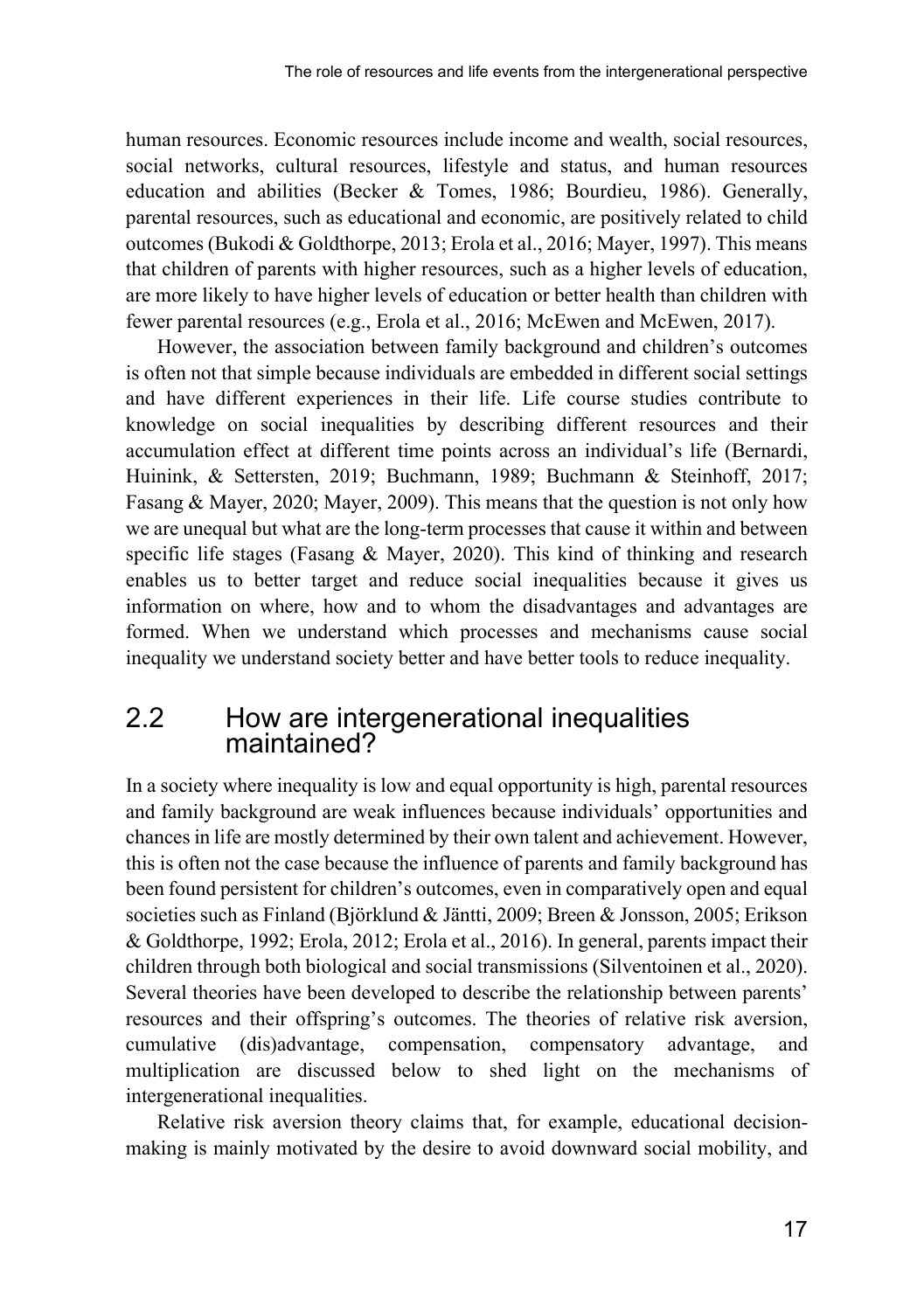the motivation for upward mobility is less desired if there is any risk for downward mobility (Breen & Goldthorpe, 1997). This means that parents often try to help their children to maintain the same socioeconomic position as they have themselves, and promote upward mobility only if it is guaranteed that downward mobility does not happen. One concrete example of this is the decision of whether to continue studies towards a higher level of education or take a full-time job. Children with high resource parents may be encouraged to continue their studies to higher education, while children with lower resource parents might be encouraged to join work life. Continuing studies may be seen as a risk for downward mobility if the educational returns (e.g. wage) from higher education are seen as not certain, thus joining the work force post haste may be seen as a risk minimising action.

The cumulative (dis)advantage theory (O'Rand, 2009) states that parental resources accumulate, and these resources and their accumulation has an effect on children's achievements and well-being. According to the theory, both advantages (having more resources) and disadvantages (a lack of resources) tend to accumulate. Many studies demonstrated intergenerational accumulation of disadvantages, such as a receipt of social assistance and unemployment (Vauhkonen, Kallio, Kauppinen, & Erola, 2017). Advantages and disadvantages are often concentrated in families, thus, for instance in the case of parental death, there are likely other factors too that are related to child's lower educational attainment such as low parental education.

Compensation may happen between individuals, and through institutions and resources (Erola & Kilpi-Jakonen, 2017). In this dissertation the focus is on resource compensation that may happen through a specific resource, outside the advantageous background. In general, compensation occurs when a negative life event or the lack of a resource did not lead to a negative outcome (Erola & Kilpi-Jakonen, 2017). This was found in the case of parental death in two Finnish studies which showed that high resources of the surviving parent compensated for the loss of the parent in terms of educational attainment (Kailaheimo-Lönnqvist & Kotimäki, 2020; Prix & Erola, 2017).

Compensatory advantage complements the theories of compensation and cumulative advantage (Bernardi, 2014; Bernardi & Boado, 2014; Bernardi & Triventi, 2020). According to this theory, children from advantaged family backgrounds are less affected by negative events or disadvantages during their life course compared to children with less advantaged family backgrounds. This is because individuals from advantaged family backgrounds have higher resources and better opportunities to compensate for a lost resource or negative life event, whereas individuals from lower family backgrounds have weaker opportunities to do so. This phenomenon has commonly been reported in studies examining educational transitions (Bernardi, 2014; Bernardi & Boado, 2014; Bernardi & Triventi, 2020; Tanskanen, Erola, & Kallio, 2016).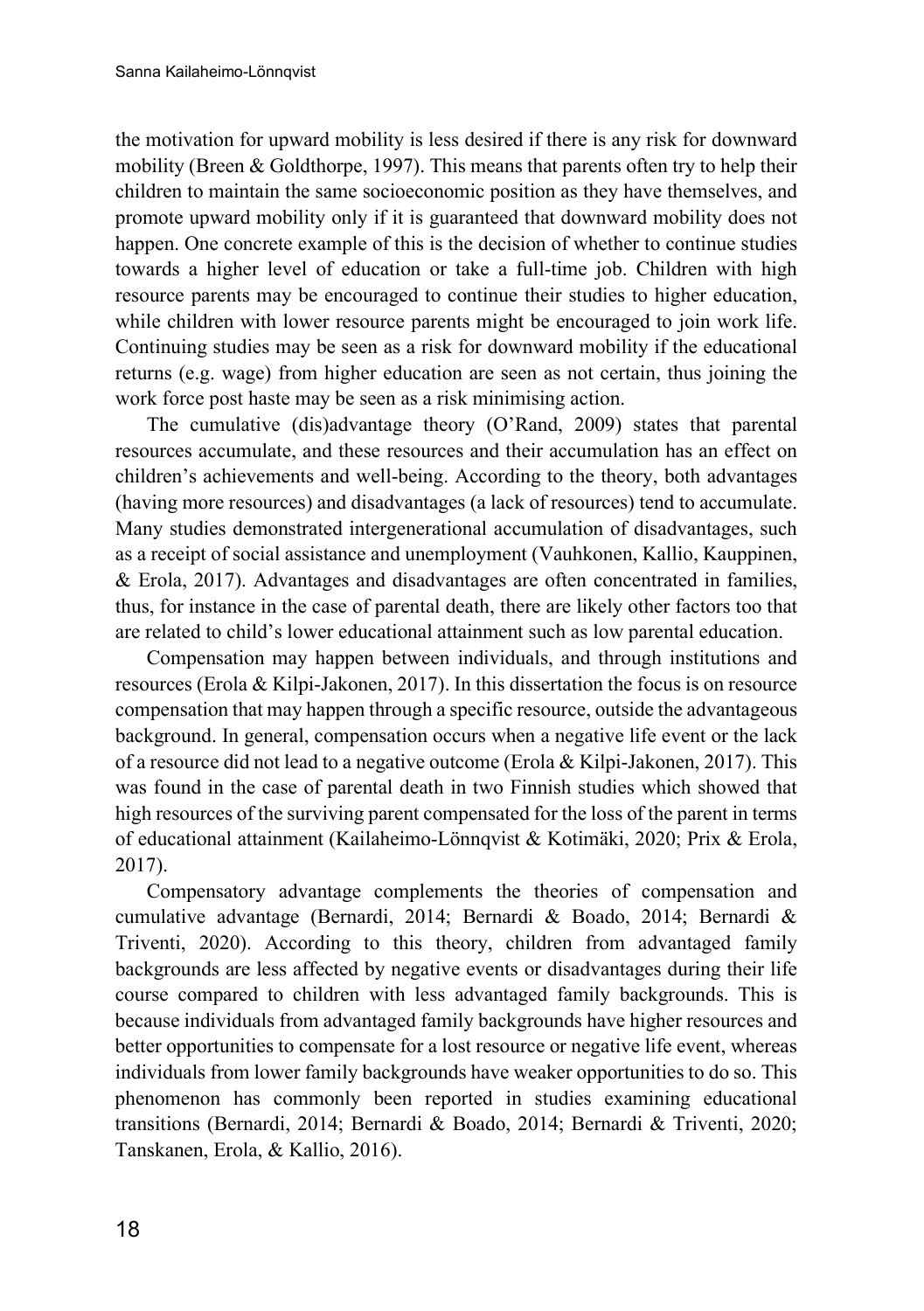Another mechanism of intergenerational transmission of resources is multiplication, which indicates that individuals from different family backgrounds cannot benefit from the resources equally (Erola & Kilpi-Jakonen, 2017). Multiplication was, for example, observed in a study that showed that women from families with high resources are more likely to achieve adult education (which is beneficial to career progress) than women from families with fewer resources (Minello & Blossfeld, 2017). Thus, adult education seems not to act as a compensatory mechanism but rather as a multiplier.

All these theories describe how social inequalities are maintained or compensated from one generation to another and the key element is the differential distribution of resources between individuals and generations.

### <span id="page-20-0"></span>2.3 The interplay between life events and resources from intergenerational perspective

Both negative life events, such as losing a close relative or parental divorce, and positive life events, such as union formation or the entry to parenthood, are closely connected to the resources available for an individual. Positive events often entail gaining resources, whereas negative life events entail losing resources. Negative life events and the loss of resources have been linked to more negative outcomes in children, whereas positive life events and high resources have been associated with better outcomes (Mayer, 2009; McEwen & McEwen, 2017; Montez & Hayward, 2014; Prix & Erola, 2017). For example, in the event of parental death, a child loses some economic resources (such as the potential income of the deceased parent) and social resources (such as having a role model in everyday life). This is seen in many studies that show losing a parent due to death during childhood is generally associated with negative outcomes in terms of educational achievement and health (Amato & Anthony, 2014; Cerel, Fristad, Verducci, Weller, & Weller, 2006; Cerel, Fristad, Weller, & Weller, 1999; Lin, Sandler, Ayers, & Wolchik, 2004; Prix & Erola, 2017; Wolchik, Tein, Sandler, & Ayers, 2006).

This dissertation examines the interplay between parental resources and life events on individuals' outcomes from an intergenerational perspective. The negative life events discussed in this dissertation are parental death, a child's health problems, and parental divorce, while union formation is examined as an example of a positive life event. One way to conceptualise the interplay between resources and life events on an individual's outcomes is illustrated in the model of the interplay between resources and life events in Figure 1. Family background and parental resources are separated in this model. The term *parental resources* are used to describe measurable characteristics of the family background, such as economic resources or the educational level of the parents. The term *family background* refers to a broader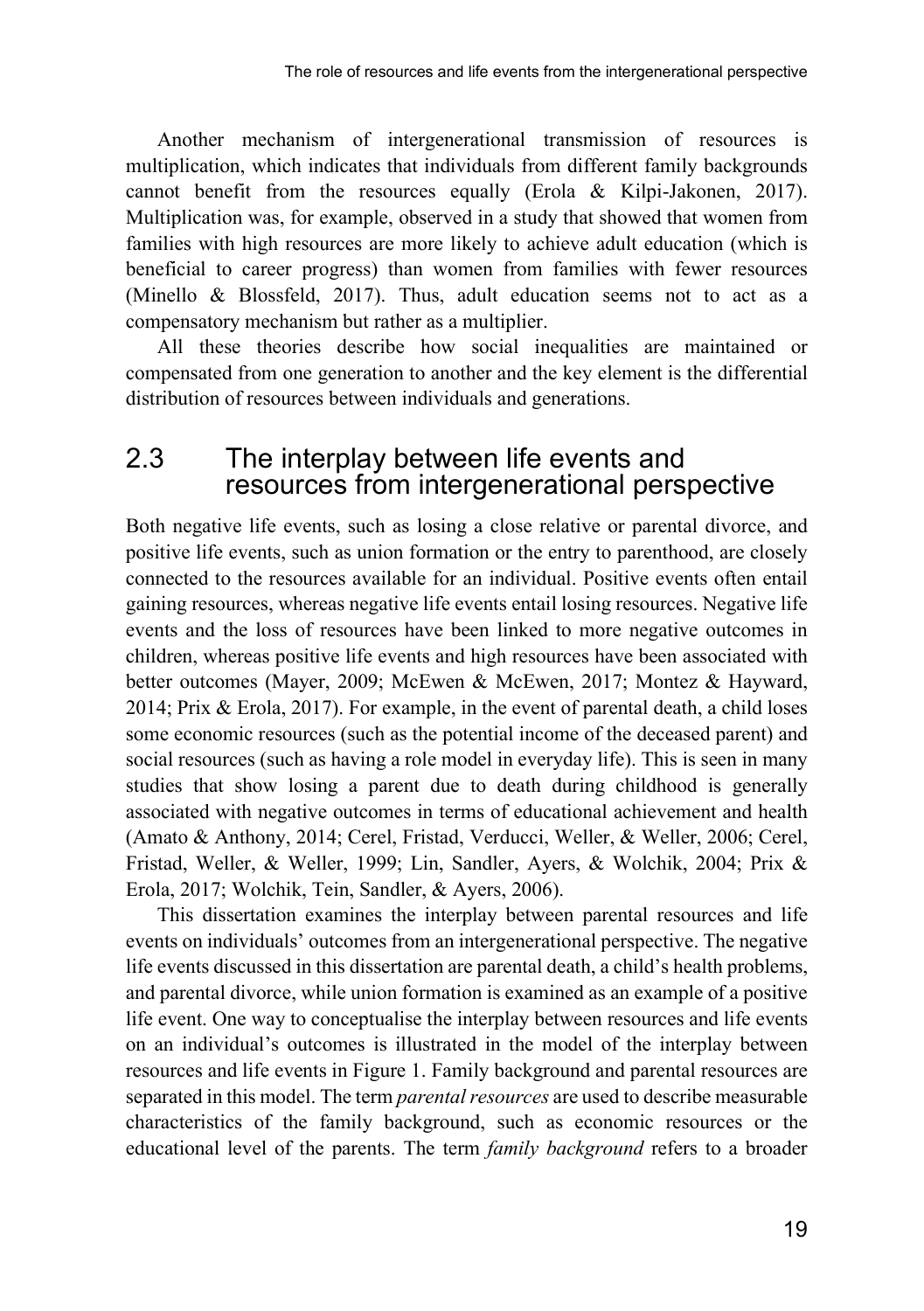concept that includes parental resources, but also other, sometimes hard-to-measure, components such as taste, social recognition and perceived entitlements. Thus, family background is much more than just easily measurable characteristics of family background. However, these easily measurable characteristics of family background, i.e. parental resources, of course catch some of the hard-to-measure characteristics that are related to them. This dissertation focuses on observed parental resources such as the income, occupation, and educational level of parents.

In the following sections, the model of the interplay between parental resources and life events (Figure 1) will be described more specifically by using empirical examples that apply to the model. In this section, the overview of the model is presented. First, parental resources influence the life events that an individual faces, and these life events have effects on the individual's outcomes. For instance, some positive life events such as union formation are more commonly experienced by individuals with high as compared to low parental resources (Jalovaara  $\&$  Fasang, 2017), while the opposite is true for some negative life events such as early parental death (Berg, Rostila, Saarela, & Hjern, 2014).

Second, life events influence parental resources because negative events entail losing resources and positive events entail gaining them; these resources have effects on the individual's outcomes. For example, in the case of parental death, the family income is likely reduced because the family loses the income provided by the deceased parent (Corak, 2001; Kailaheimo-Lönnqvist & Kotimäki, 2020).

Third, family background influences the parental resources available to an individual, and these resources affect an individual's outcome. Thus, family background has also an indirect link to the individual's outcomes through parental resources (Bernardi & Ballarino, 2016; Fleury & Gilles, 2018).

Fourth, family background has a direct link on an individual's outcomes which is supported in many studies (Bernardi & Ballarino, 2016; Björklund & Jäntti, 2009; Fleury & Gilles, 2018; McEwen & McEwen, 2017). For example, in addition to the parental resources, family background is linked to aspirations, values and selfesteem which are all connected to children's outcomes (Swartz, 2008). Fifth, family background is also linked with the life events that an individual faces; these life events are linked to the individual's outcomes. Early parental death is more common among children with low parental resources, and it is generally found that parental death during childhood is negatively associated with a child's education (Amato & Anthony, 2014; Kailaheimo-Lönnqvist & Kotimäki, 2020). The same pattern can be found in a child's health problems which are more common among low resource parents (McEwen & McEwen, 2017).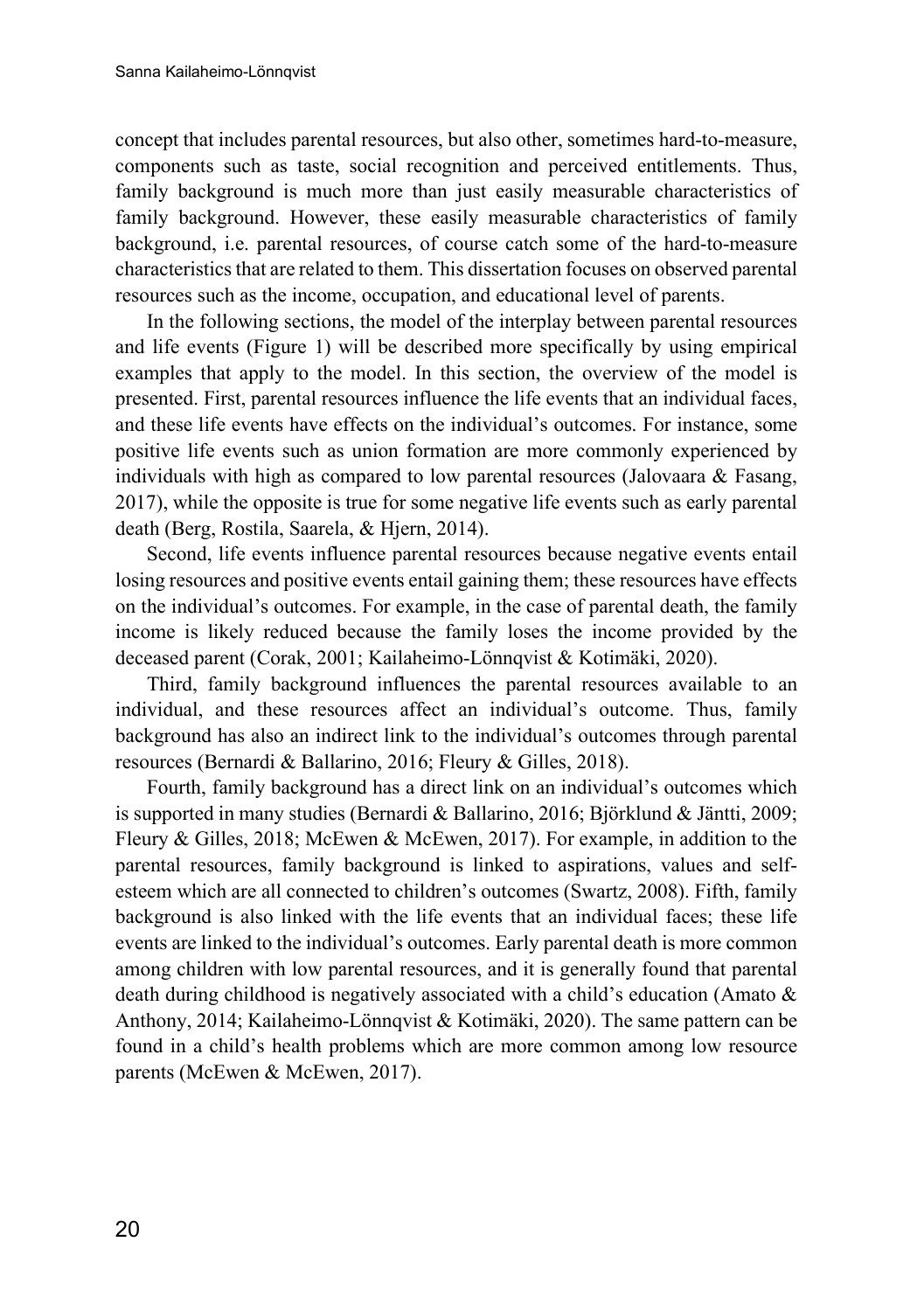

**Figure 1.** The interplay between parental resources and life events on an individual's outcomes from an intergenerational perspective.

# <span id="page-22-0"></span>2.4 Empirical examples of the interplay between resources and life events on an individual's outcomes

### <span id="page-22-1"></span>2.4.1 Research questions

This dissertation examines the interplay between life events and resources on an individual's adulthood outcomes. More, the aim is to examine how negative and positive life events are related to the intergenerational transmission, and how the association is possibly modified by resources available for an individual. In addition, I examine how the timing of an event matters and what is the role of shared life events between spouses.

In the following sections, empirical examples of the model described in Figure 1 are presented. Two examples of the model cover both positive and negative life events. In addition, two extensions of the model are presented: (1) the role of shared life events and (2) the timing of an event. The empirical results and more specific information regarding each research part and models will be presented in the following chapters.

- 1. What is the role of parental resources when an individual faces a negative life event? (Part I)
- 2. What is the role of parental resources when an individual faces a positive life event? (Part II)
- 3. What is the role of shared life events between spouses on their outcomes? (Part III)
- 4. What is the role of the timing of an event? (Part IV)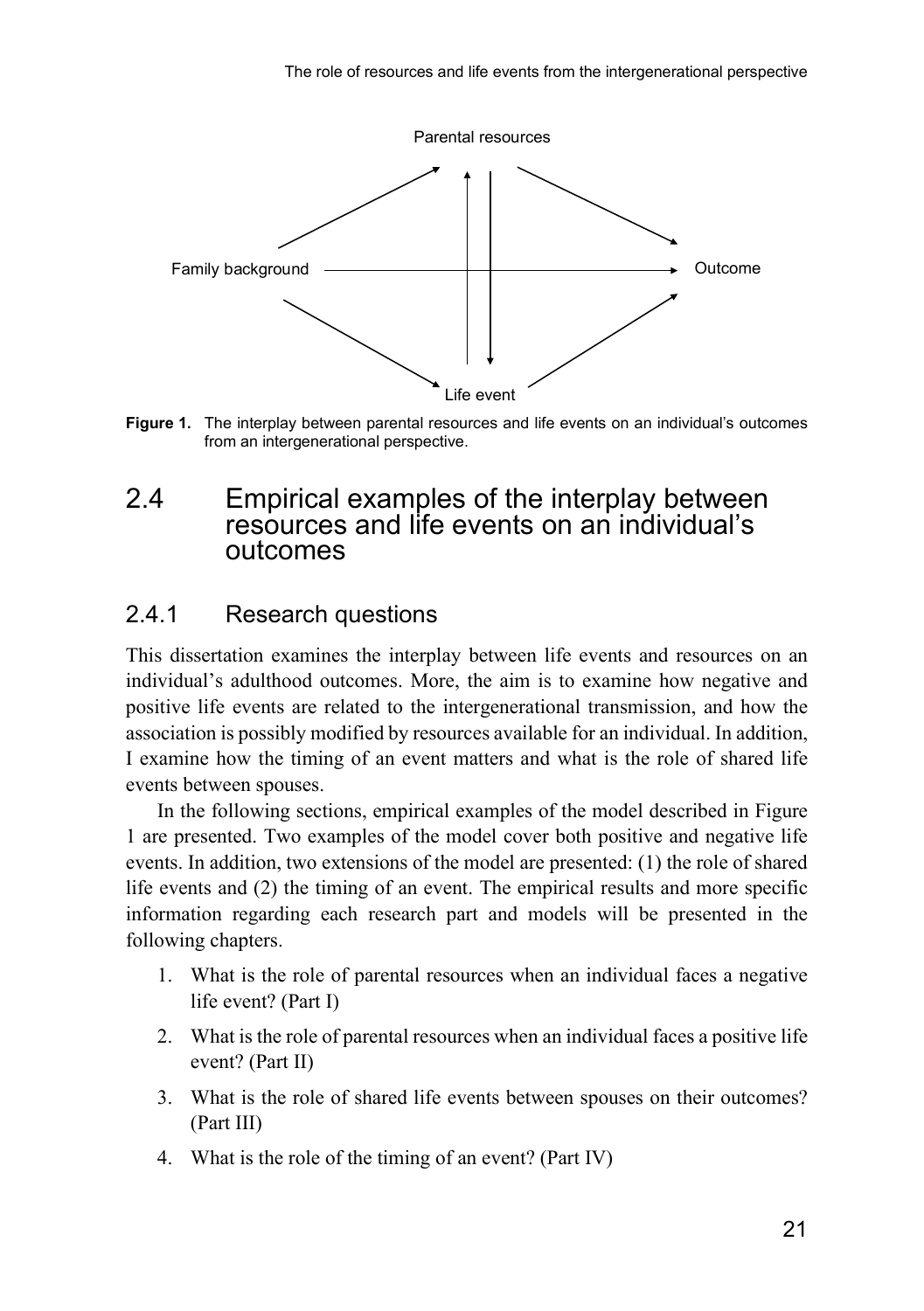### <span id="page-23-0"></span>2.4.2 The role of parental resources when facing a negative life event

When an individual faces a negative life event, high parental resources may protect the individual while low resources may make them more vulnerable to struggles. In this dissertation, the role of parental resources when a child faces a negative life event is examined. Figure 2 is an empirically applied model of the general model of the interplay between resources and life events (Figure 1). The negative life event in Figure 2 is the child's health problems, and the outcomes are the child's disability pension and labour market status after receiving a disability pension. Receiving a disability pension is used both as an indicator of health and as an outcome of health problems. Disability pension is an indirect measure for health, because in order to receive a disability pension, an individual has to have long-lasting health-related problems. Work disability at a young age can have long-term consequences on individuals' future attainments (Harkko, Kouvonen, & Virtanen, 2016). Different parental resources, such as parental income and education, are examined as modifying variables. Specifically, it is asked, does the child's likelihood of receiving a disability pension or labour market status after receiving a disability pension depend on the level of parental resources?

The empirical model presented in Figure 2 can be interpreted as follows. First, parental resources, such as education and income, are related to child's health problems, and child's health problems are related child's outcomes such as the likelihood of receiving a disability pension (Gravseth et al., 2007; Halonen et al., 2017; Upmark, Lundberg, Sadigh, & Bigert, 2001) and child's labour market status after receiving the disability pension. Second, a child's health problems are linked with parental resources—most probably to income due to increased health expenses—and parental resources are linked with a child's outcomes (McEwen & McEwen, 2017).

Third, parental resources may modify the association between negative life events (i.e. health problems), and child's outcome (i.e. probability of receiving a disability pension and labour market status after receiving a disability pension). Generally, previous studies have shown that individuals with more advantaged family backgrounds receive disability pensions less often than individuals from less advantaged families (Halonen et al., 2017; Upmark et al., 2001). High parental education, however, has also been found to increase the probability of receiving disability pensions when controlling for various confounding factors (Gravseth et al., 2007). Thus, it seems that the probability of receiving disability pension differs by parental resources and is linked with the accumulation of (dis)advantages and maybe a compensatory advantage. This is because when an individual has problems with their health, for example, parental resources may affect the tendency and ability to seek help. Previous literature has shown that low socioeconomic resources are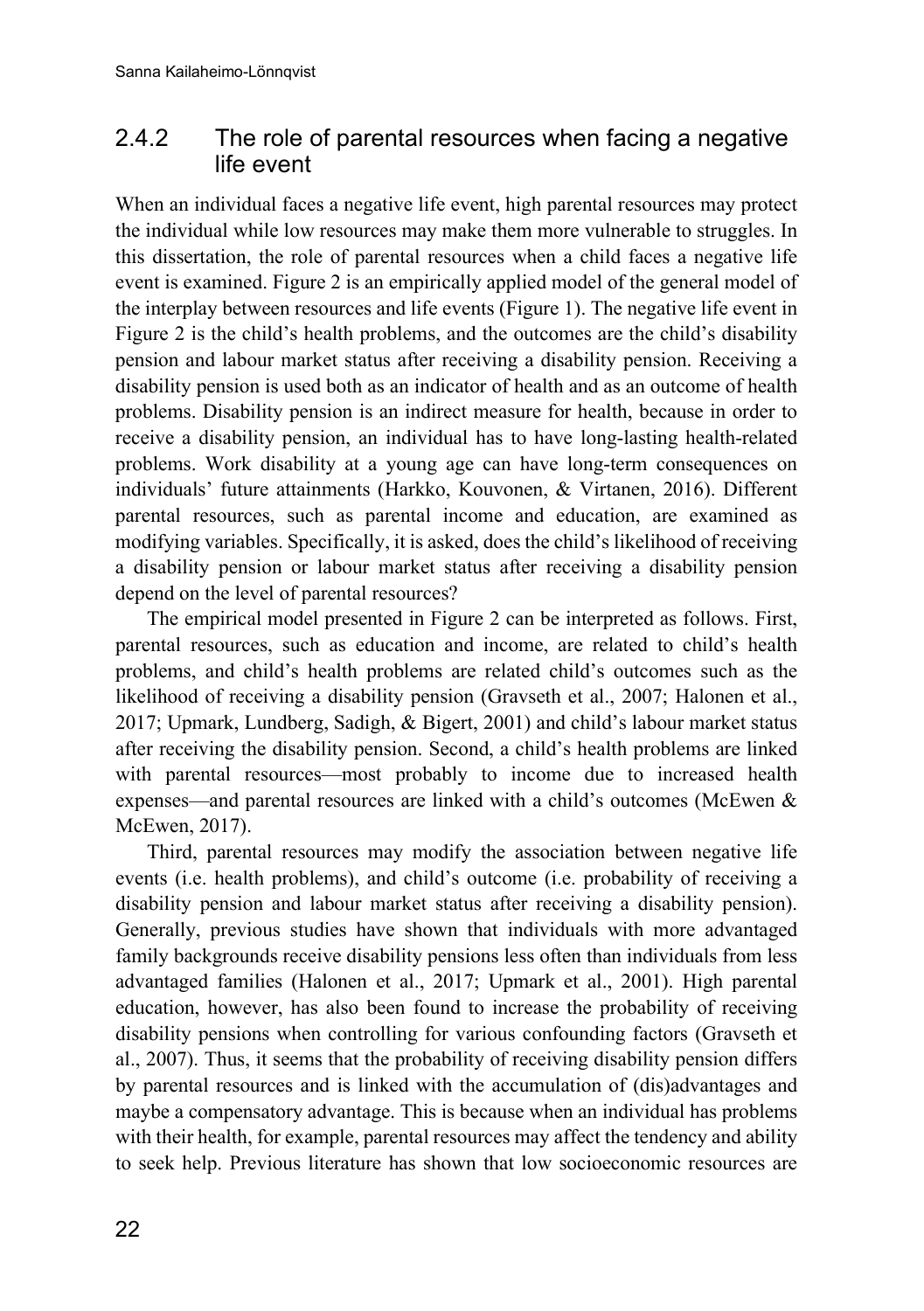linked to lower use of health care (Blomgren & Virta, 2020). In addition, highly educated parents may have better knowledge to seek help for their child and they may be better equipped to navigate different health and social security systems such as applying disability pensions. This may be shown as compensatory advantage when individuals from advantaged family backgrounds are less affected by negative life events and health problems.

Lastly, family background predicts parental resources (education and income), the likelihood of a negative life event (health problems) as well as the outcomes (disability pension and labour market status after disability pension) (Figure 2).

This research adds to the existing literature by examining what is the role of parental resources when an individual faces a negative life event. More specifically: it is examined how different resources of parents are linked with an individual's disability pension and the individuals' labour market position after receiving the disability pension.



**Figure 2.** The role of parental education and income when a child faces a negative life event (DP=disability pension).

### <span id="page-24-0"></span>2.4.3 The role of parental resources when facing a positive life event

In addition to the negative life events, the association between positive life events and resources on an individual's outcomes are studied in this dissertation. Figure 3 is the second empirical example of the general model of the interplay between resources and life events (Figure 1). The positive life event in this empirical model is the union formation, and the outcome is the individual's occupational development. In this model both the resources of their own parents and partner's parents are examined, and more specifically, it is studied how the level of own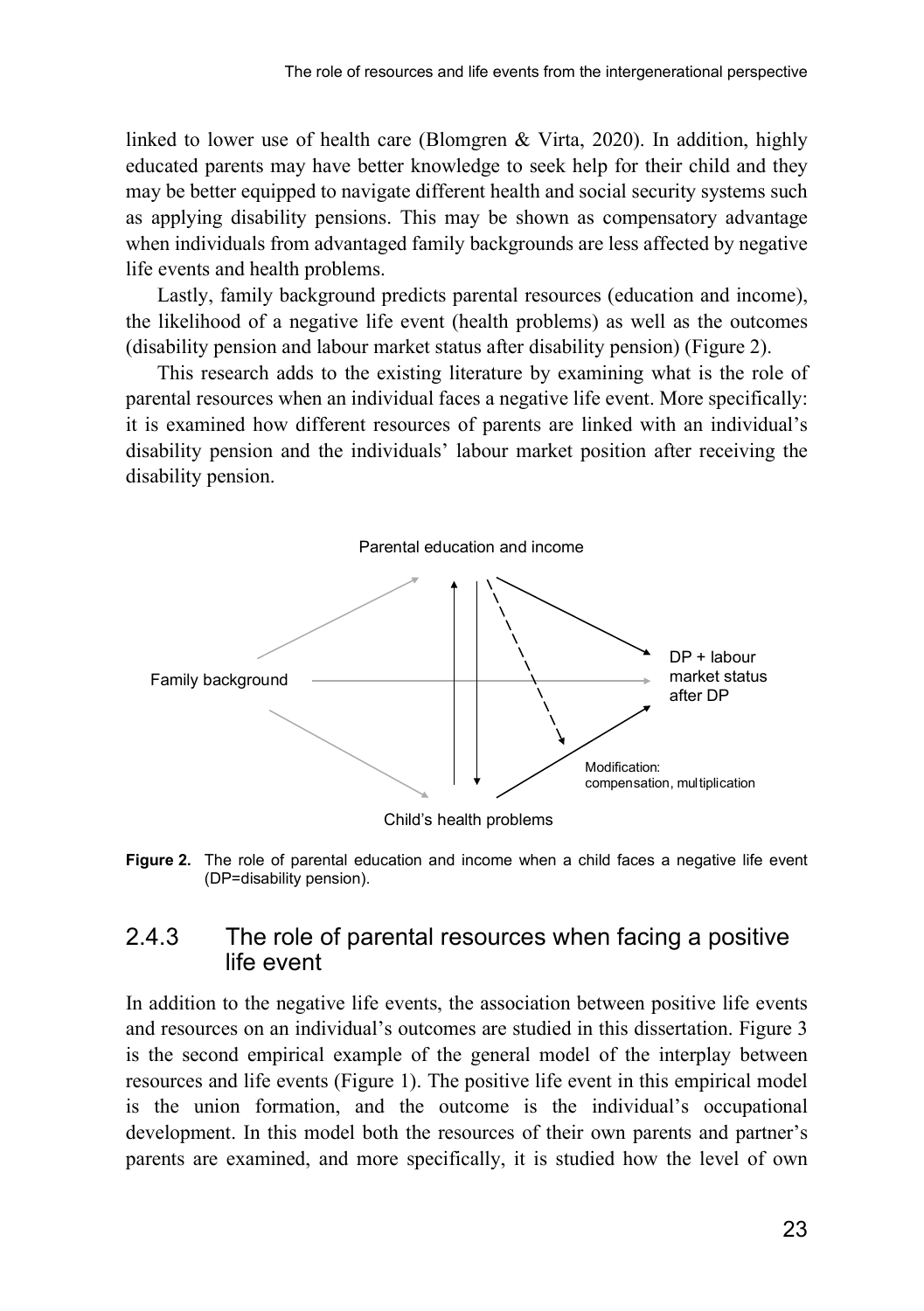parental resources modify the association between partner's parents' resources and individual's occupational attainment.

The model presented in Figure 3 can be described as follows. First, parental resources and family background are linked with an individual's occupational development (Erola et al., 2016). This also happens through union formation which is more commonly experienced by individuals with high as compared to low parental resources (Jalovaara & Fasang, 2017). Family background is also associated with the resources of the partner's parents due to assortative mating (Erola, Härkönen, & Dronkers, 2012; Mäenpää, 2015): individuals tend to choose partners similar to themselves, for example, in terms of family background.

Second, the resources of the partner's parents are associated with the occupational development of an individual. This is because after union formation, individuals are linked with their partner's parents in addition to their own parents, and the partner's parents become part of the social life of the individual (Danielsbacka, Tanskanen, & Rotkirch, 2015). Partner's parents' resources are also related to an individual's occupational development through the union formation due to the individual gaining more resources. There are often multiple relationships in an individual's life and thus also multiple partner's parents which may contribute to the individual's resources during their life course—for example by providing useful social networks. Social networks and resources, in terms of both their size and the social status of their members, have been found to be beneficial for status development (Bernasco, de Graaf, & Ultee, 1998; Calvó-Armengol & Zenou, 2005; de Graaf & Flap, 1988; Lin, 1999; Rözer & Brashears, 2018; Verbakel & de Graaf, 2007). On the other hand, union dissolution, i.e. change in partnership, is negatively associated with socioeconomic standing (Avellar & Smock, 2005). Thus, union dissolution may also interfere with occupational development, but when an individual forms a new relationship new resources are gained once again.

Lastly, the association between partner's parents' resources and individual's occupational attainment may be modified by the level of an individual's own parental resources. It is yet unknown whether the resources of the partner's parents can act in a compensatory or multiplicatory way, i.e. is there modification by parental resources. In other words, can the high resources of the partner's parents compensate for the low resources of their own parents or can only individuals with high parental resources benefit from the resources of the partner's parents?

The role of partner's parents on an individual's socioeconomic success is very rarely studied. To my knowledge, only one previous article has examined the influence of partner's parents on an individual's socioeconomic success: the correlation between individual's earnings and partner's parents' earnings was studied in Raaum et al. (2007). They found that although earnings were correlated, the correlation was weaker than that between the individual's earnings and the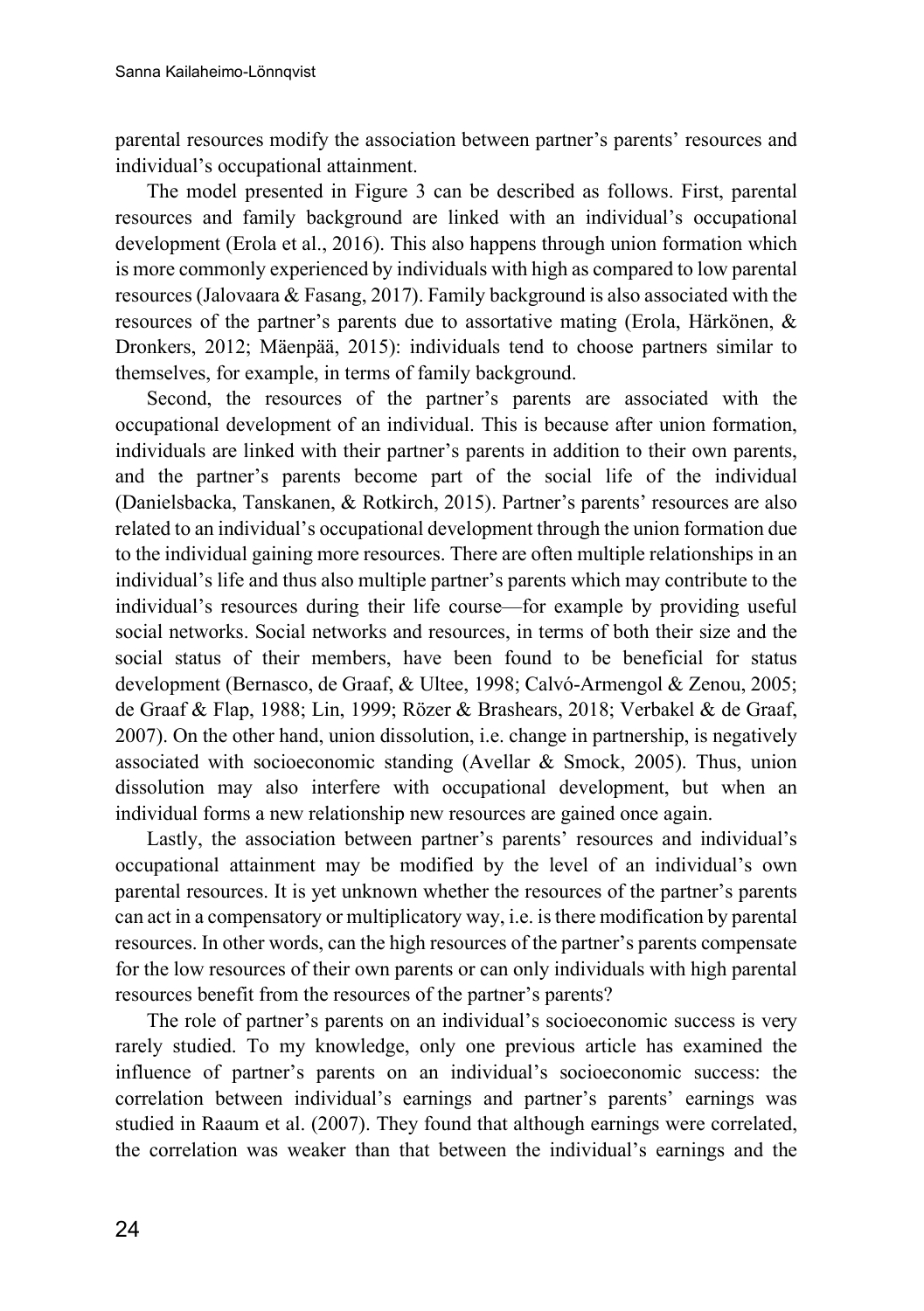earnings of their own parents. A probable explanation for this phenomenon is that the influence of one's parents continues over the entire life course, whereas partner's parents enter the individual's life after union formation, which often happens during adulthood.

This research adds to the literature in several ways. First, it examines the role of parental resources when an individual faces a positive event, i.e. union formation. Second, it adds knowledge to a rarely studied area in intergenerational transmission, the role of partner's parents. Third, it reveals that it is not yet known whether the role of the partner's parents likely differs between individuals with different parental resources.



Union formation and resources of the partner's parents

**Figure 3.** The role of partner's parents' resources on an individual's occupational development when facing a positive life event (union formation).

### <span id="page-26-0"></span>2.4.4 The role of shared life events

Shared life events between partners may also have an influence on an individual's outcomes. Thus, in addition to an individual's own experiences, the set of experiences at the couple level may matter. In Figure 4, the model of shared life events is presented: the life event is shared experience of parental divorce between spouses, and the outcome is the couple's divorce risk. The model can be described as follows.

First, due to homogamy both parental resources of own parents and partner's parents, and the experience of parental divorce of own parents and partner's parents are associated: individuals tend to form a partnership with similar individuals both in terms of socioeconomic background and experience of parental divorce (Mäenpää, 2015; Storksen, Røysamb, Gjessing, Moum, & Tambs, 2007). Second, resources such as education are associated with divorce risk—high resources are linked with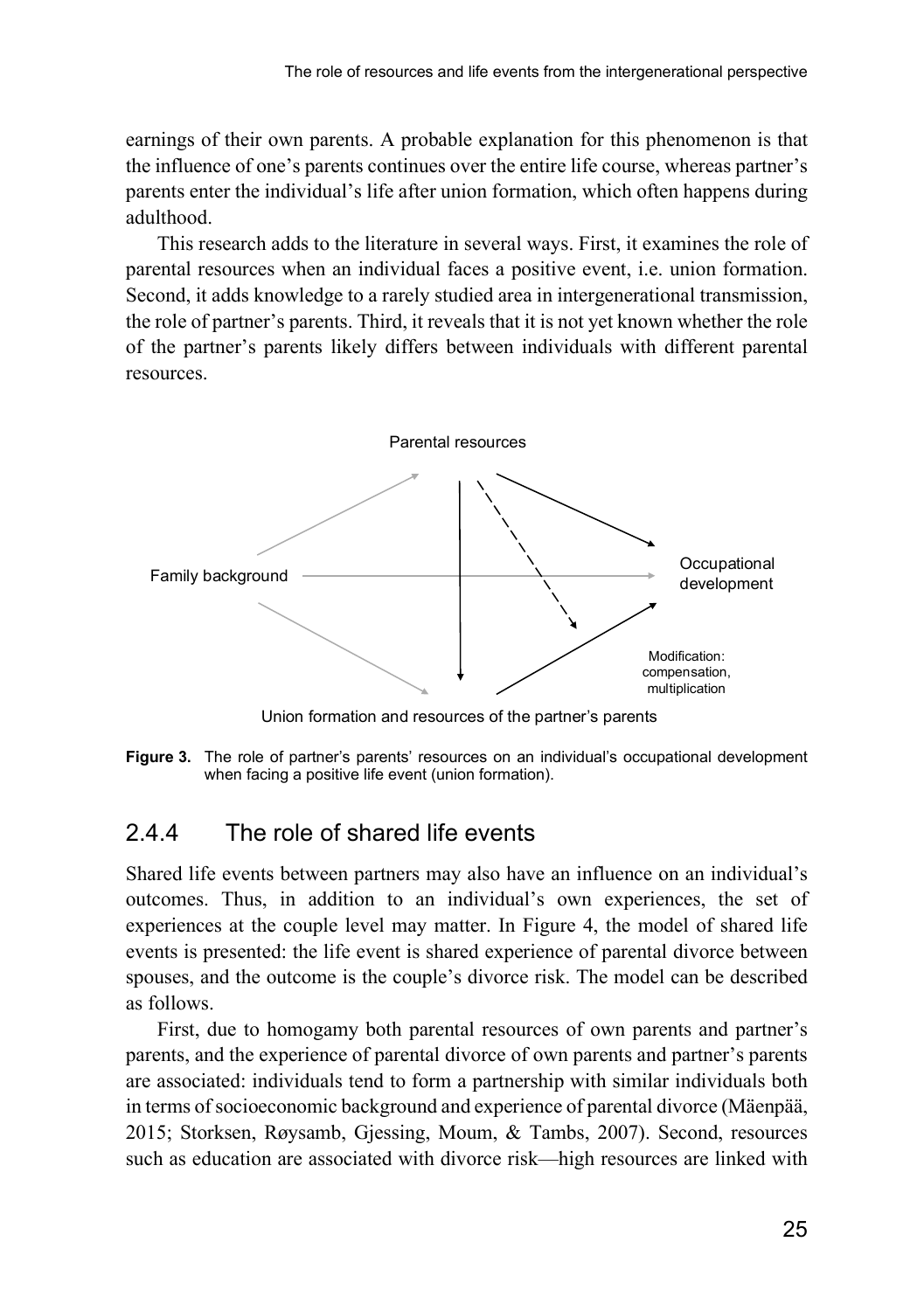lower union dissolution risk (Jalovaara, 2013). Third, both parental resources and parental divorce are associated with the couple's union dissolution risk (de Graaf & Kalmijn, 2006). Lastly, in those relationships where both partners' parents have divorced, the couple's divorce risk is likely much stronger due to accumulation (Amato, 1996; Storksen et al., 2007; Wolfinger, 2003): the divorce risk is up to three times higher compared to couples in which neither partner had experienced parental divorce (Wolfinger, 2003).

Possible mechanisms that drive the intergenerational transmission of union dissolution include status transmission, social learning from parents to children, and lower thresholds to an own divorce or separation when it was observed in parents (Amato, 1996; Amato & DeBoer, 2001; Review: Lyngstad & Jalovaara, 2010). However, thus far only a few studies of partners (Amato, 1996; Storksen et al., 2007; Wolfinger, 2003) have investigated the role of parental divorce when it is experienced by both individuals.

This research adds to the existing literature by examining the role of shared life events between spouses. In addition, it is unknown whether the role of shared life events (in this case, the experience of parental divorce) is similar in both married and cohabiting couples. Previous research has not accounted for an individual's whole coresidential partnership history. Such an accounting may be an important factor when explaining couple's union dissolution behaviour, as past experiences tend to affect present behaviour.



**Figure 4.** The role of shared life events between partners: parental divorce of own parents and partner's parents on a couple's union dissolution risk.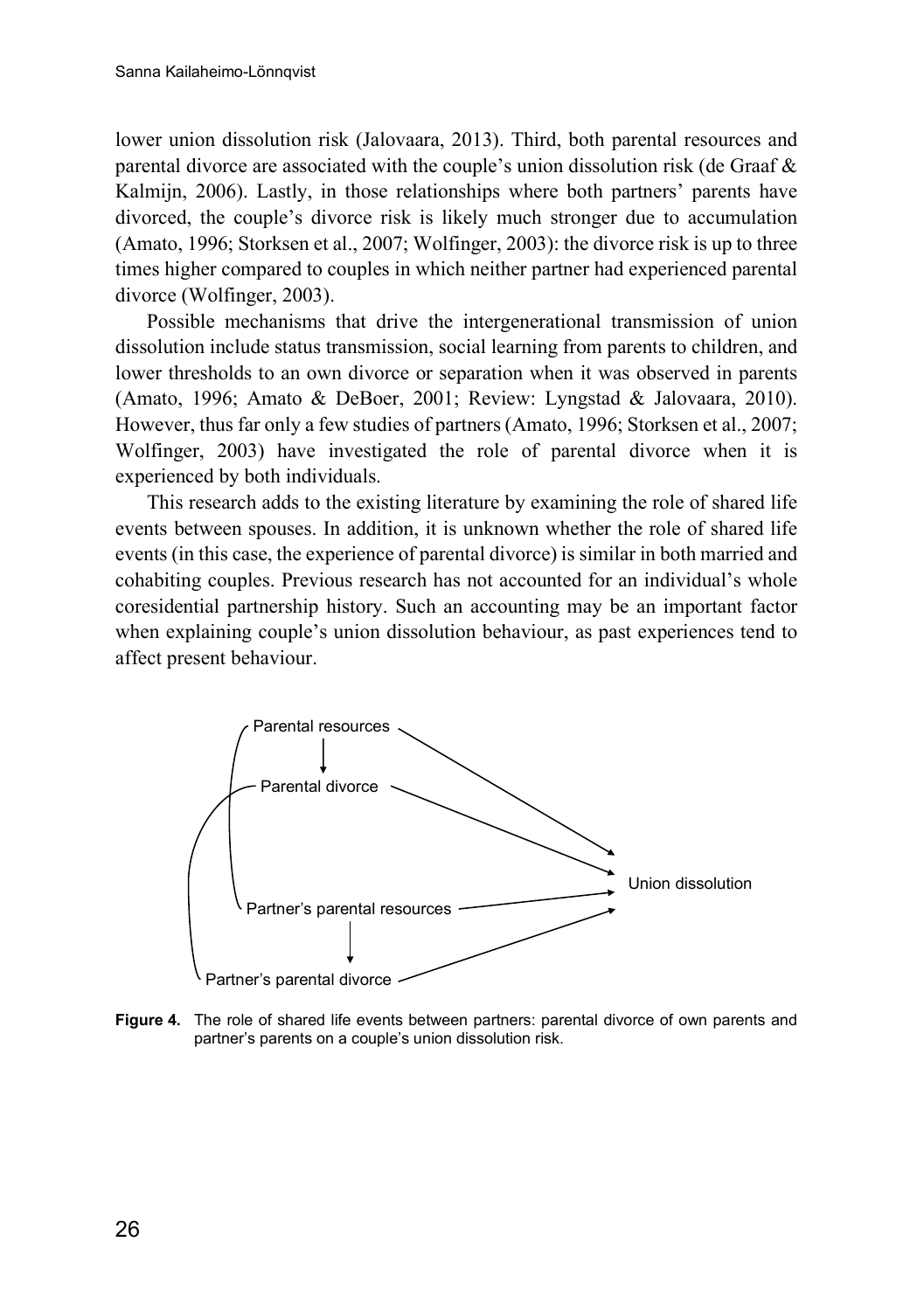### <span id="page-28-0"></span>2.4.5 The role of timing of a life event

The interplay between resources and life events on an individual's outcomes may differ according to their timing. Thus, the role of a life event and the associated loss or gain of an individual's resources may vary depending on the age or life stage of the individual when the event occurs. The event might be more harmful or more beneficial the younger or older the child is; different life stages during the life course may matter (Bronfenbrenner, 1979; Duncan & Brooks-Gunn, 2000; Elder, Johnson, & Crosnoe, 2003; Fasang & Mayer, 2020; Heckman, 2006; Mare, 1980; McEwen & McEwen, 2017; Müller & Karle, 1993).

In this dissertation, the timing of a life event is studied by examining the role of a child's age at parental death on a child's educational attainment. This is illustrated in Figure 5, which is an extension of the model on the interplay between resources and life events (Figure 1). The life event in this model is parental death during childhood, and the outcome is a child's education. It is examined how a child's age at parental death moderates the association between parental death and the child's education. The model can be described as follows.

First, parental resources are linked with the likelihood of experiencing parental death during childhood—low resources are linked with a higher risk of early death (Berg et al., 2014). Second, parental death is linked with parental resources because losing a parent often entails, for instance, losing income provided by the deceased parent (Kailaheimo-Lönnqvist & Kotimäki, 2020). Thus, as resources are linked with a child's education, some of the effects of parental death transmit through the resources.



**Figure 5.** The role of the timing of a life event on child's educational attainment.

Third, parental death is linked with child outcomes such as education (Amato & Anthony, 2014; Gimenez, Chou, Liu, & Liu, 2013; Prix & Erola, 2017) because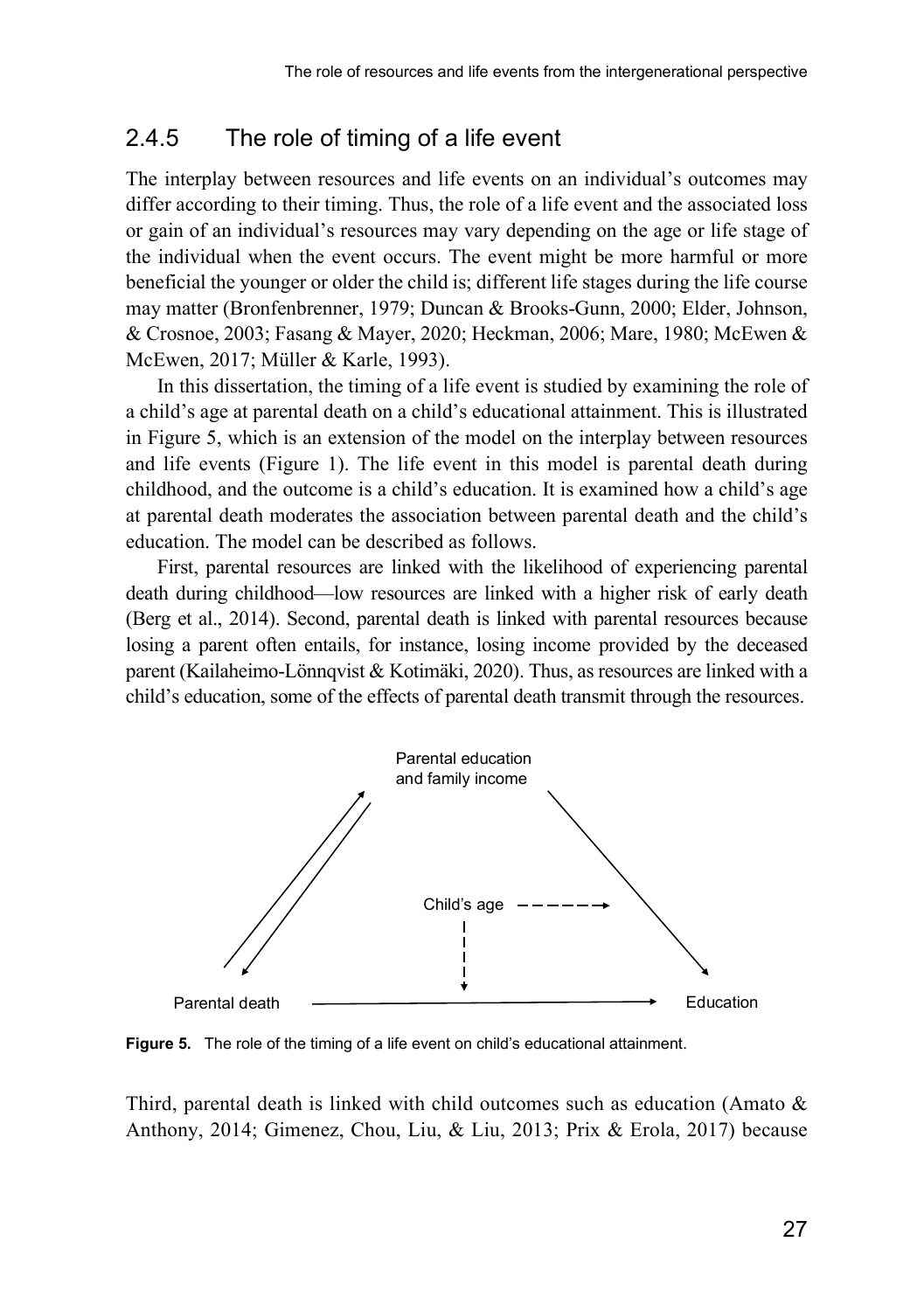parental death may cause short- or long-term trauma that can interfere with the child's educational performance (Kailaheimo-Lönnqvist & Kotimäki, 2020).

Lastly, the child's age at the life event, i.e. parental death, modifies the association between resources and the child's education. Previous research has shown that family resources in early childhood are more decisive than family resources in late childhood in terms of socioeconomic outcomes and health (Duncan & Brooks-Gunn, 2000; Heckman, 2006; McEwen & McEwen, 2017). In line with these findings, the toxic stress model states that stress, especially chronic stress, during early childhood has detrimental effects on the individual's later life and wellbeing. According to the model, this is due to an overreaction of the child's stress system that may interfere with health and cognitive performance (McEwen & McEwen, 2017). Older children may be more equipped to cope with parental death because they are more independent from their parents (Mare, 1980; Müller & Karle, 1993; Pfeffer, 2008), possibly making the association weaker. On the other hand, the older the individuals are, the more likely the educational decisions are already made, which is likely seen as a weaker connection between parental death and the child's education.

On the other hand, life events and disruptions may have greater influence at transition points because they interfere with important transitions (Bronfenbrenner, 1979; Elder et al., 2003; Fasang & Mayer, 2020). For instance, a negative life event at the time when an individual is about to transition from one level of education to another may have a larger impact than the same event occurring a year earlier.

Many of the previous studies have found that parental death is negatively associated with the child's outcomes (Amato & Anthony, 2014; Gimenez et al., 2013; Prix & Erola, 2017). However, some studies have not found such an association (Biblarz & Gottainer, 2000; Francesconi, Jenkins, & Siedler, 2010). One possible reason for this may be that the individuals' ages during the time of parental death have not been the same across studies. Only a few studies have addressed the issue of age in the case of parental death (Fronstin, Greenberg, & Robins, 2001; Steele, Sigle-Rushton, & Kravdal, 2009); these studies compared very broad age groups of children. Results suggest that when paternal death occurs before the teenage years it has the greatest adverse effect on children's education (Steele et al., 2009), thus it supports the finding that early experiences matter most. However, another study finds that when paternal death occurs after the teenage years, the greatest adverse effect is found for labour market outcomes (Fronstin, Greenberg and Robins 2001). Thus, the association between child's age at parental death may also depend on the outcome.

Thus, this research adds to the previous literature by examining more carefully the role of timing on an event. This research aims to fill this gap by examining how a child's age at parental death, both maternal and paternal deaths, is associated with a child's educational achievement.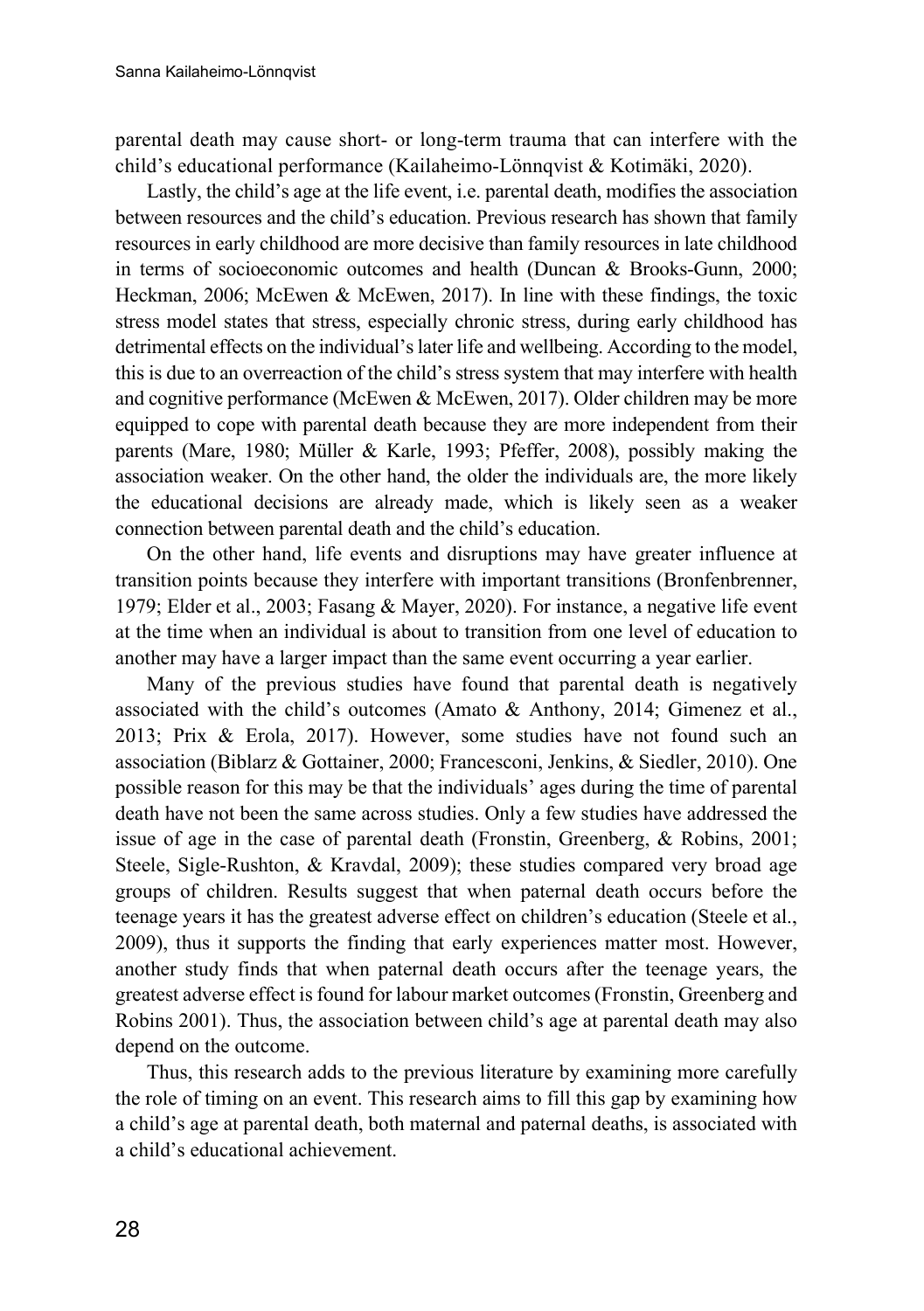# <span id="page-30-1"></span><span id="page-30-0"></span>3.1 Summary of the research design

|          | RESEARCH<br>QUESTION                                                                               | <b>EVENT</b>                                   | <b>SIZE AND</b><br>COHORT<br>SAMPLE<br>BIRTH | METHODS OUTCOME                                                   |                                                                               | <b>RESULTS</b>                                                                                                                                                                                        |
|----------|----------------------------------------------------------------------------------------------------|------------------------------------------------|----------------------------------------------|-------------------------------------------------------------------|-------------------------------------------------------------------------------|-------------------------------------------------------------------------------------------------------------------------------------------------------------------------------------------------------|
|          | parental resources<br>What is the role of<br>when an individual<br>faces a negative<br>life event? | problems<br>Child's<br>health                  | 1980-1985<br>children;<br>71,745             | time event<br>Discrete-<br>analy ss<br>history                    | Child's disability<br>market status<br>pension (DP)<br>and labour<br>after DP | better off two years after<br>parental resources are<br>Children with high<br>their first disability<br>pension.                                                                                      |
| =        | faces a positive life<br>parental resources<br>What is the role of<br>when an individual<br>event? | formation<br>Union                             | individuals;<br>1970-1979<br>98,278          | evel fixed<br>Individual<br>effects                               | Individual's ISEI                                                             | positively associated with<br>parent-in-law resources<br>one's own status. High<br>are more beneficial for<br>individuals with high<br>parental resources.<br>parents-in-law are<br>High resources of |
| $\equiv$ | on their outcomes?<br>What is the role of<br>shared life events<br>between spouses                 | experience<br>of parental<br>Shared<br>divorce | 1969-73<br>couples;<br>28,021                | exponential<br>model with<br>level frailty<br>Piecewise<br>woman- | Union dissolution                                                             | dissolution is highest for<br>couples in which both<br>partner's parents had<br>divorced. The risk is<br>cohabiting couples.<br>higher for married<br>The risk of union<br>couples than for           |
| $\geq$   | What is the role of<br>the timing of an<br>event?                                                  | Parental<br>death                              | 1982-1990<br>children;<br>88,727             | Sibling fixed<br>0LS &<br>effects                                 | Child's university<br>education                                               | The younger the child is<br>at parental death, the<br>more adverse it is.                                                                                                                             |
|          | Index of occupational status                                                                       |                                                |                                              |                                                                   |                                                                               | Notes: OLS=Ordinary least square regression, DP=Disability pension, ISEI= the International Socio-Economic                                                                                            |

Table 1. Summary of the research design. Table 1. Summary of the research design.

29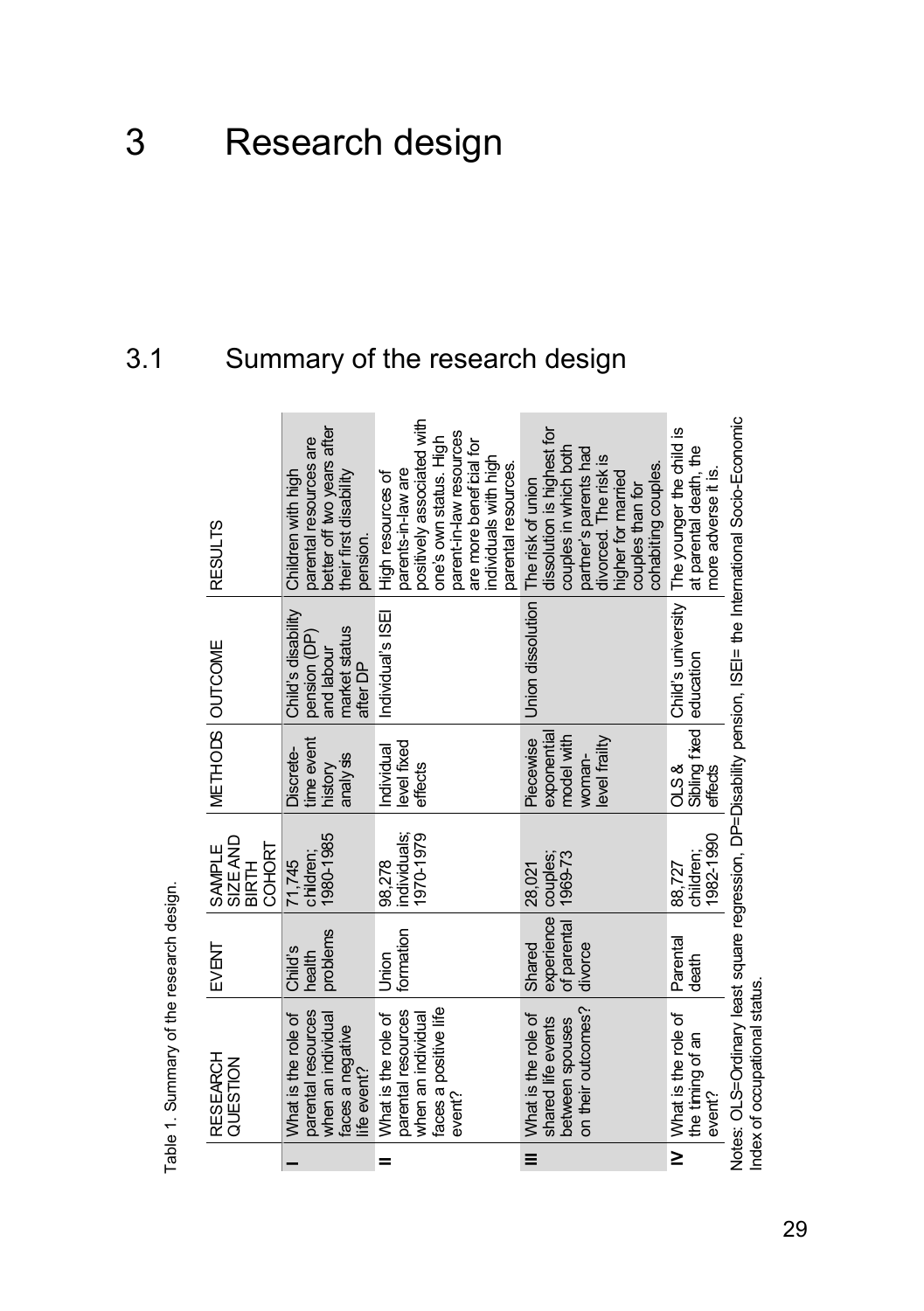# <span id="page-31-0"></span>3.2 Data

Extensive and high-quality Finnish population-based register data which is compiled and provided by the Statistics of Finland is used in all articles of the dissertation. The data used is the Finnish Growth Environment Panel (FinGEP), which has yearly information from the 1987 to 2014, and also information for years 1970, 1980 and 1985. The data is based on a 10% representative sample of the entire population residing in Finland in 1980, and the sample is expanded with sample persons' children, partners, and partners' parents covering approximately 2,000,000 cases. All individuals are followed until 2014.

Register-based data has many advantages compared to survey-data. First, the samples are very large, which enables studying also rare life events, such as parental death in childhood or disability pension in young adulthood. Second, register-based data does not suffer from non-response or recall. These all make register data very reliable sources of information. However, FinGEP is not suitable for studying immigrants because when the original sample was drawn, 1980, there were not many immigrants in Finland. Thus, the analysis derived using this data covers mainly Finnish born individuals and their descendants.

# <span id="page-31-1"></span>3.3 Measures

#### Part 1: The role of parental resources when facing a negative life event

The analytical sample (n=71 745) consists of young adults (age 19–27) born in 1980–1985. Individuals are followed from when they turn 19 until they either receive a disability pension, die, or reach the age of 27 years. Those individuals who received continuously disability pension from the age of 16 or 17 are excluded  $(n=330)$ because most of these individuals are diagnosed with malformations and chromosomal abnormalities. Also, those individuals who lost both of their parents before the age of 19 are excluded (n=82).

The outcome variables are an individual's *disability pension* and individual's *labour market status* two years after the disability pension. The first outcome variable is a binary variable indicating whether an individual receives a disability pension between ages 19 and 27. The information on disability pension is measured at the end of the calendar year every year. Different types of disability pensions are not separated. The second outcome variable is an individual's labour market status two years after the first disability pension and it is measured at the end of the year. It is categorised as follows: 0 an individual is employed, 1 an individual is a student, 2 an individual is a pensioner (i.e. still receiving disability pension), 3 an individual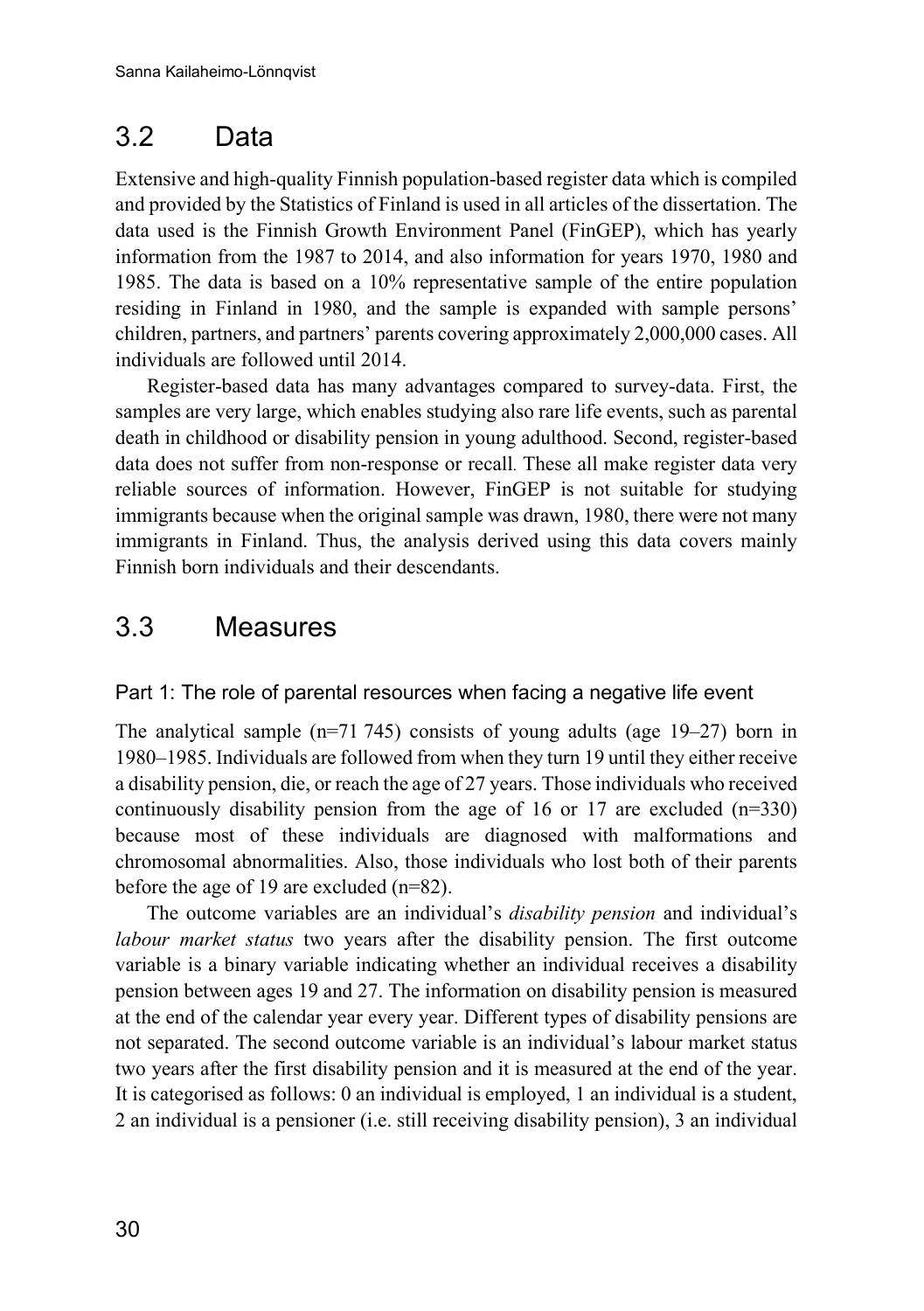is unemployed, and 4 other. Category 'other' includes individuals that have died, were in civil service or army or outside the labour market.

The main independent variables are different parental resources. Parental resources are indicated by *parental income* and *education* measured between ages 12 and 18. Yearly information on the income of the parents is available from 1987 to 2014 (adjusted for the cost-of-living index in 2014). Parental income is an average of parents' total gross income when the child was 12–18 years old. In the analysis, parental income is used with a log transformation. Parental education is measured as the highest parental education (i.e. dominance principle), and it is categorised into primary, secondary (including vocational and general tracks) and tertiary education (including those with a bachelor's degree or higher).

#### Part II: The role of parental resources when facing a positive life event

The analytic sample (n=98 278) are individuals born between 1970 and 1979, and they are followed from the age of 18 to the age of 35–44, and thus cover their all coresidential partnerships during that period. Those individuals who do not have information on both partner's parents are excluded (1.9%). In these analyses both men's and women's unions are included.

The outcome variable is the individual's *ISEI* (the International Socio-Economic Index of occupational status). The ISEI is a continuous index based on the scaling of occupational titles according to average levels of education and income and it can take values from 16 to 90 (Ganzeboom, de Graaf, & Treiman, 1992). The variable is derived from a Finnish occupational coding variable which is converted to ISCO88 and then coded to ISEI using Ganzeboom and colleagues' coding strategy which is adjusted to the Finnish context using Erola's coding strategy (Erola, 2011). The advantage of a continuous socioeconomic variable such as ISEI is that it is more sensitive to career mobility than discontinuous measures such as social class.

The main independent variables of interest are the *ISEI of the partner's parents*  and *own parents*. A detailed description of ISEI is in the Outcome variable section. ISEI of the partner's parents is added to the model as a fully time-varying variable using the higher of the two parent-in-law ISEI scores (i.e. dominance principle). Parental ISEI is time-invariant and takes value using the dominance principle, i.e. the highest ISEI of the parents.

#### Part III: The role of shared life events

The analytical sample (n=28 021 couples) follow individuals born between 1969– 1973 for every year between the ages 18 and 41/45 (i.e. between years 1987 and 2014) and thus cover all their coresidential partnerships. Cohabiting couples enter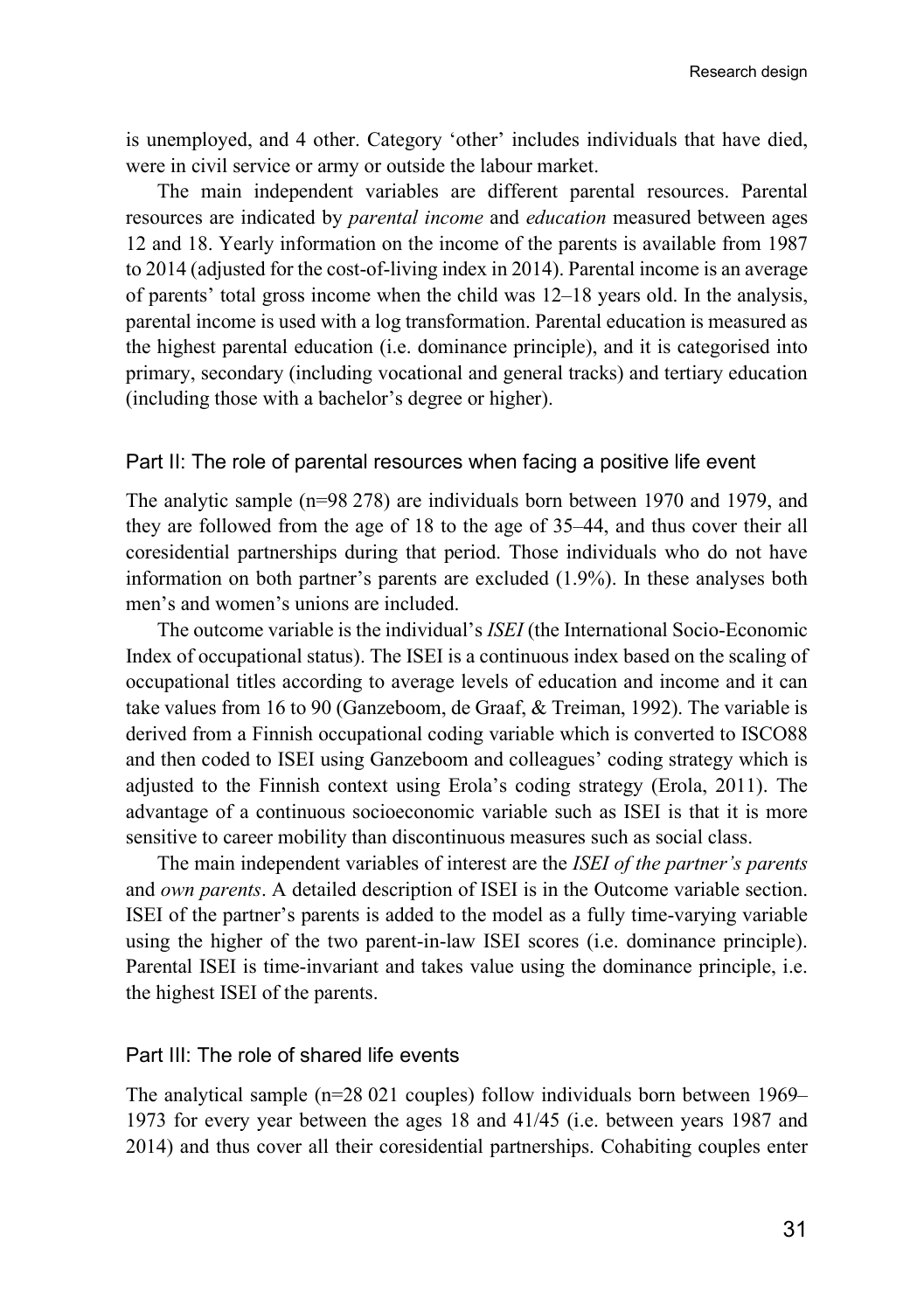the analysis when they start to cohabit, i.e. move in together, and married couples enter the analysis when they marry. In both cases, right censoring occurs due to emigration, a partner's death, and age 41/45. In the case of cohabitations, entry into marriage was an additional right censor. Only women's partnerships are included in the analysis because by using both men's and women's partnerships some relationships would be included multiple times, which would inflate the sample. However, robustness analysis show that results do not change if men's unions are used. This is understandable because union formation and dissolution are dyadic outcomes.

The outcome variable is a couple's *union dissolution*. Union dissolution is defined as moving apart from either marriage or cohabitation. Union dissolution is a dummy variable that takes the value 0 if union dissolution did not occur, and 1 if it occurred that year.

The independent variable is *parental divorce*. It is operationalised as follows: 0 'not divorced', 1 'female partner's parents divorced', 2 'male partner's parents divorced', and 3 'both partners' parents divorced'. Category 'not divorced' includes both intact married parents, single-parents and widowed. As a parental resource highest parental education (dominance principle) both for own parents and partner's parents is used. It is categorised as follows: 1 primary education, 2 secondary education, and 3 tertiary education.

#### Part IV: The role of timing of a life event

The analytical sample (n= 88 727) includes only siblings who were born in 1982– 1990, thus excluding singletons, twins and those who were the only child of their family born within the year range. This was necessary due to research method that relies on sibling analysis. Also, those children who lost both of their parents during childhood are omitted (n=240).

The outcome is an individual's *university education*. It is dummy coded as 1 for 'has enrolled in university education or completed it by the age of 24 years', and 0 for 'not enrolled or completed university education'. The independent variables are *parental death* and *child's age at parental death*. Parental death -dummy takes value 1 if parental death is experienced later than the age of 23. The average age of experiencing parental death was about 15 years.

Parental resources are measured by using family income and parental education. Annual information on the income of the parents is available from 1987 to 2014 (adjusted for the cost-of-living index in 2014). Family income is an average of all incomes of a household when the child is 5–18 years old. The income measure contains all earnings and taxable income transfers in a household, such as universal child allowance and widow's and children's pensions, before taxes. It also includes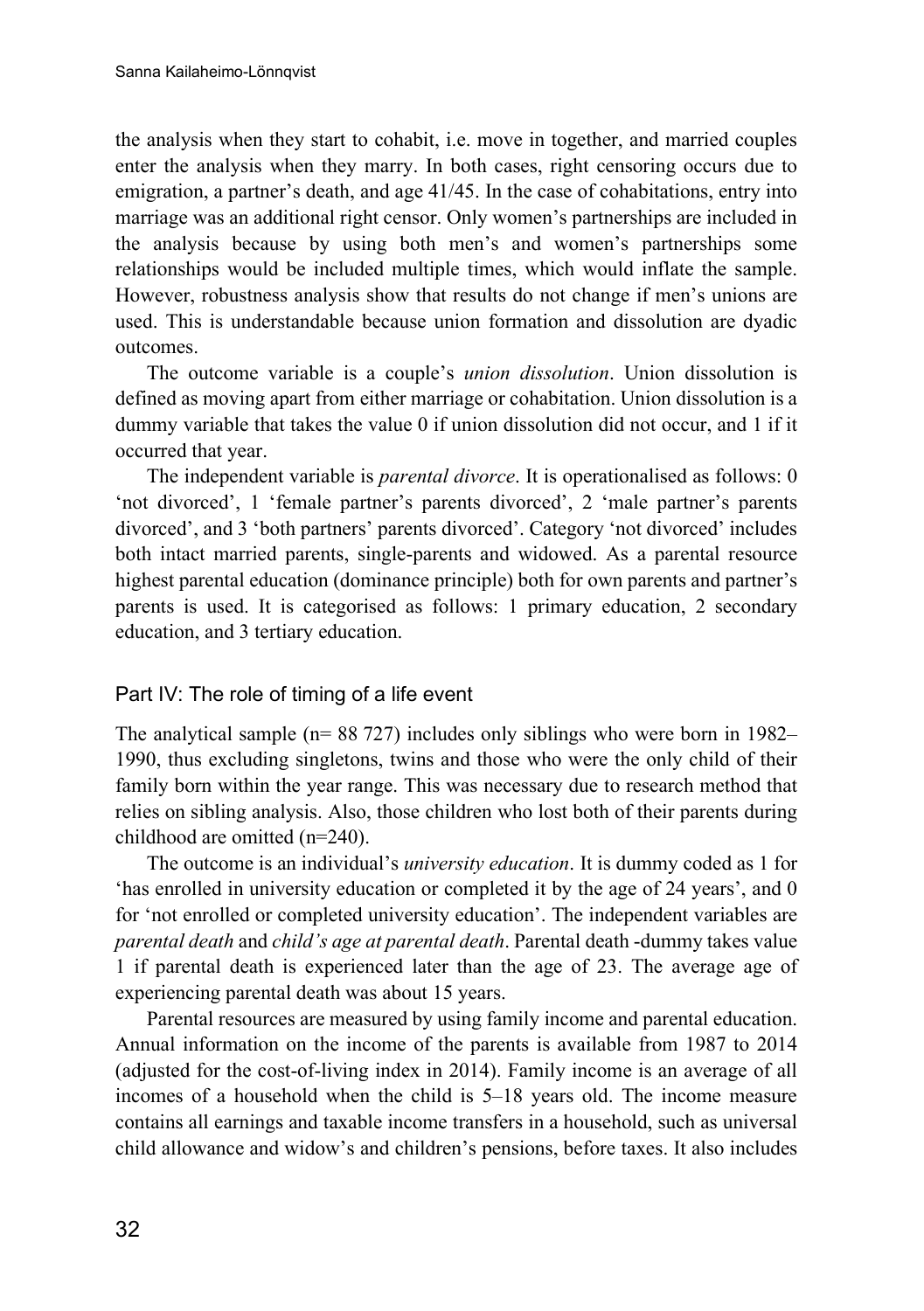the possible income of a stepparent for those years when the stepparent lived in the same household as the child. In the analysis, income is divided into income centiles. Parental education is measured as the highest parental education (i.e. dominance principle), and it is categorised into primary, secondary (including vocational and general tracks), and tertiary education (including those with a bachelor's degree or higher).

# <span id="page-34-0"></span>3.4 Methods

This dissertation relies methodologically on a variety of regression models to study intergenerational relations. Methods used are sibling fixed effects which are compared to ordinary least square regression, discrete-time event history analysis, individual level fixed effects models and piecewise constant exponential event history models with gamma frailty corrections. All these modelling methods aim to take into account unobserved heterogeneity as much as possible and thus the aim was to provide as unbiased results as possible.

#### Discrete-time event history

Event history models are widely used when modelling longitudinal data because they take into account time to an event such as disability pension. Discrete-time event history analysis is an analysis of length of time until the occurrence of some event and thus the dependent variable is the duration until event occurrence (Blossfeld, Golsch, & Rohwer, 2009; Jenkins, 2005). Censoring, time-varying covariates, and structural modelling can all be taken into account in event history analysis, resulting in more reliable model estimates than those provided by ordinary least square models (Jenkins, 2005).

#### Individual level fixed effects model

Linear (individual) fixed effects models are designed to reduce omitted variable bias in the longitudinal analysis (Allison, 2009; D'Onofrio, Sjölander, Lahey, Lichtenstein, & Öberg, 2020; Fan, 2012). Unobserved but time-invariant individual characteristics are controlled for in these models as in sibling fixed effects models but on an individual instead of on a family level. These unobserved constant individual level factors are, for example, temperament. Because fixed effects models estimate the effect of change, all variables that can change over time must be included in the model or the results will be biased (Allison, 2009). What is left in the fixed effects model is individual-level change over time.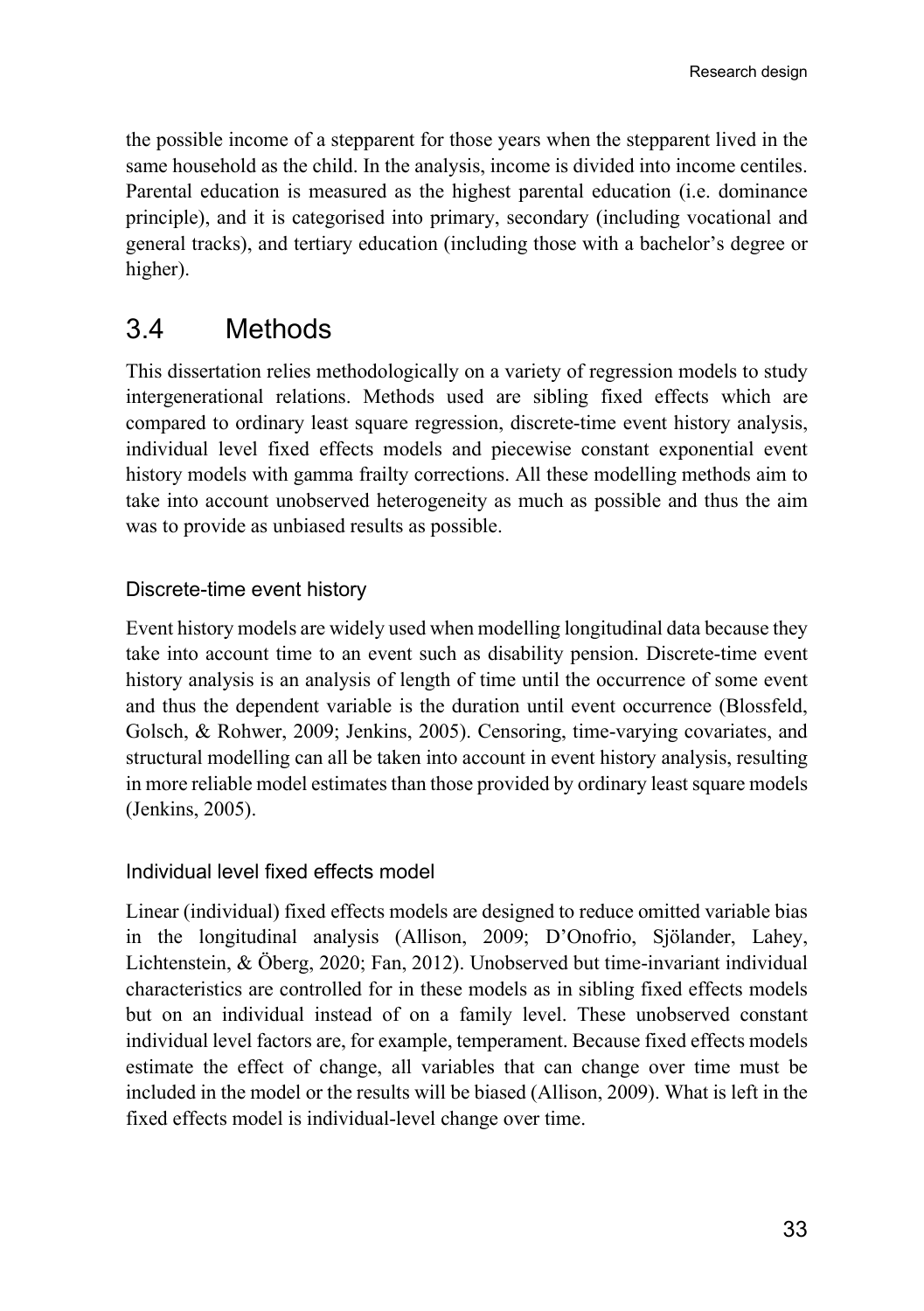#### Piecewise constant exponential event history model and frailty correction

Piecewise constant hazard modelling is a subtype of an event history analysis. In piecewise constant hazard models, the time axis is divided into intervals and the hazard rate is assumed to be constant in each interval (Blossfeld et al., 2009). It is a generationalisation of the standard exponential model and unlike many other event history models such as cox, it also allows measuring of the baseline hazard.

It is also possible to account for frailty in piecewise constant exponential models. Frailty is an individual-level random effect that controls for the time-invariant unmeasured characteristics of an individual (or unobserved heterogeneity) that could influence the hazard of union dissolution for any of their partnerships, for example, personality traits. It describes the excess risk distinct to individuals, thus, the idea is similar to what is done in fixed effects models. The most common model is the shared frailty model that follows Gamma distribution instead of the default Gaussian distribution. The advantage of Gamma frailty is that it has a flexible shape and is analytically tractable, and thus it is widely used (Gutierrez, 2002).

#### Sibling fixed effects

Ordinary least square regression estimates may be misleading if important unobserved factors accounting for selection are missing from the model. Fixed effects models are one way to control for the selection (Amato & Anthony, 2014; D'Onofrio, Sjölander, Lahey, Lichtenstein, & Öberg, 2020; Elstad & Bakken, 2015; Grätz, 2015), thus it is very helpful when studying events that include much selection such as parental death.

In sibling fixed effect models, any effects that are shared by siblings are controlled for but cannot be estimated. Sibling fixed effects models allow controlling for many parental characteristics such as parental education and also to many less easily controlled characteristics such as parenting styles. The estimated effects are based on the characteristics that *distinguish* siblings (D'Onofrio et al., 2020; Grätz, 2015), such as age and personality.

Like all methods, sibling fixed effect models also have their limitations. First, the method assumes that parents treat their children exactly the same and that children respond to this treatment similarly (Carbonneau, Eaves, Silberg, Simonoff, & Rutter, 2002; Jenkins, Rasbash, & O'Connor, 2003; Steele et al., 2009). However, parents can treat their children differently, for example due to different ages, and even if the parents did treat children in the same way, children can react to that differently. Thus, unobserved factors that are not shared among siblings can lead to bias. Second, sibling fixed effects models can only be estimated in families with two or more children, and it is possible that some life events influence singletons differently to those with siblings (Francesconi, Jenkins, & Siedler, 2010).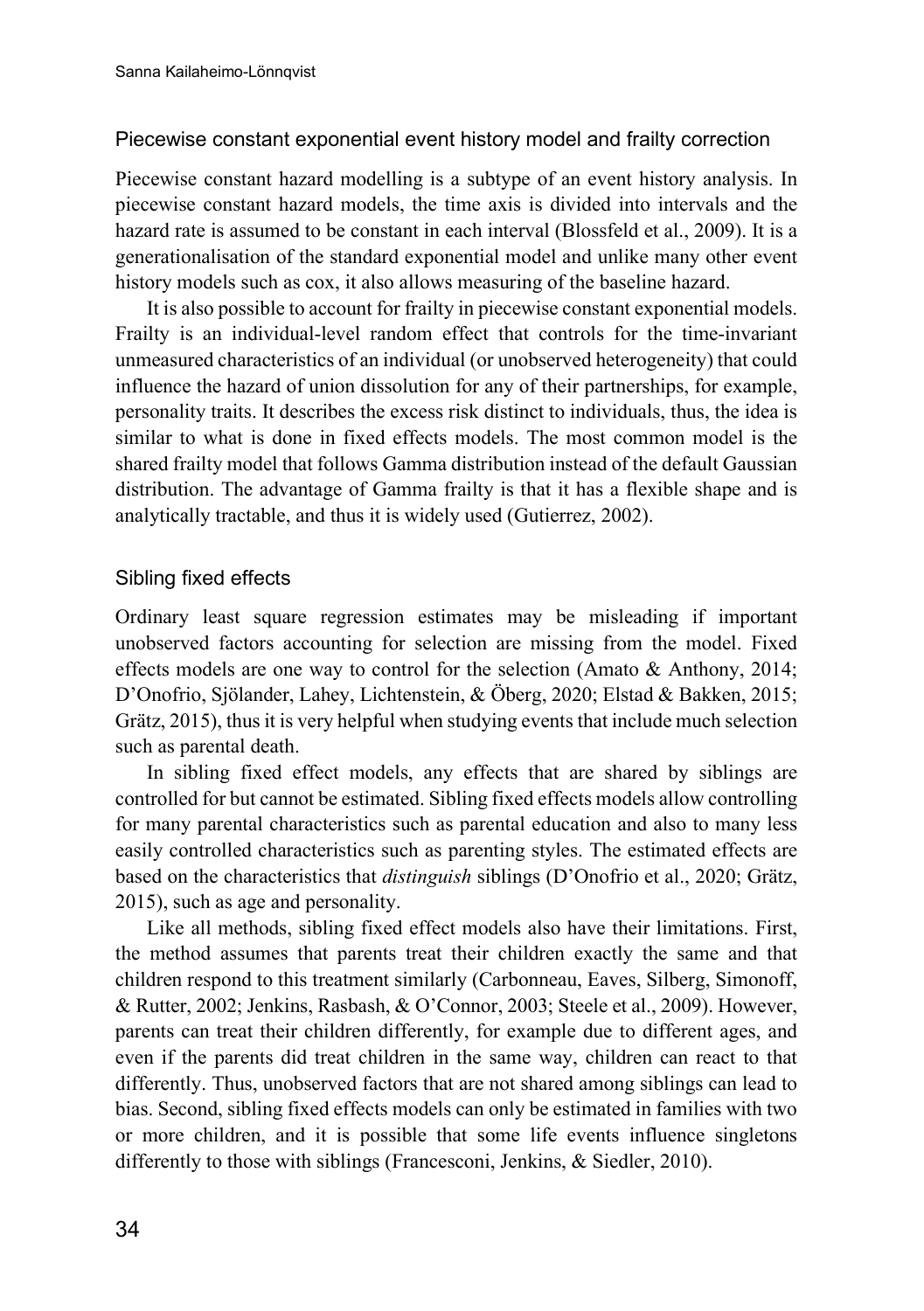# <span id="page-36-0"></span>3.5 Finnish context

All the analyses in the dissertation are conducted using Finnish population-based register data, and some familiarity with the Finnish educational and health-system is therefore essential for interpreting the results. This section briefly describes the most relevant aspects of the Finnish institutional context regarding the dissertation, which covers a wide range of life events and outcomes in an individual's life.

Finland has one of the world's highly praised comprehensive school system and a comprehensive welfare system. The welfare system is based on a residence and earnings-related social insurance system that covers a wide range of benefits and comprehensive universal health care. The Finnish welfare state seeks to economically compensate for losses related to negative life events, such as health issues or low resources in general. This means that the loss of resources may not be as decisive in a country like Finland as it is in a country with a less extensive welfare system. This is relevant because it may reduce the association between life events and resources on individual's outcome (c.f. Figure 1).

The general health and well-being have improved over the years in Finland individuals are healthier and live longer than ever. However, despite the relatively low level of inequality, there are still socioeconomic differences in health (Palosuo et al., 2009). For example, socioeconomic differences in mortality are still rather large (Mackenbach et al., 2017; Martikainen, Mäkelä, Koskinen, & Valkonen, 2001). It has been linked that in addition to their own socioeconomic standing, childhood conditions are also linked with mortality (Elo, Martikainen, & Myrskylä, 2014; Myrskylä, 2010). However, the differences in healthcare use are small in countries with universal healthcare systems because access to healthcare is also economically subsidised for those in need (Sourander et al., 2004). Nonetheless, it is found that individuals with low resources still use health services lessthan individuals with high resources (Blomgren & Virta, 2020). If an individual has a long-term illness, an individual can be entitled to a disability pension if long-term health problems prevent an individual from working or studying. Disability pension is a compensation for the economic losses due to health problems, and it can be granted either part or full time and either as fixed-term or permanently. Most young individuals receive disability pension due to mental health problems and it is often fixed-term (e.g. rehabilitation) (Knudsen, Øverland, Hotopf, & Mykletun, 2012).

Education is free of charge at all educational levels in Finland. In addition, school differences are very small (Bernelius & Kauppinen, 2012; Tervonen, Kortelainen, & Kanninen, 2018), and the quality of education do not vary between schools and regions. Secondary and tertiary studies are subsidised by student benefits and loans, which makes higher education accessible for everyone regardless of the financial situation of the family. Only 11% of adolescents under the age of 25 did not have a completed secondary degree in 2014 (Statistics of Finland, 2014).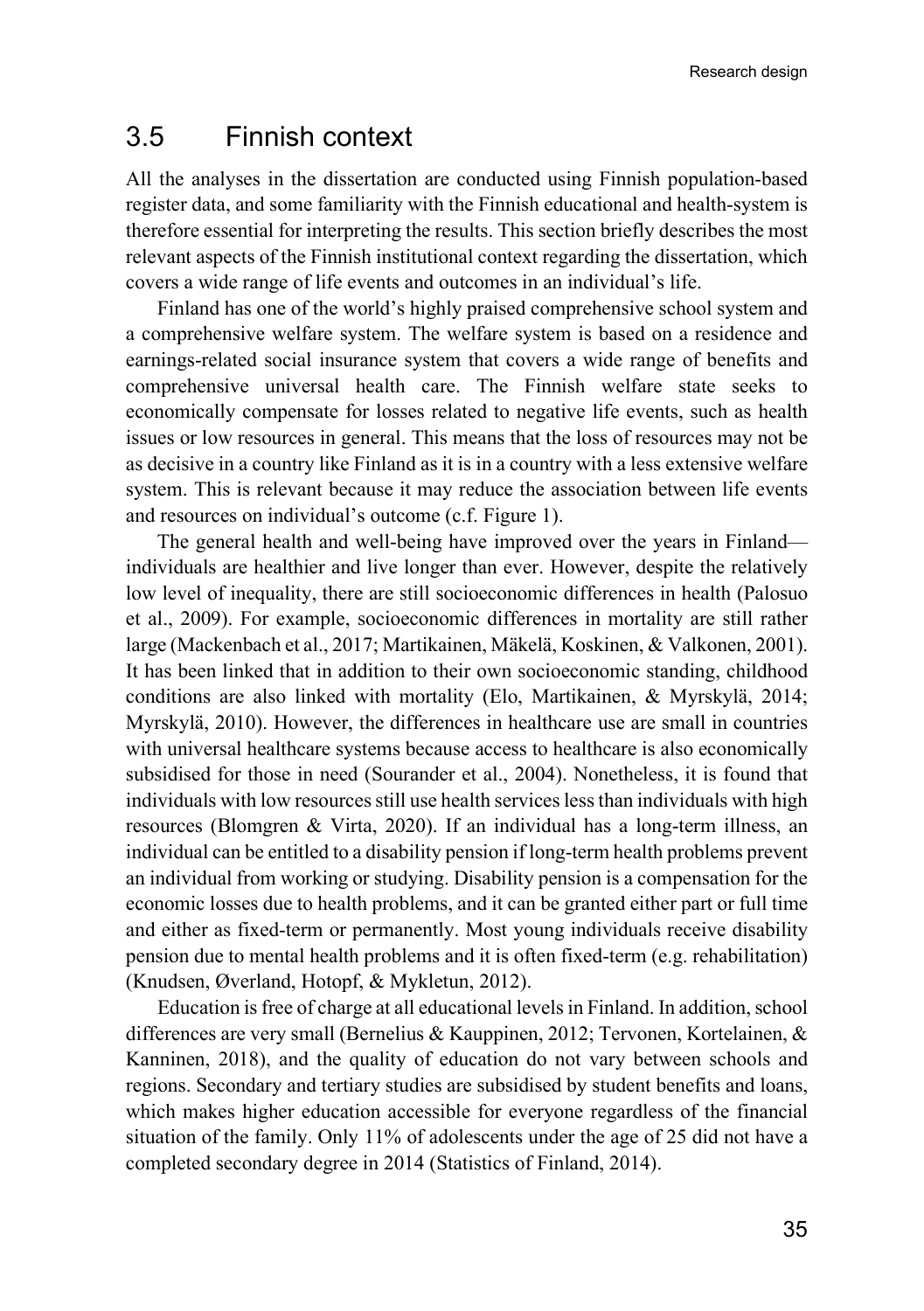Finland is a forerunner of the changes in partnership dynamics associated with the second demographic transition (Guzzo, 2014; Lesthaege, 2010). Finland is an egalitarian country where gender equality is high in terms of labour force participation of women (Jaumotte, 2013). The average age for first marriage was 28 in 1997, and it has since risen (Statistics of Finland, 2015). In 2017, the average age for first marriage was 31.7 for women and 33.9 for men (Statistics of Finland, 2018). The pattern with divorce is similar: the age when divorce occurs has risen. On average women were 40.6 and men 42.9 years old when they divorced in 2017 (Statistics of Finland, 2018). Cohabitations are a culturally accepted form of intimate relationships even though most of the cohabitations convert into marriage or separation (Jalovaara, 2013). It is common that younger adults cohabit for long periods before marriage. In general, cohabitations dissolve at a much higher rate than marriages (Jalovaara, 2013; Jalovaara & Kulu, 2018).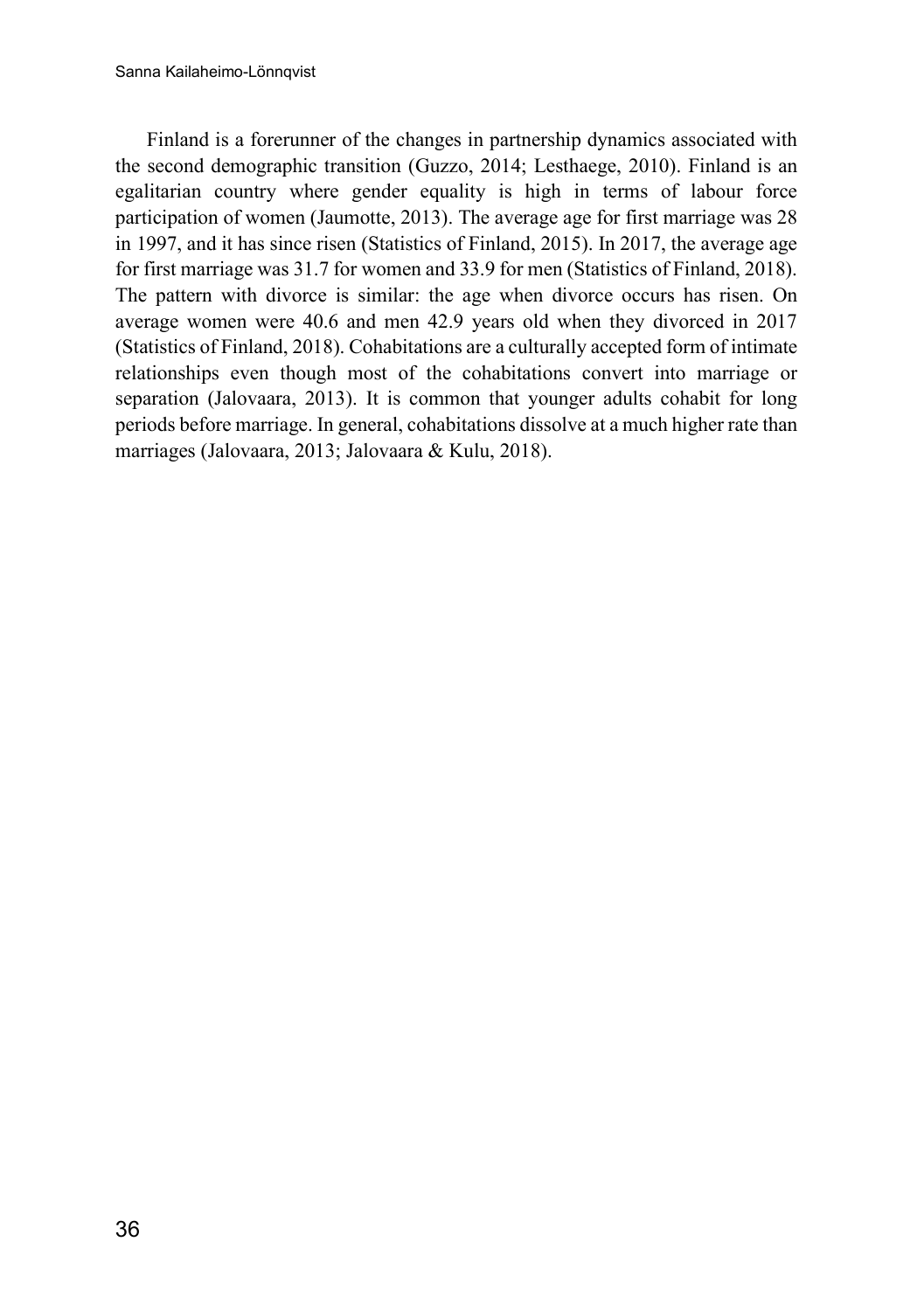# <span id="page-38-0"></span>4 Main results

### <span id="page-38-1"></span>4.1 I The role of parental resources when an individual faces a negative life event: Parental resources and child's disability pension

The first part of the research examines the role of parental resources when an individual faced a negative event, i.e. health problems (c.f. Figure 2). The results of the discrete-time event history models demonstrate that parental resources are associated with the probability of having a disability pension; however, the association is different for parental income and education. High parental income decreases the probability of disability pension, whereas parental education increases it slightly. Further, the association between parental resources and a child's disability pension seems to vary by the child's educational level. Parental education seems to matter if a child has only primary education. Among these children those with high parental resources are better off after a disability pension, as they are more often working or studying than unemployed or still receiving a disability pension, than those individuals with low parental resources. Thus, this research supports the theory of compensatory advantage, which states that individuals with high parental resources are less affected by negative life events than individuals with low parental resources.

In addition, the results suggest that a disability pension may be seen as a positive outcome. Disability pension in young age is often in the form of rehabilitation which aims to help an individual to return to work or education. Individuals receive help in in the form of disability pension, which helps individuals to return back to work or studies, especially if the parents are highly educated.

To conclude, parental resources matter when an individual faces a negative event such as health problems. High parental resources may help individuals to overcome their struggles.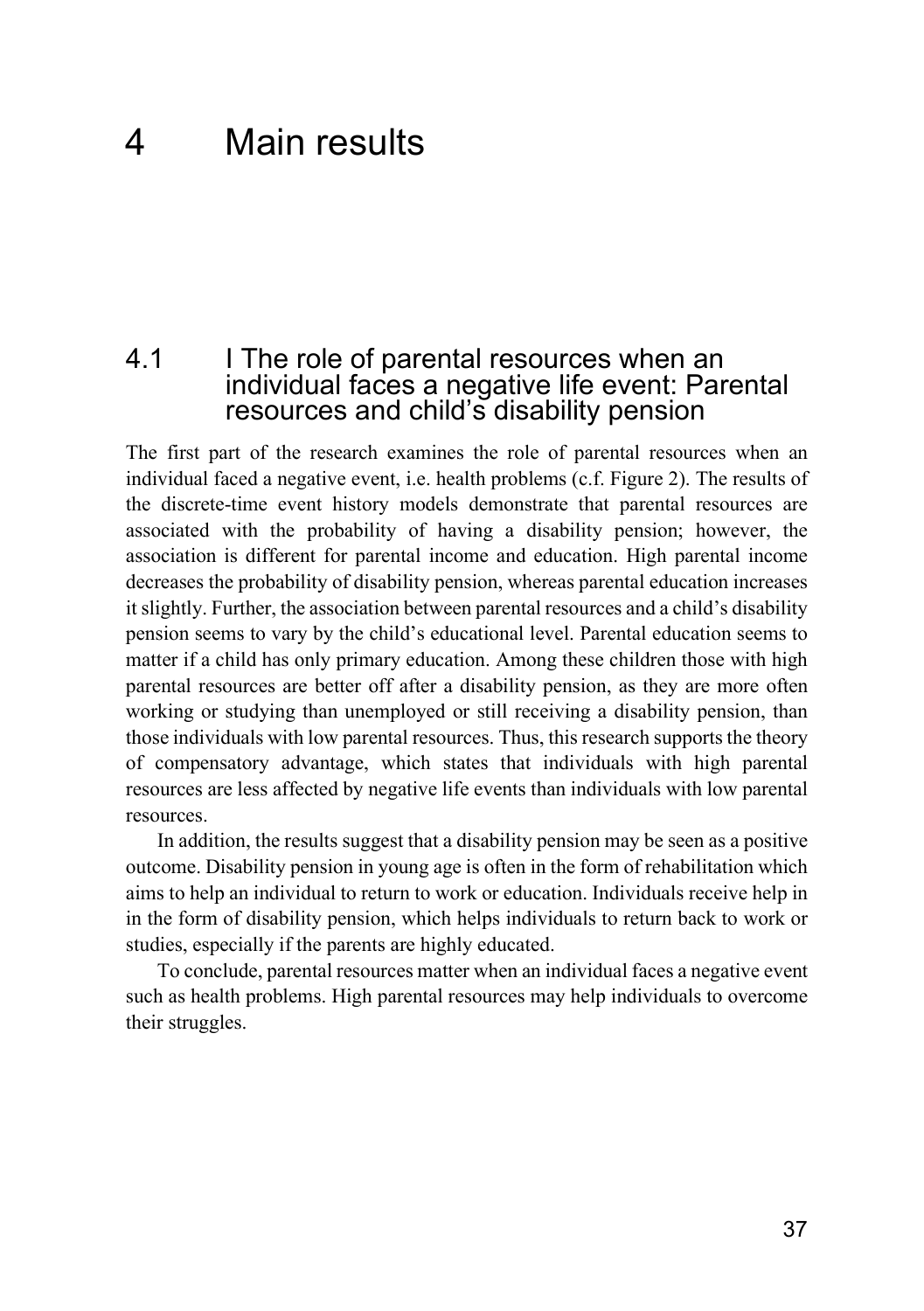### <span id="page-39-0"></span>4.2 II The role of parental resources when an individual faces a positive life event: Partner's parents' resources and individual's occupational attainment

The second research studies the role of parental resources when an individual faces a positive life event, i.e. union formation (c.f. Figure 3). Positive life events like partnering entail gaining resources such as resources of the partner's parents. In this research, it is examined how the level of own parental resources modify the association between partner's parents' resources and individual's occupational development.

The results of the individual level fixed effects models suggest that the resources of the partner's parents are associated with improved occupational status, even after the resources of the partner and of one's own parents as well as various other factors are controlled for. Similar result is found in the robustness analyses in which earnings are used as a sign of socioeconomic status.

However, the association is not similar for everyone and it is moderated by parental resources. The higher the parental resources of an individual, the stronger is the association between their partner's parents' resources and the individual's occupational status. In other words, high status partners' parents improve occupational attainment the most for individuals coming from high resource families. This is a sign of resource multiplication.

To conclude, the part II demonstrates that parental resources may have a modifying role when an individual faces a positive life event. More, the resources of partners' parents are linked with individuals' socioeconomic outcomes, but only the individuals with high parental resources can benefit from the high resources of the partner's parents. Thus, positive life events such as union formation do not always lead to gaining resources that benefit an individual—at least if one does not have high resource parents.

<span id="page-39-1"></span>4.3 III The role of shared life events between spouses: The role of both partners' parental divorce on couple's union dissolution

The third part of the research examines the role of shared life events between spouses (c.f. Figure 4). It is studied how the shared life event, i.e. an experience of parental divorce, is linked with the couple's union dissolution risk.

The results of the piecewise constant exponential event history models show that individuals who experienced parental divorce have higher separation risk than those who did not, and the risk is even higher if both partners experienced parental divorce. Thus, parental divorce from both partners' sides seems to be associated with elevated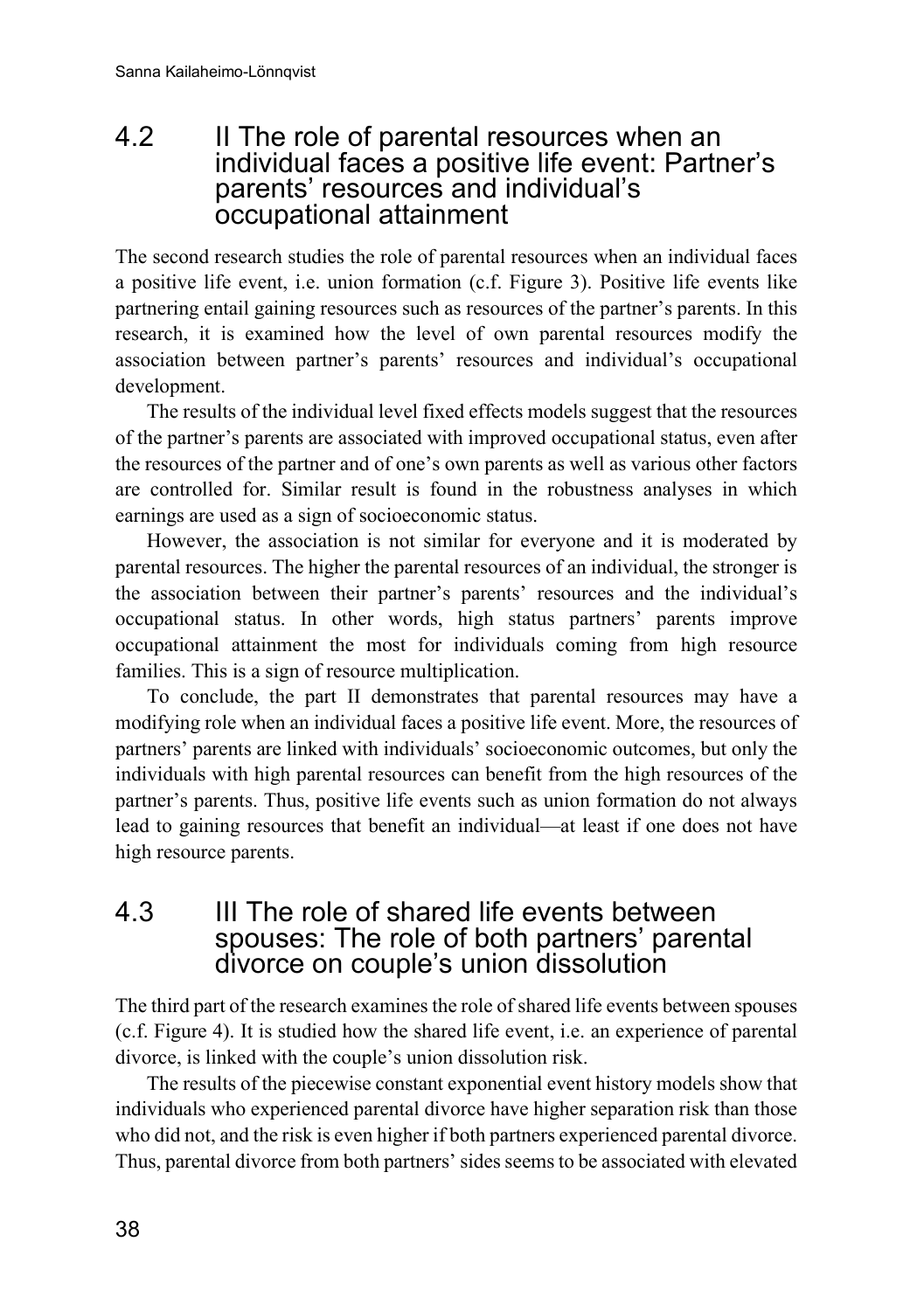union dissolution risk, i.e. accumulation of higher separation risk. The increase in separation risks due to parental divorce on both sides of the couple is almost exactly twice as high as when only one partner's parents divorced, clearly supporting an additive and not a multiplicative effect. This is contrary compared to previous studies conducted in the United States (Amato, 1996; Wolfinger, 2003) and Norway (Storksen et al., 2007) that have approximately about a triple increase.

The association is stronger for married couples than for cohabiting couples. However, since the difference between cohabiting and married couples is small, findings are in line with previous research (Jalovaara, 2013) that the antecedents of separation are similar in cohabitation and marriage. In addition, previous studies have found that children of divorced parents are more likely to marry an individual whose parents are divorced (Storksen et al., 2007; Wolfinger, 2007). This research shows that this result holds both for cohabitations and marriages, which also reinforces the accumulation.

To conclude, this research shows that the shared life events between spouses are linked with their outcomes, in this case, the couple's union dissolution risk. This research contributes to existing research by investigating the role of both partners' parental divorce on the couples' union dissolution risk, and by studying whether the association is different in cohabitation and marriage. More specifically, those couples in which both partners' parents have divorced have the highest union dissolution risk, and the association seems to be stronger for married couples compared to cohabiting couples.

# <span id="page-40-0"></span>4.4 IV The role of timing of a life event: Child's age at parental death and education

The fourth part of the research studied the role of timing of a life event by examining how a child's age at parental death is related to a child's education (c.f. Figure 5). Thus, it is examined how a child's age at parental death modifies the association between parental death and child's education.

The results of the sibling fixed effects models show that children who experienced parental death during childhood and youth have weaker educational attainment at the age of 24. The younger the child is at the time of the death of the parent, the stronger the association between parental death and educational attainment. Even though early parental death itself is selective by parental socioeconomic background and resources, the study did not find evidence of a modifying effect of parental resources on the influence of parental death on education. In addition, there are no statistically significant differences between experiencing the mother's or father's death.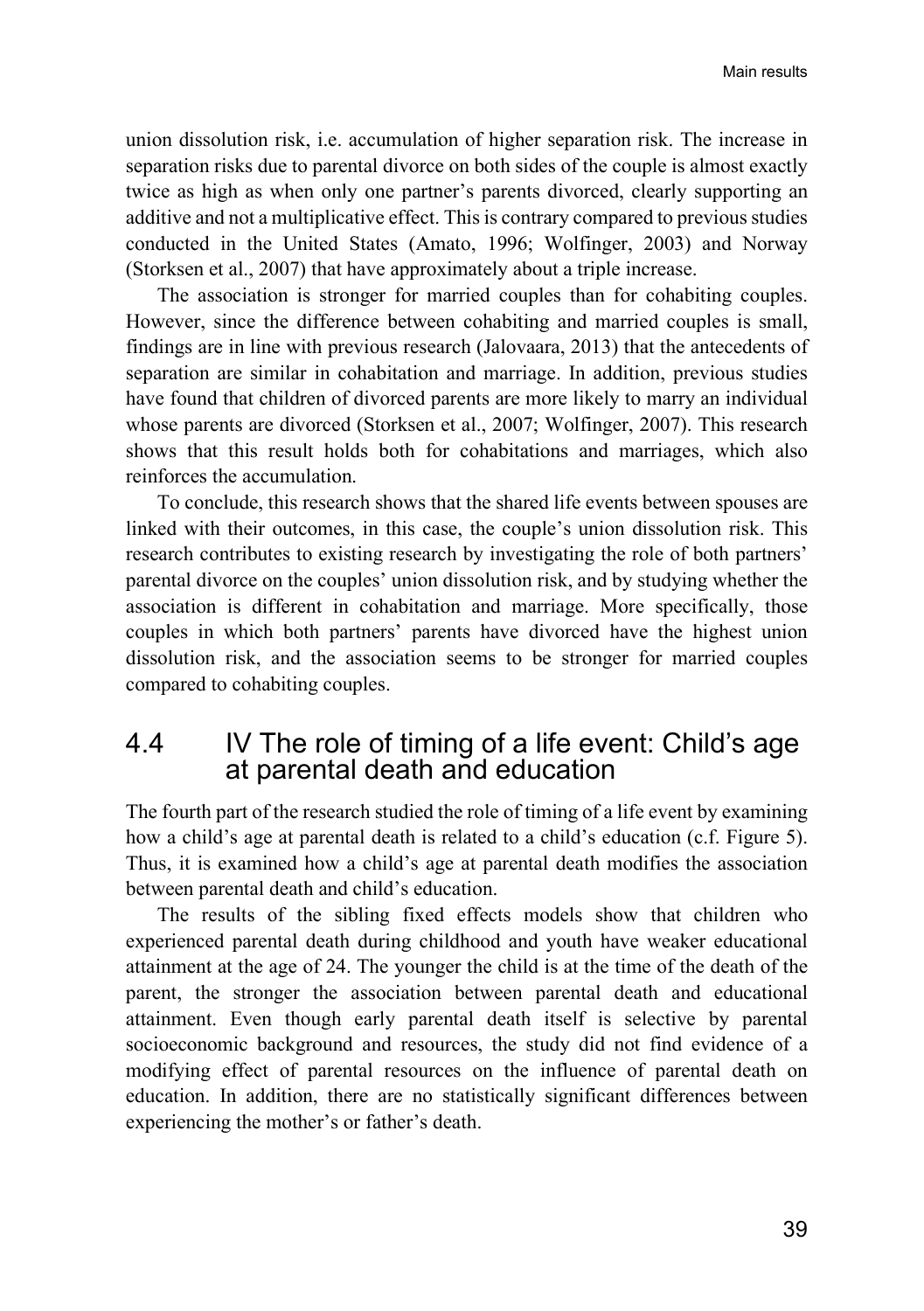To conclude, the timing of a life event seems to play an important role, since it is found that the younger the child is when a parent dies, the more detrimental the parental death is for the child's educational achievement.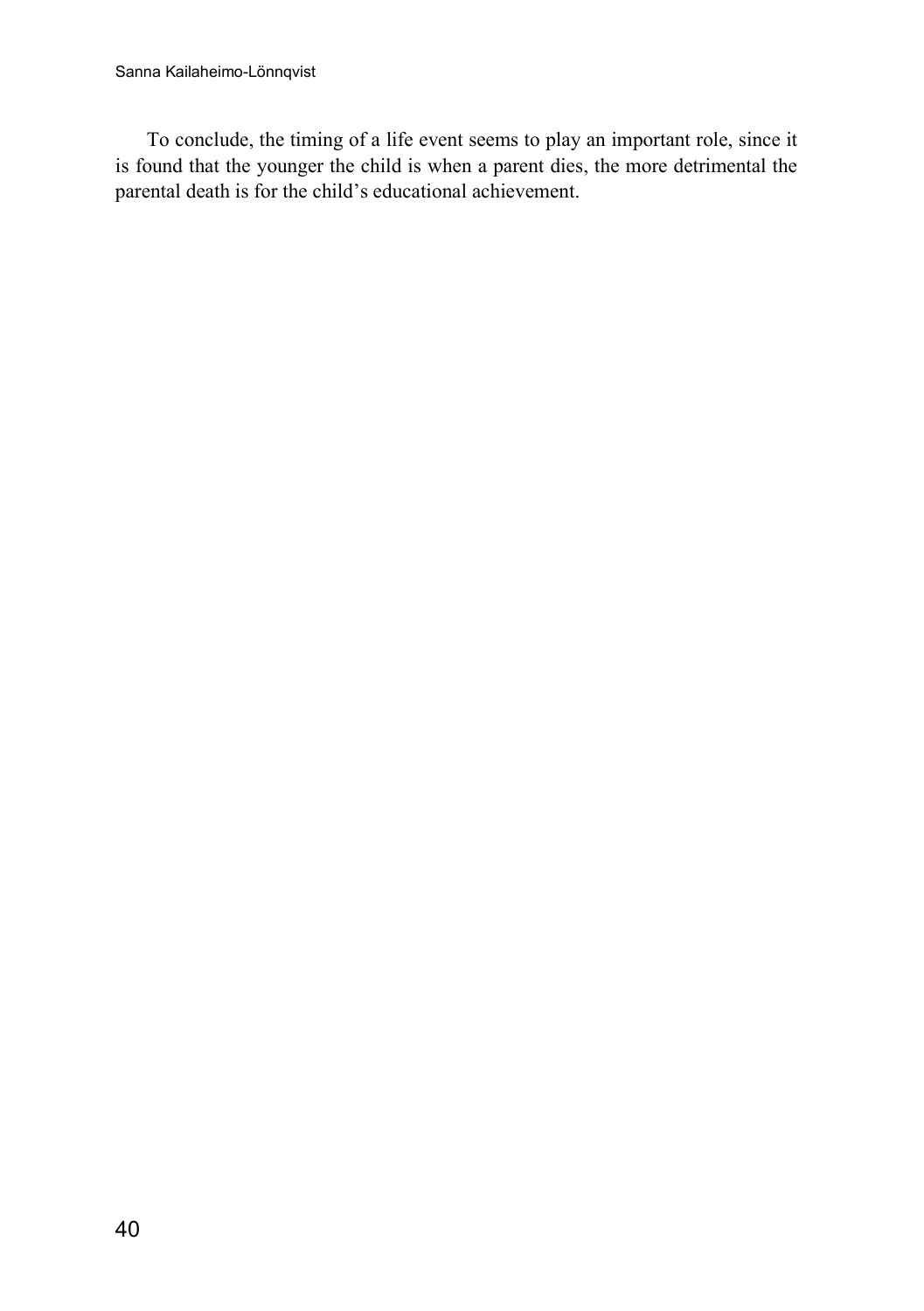# <span id="page-42-0"></span>5 Discussion and conclusion

This dissertation examines the role of resources and life events in an individual's life from the intergenerational perspective. Two examples of the theoretical model of the interplay between resources and life events (Figure 1) were presented—positive and negative life events—as well as two extensions of the model that include the role of shared life events and timing of a life event.

The model itself is very simple but it demonstrates the interplay between resources and life events, and it can be easily adapted and extended to different empirical questions as it was shown in this dissertation. The idea behind the model is not new as both life course research and social stratification research has been done for decades (Bernardi et al., 2019; Fasang & Mayer, 2020; Mayer, 2009), but the model brings together these literature and emphasises their close link. The dissertation handles many classical life course events such as union formation and educational achievement, but from the intergenerational perspective.

The dissertation contributes to the previous literature by, first, showing that parental resources are in many ways decisive in terms of children's adulthood outcomes and that even the resources of the partner's parents play a role. The role of the partner's parents and their resources are very seldomly studied from the perspective of intergenerational transmission. Second, the dissertation demonstrates that different life events, both positive and negative, are associated with an individual's outcomes. Third, this association often differs between individuals depending on their parental resources. In addition, it was examined whether, for example, compensation or multiplication occurs: whether the lack of a resource or a negative life event can be compensated with other resources or whether individuals with different amounts of parental resources cannot benefit from the resources equally (multiplication). Resource multiplication, accumulation of (dis)advantages and compensatory advantage by parental resources were observed in this dissertation. However, clear signs of resource compensation or relative risk aversion were not observed.

The dissertation demonstrates in several ways that the interplay between resources and life events is important with regard to the individual's outcomes. First, parental resources matter when an individual faces a negative life event such as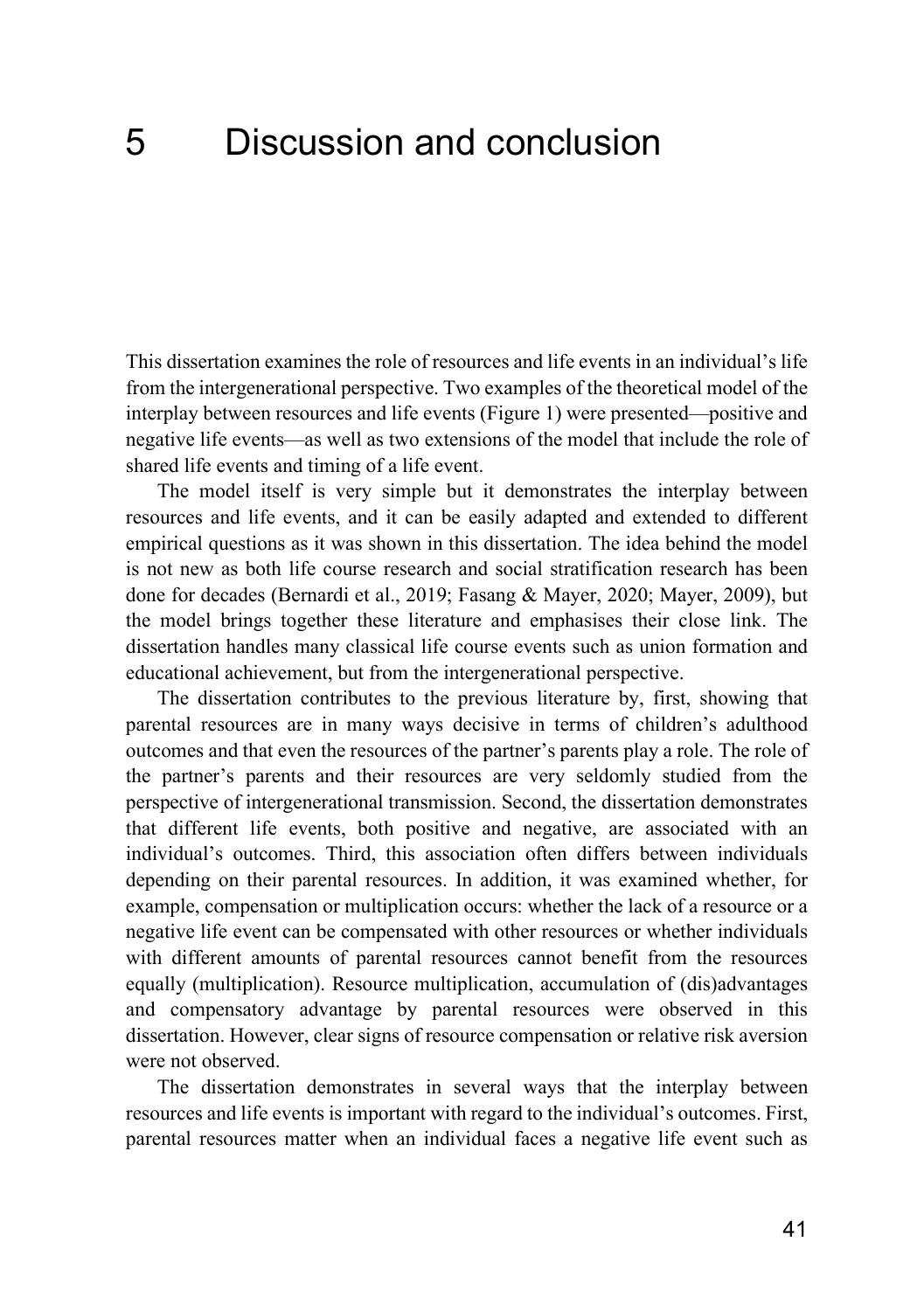health problems: individuals with high resource parents are more likely than their peers with less parental resource working or studying after receiving disability pension. However, it should be noted that disability pension is only an indirect measure for health and it does not catch all health problems — likely only serious health problems. Results also show that different parental resources play a different role: high income seems to decrease the probability for disability pension whereas high parental education increase it, but only among individuals with compulsory education. However, individuals with high parental education and income were better off after having a disability pension, thus it seems that even though different parental resources seem to play a slightly different role, they have a similar role when an individual has been in disability pension. High parental resources seem to promote better outcomes and workability after the disability pension, which gives support for the theory of *compensatory advantage*.

Second, in the case of positive life events (union formation) the role of parental resources is also important, and the association between partner's parents' resources and an individual's occupational development varies by parental resources. Results show that only individuals with high parental resources benefit from the high resources of partner's parents in terms of occupational development, giving support for the *multiplication* theory. The same phenomenon is seen in income development; thus, it seems that the results are quite robust regardless of which socioeconomic outcome is measured. It may be so that individuals with high parental resources can, for example, better utilise the social networks provided by the partner's parents or the networks may be better matched in regard to their occupational development.

Third, it was demonstrated that the shared life events between spouses matter too: children of divorced parents are more likely to experience union dissolution than children from intact family, and the risk for union dissolution is even higher if both partners had experienced parental divorce. Thus, these results give support for the *accumulation of (dis)advantages*. It might be so that individuals who have experienced parental divorce have lower thresholds for union dissolution if a partnership is unhappy (Amato, 2010). In addition, it was found that individuals who have experienced parental divorce form a union more likely with a fellow individual that has experienced parental divorce, which also reinforces the accumulation. The difference in the association of both partners' parental divorce across union types is very small, but the association was stronger in marriage than in cohabitation.

Fourth, the timing of a life event is important: the younger an individual is when their parent dies, the stronger the negative association between parental death and an individual's education. It may be that older children are less educationally affected by parental death because they have longer overlapping time spent with two parents and they are more independent from their parents (Mare, 1980; Müller & Karle, 1993; Pfeffer, 2008). Thus this research supports the previous findings that have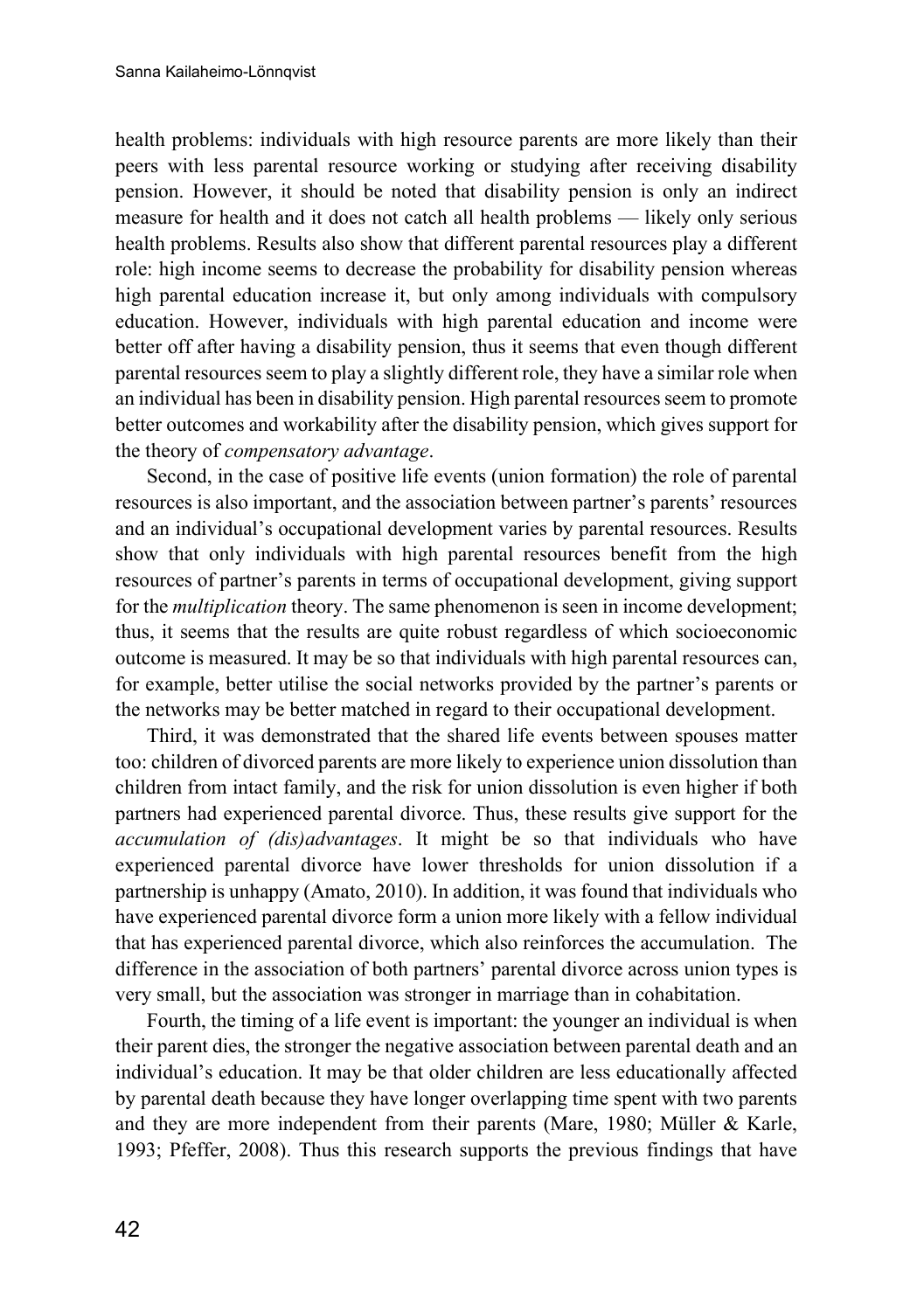shown that parental resources in early childhood are more decisive than parental resources in adolescence (Duncan & Brooks-Gunn, 2000; Heckman, 2006; McEwen & McEwen, 2017). There was also no evidence for that specific transition ages, such as at the age of 15 when individuals end compulsory education in Finland, would play an important role. In addition, even though the association between child's age at parental death and child's education did not vary by family background, the probability of experiencing parental death is much higher in families with low resources. This all gives support for the *accumulation of disadvantages*. There are also studies that have examined the link between early parental death and child's adulthood mortality finding that those children who have experienced parental death have excess mortality (Myrskylä, Elo, Kohler, & Martikainen, 2014). Authors (Myrskylä et al., 2014, p. 221) suggest that the timing of parental death may both be a proxy for shared within-family frailty and intergenerational investments from parents. Thus, it seems that early parental death and its timing is linked with various outcomes in an individual's life, not only educational attainment as it was studied in this dissertation.

This dissertation gives some answers to how and whom the interplay between resources and life events may influence most. The results of this dissertation suggest that, first, multiplication seems to happen in the top of the social stratum and when positive life events occur: those that are already advantaged can benefit from a positive life event and high resources available for them, but those that are less advantaged cannot. Second, resource compensation as such was not observed in any parts of the research, but once again, it seems that high resource families can help their children better when they face a negative life event, thus giving support for compensatory advantage. On the other hand, the research designs in this dissertation may be partly a cause and thus it is still uncertain how compensation would work in a slightly different research design. Third, the accumulation of advantages and disadvantages seems to touch everyone to some extent since both resources and life events (negative and positive) seem to accumulate. For example, accumulation of negative shared life events was observed in this dissertation: individuals who have experienced parental divorce form a union more often with a fellow individual who has experienced parental divorce. This accumulation seemed to elevate the couple's union dissolution risk. On the other hand, accumulation of advantage was also observed as those with high resources parents benefitted from the resources of the partner's parents.

Inequality still exists even in countries with strong welfare systems, such as Finland, especially with regard to parental resources that are closely connected with life events. This means that narrowing inequalities is hard, because those who are already advantaged seem to receive more advantage, and those that have less have lower opportunities to compensate for the possible negative event or loss of a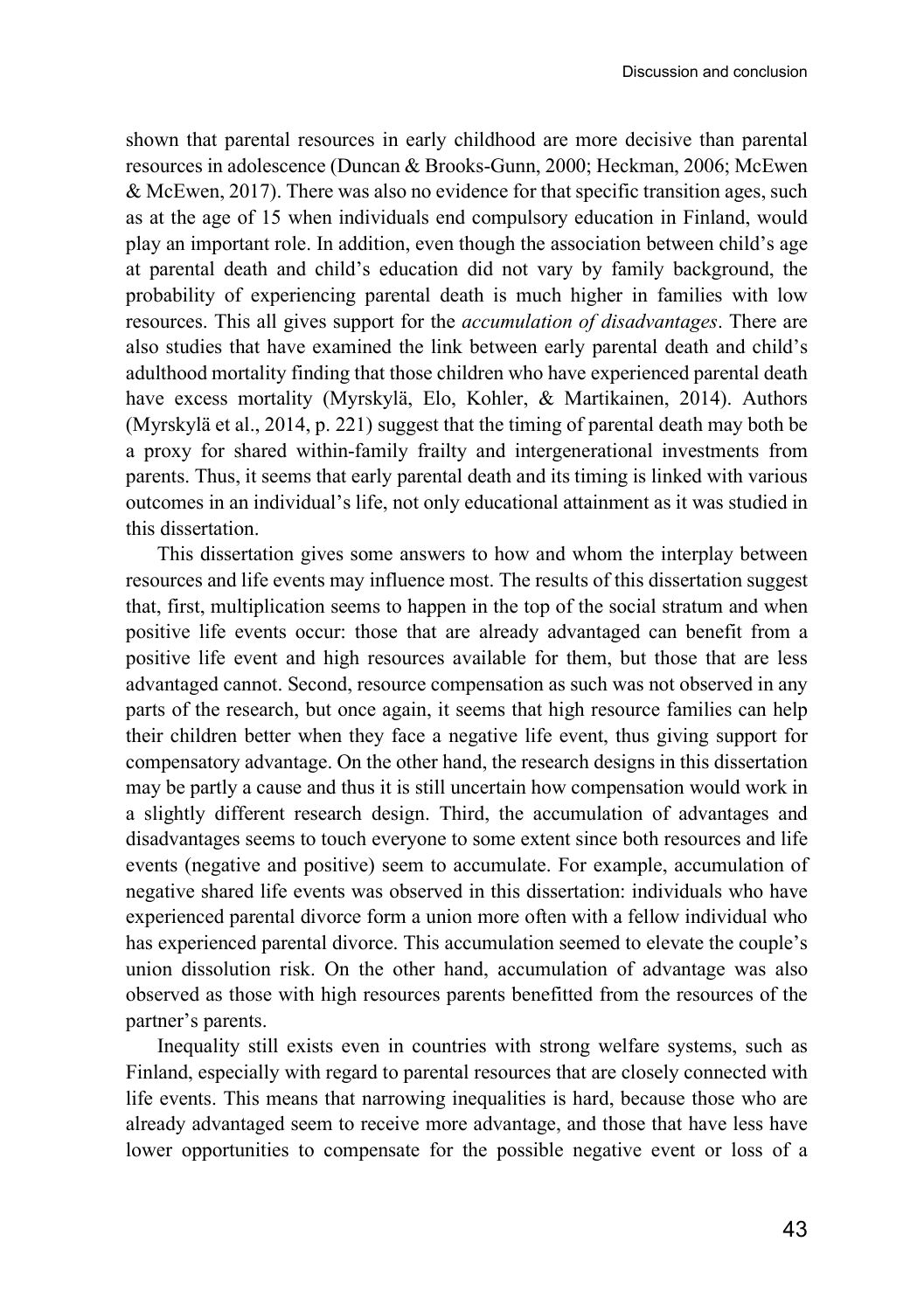resource. Thus, the state of equal opportunity does not hold good in Finland, even though its social security system and policies are the best in reducing the inequalities (see Chapter 3.5 Finnish context).

The results of this dissertation bring forth two ways in which the negative effects of parental death can be reduced through policymaking. First, targeting help such as psychological support after parental death by child's age is important, since early parental death seems to be most detrimental for children who are young when their parent dies as shown by part IV. Second, investing in parents and families is an investment in children. This means that by improving health at population level the rate of early deaths decreases and fewer children experience parental death during their childhood. Resources should be targeted towards improving the health of lessadvantaged individuals as health-problems are linked to low resources (Braveman, Cubbin, Egerter, Williams, & Pamuk, 2010; Chen, Matthews, & Boyce, 2002). Families with low resources should be provided preventive help and more information on available support. These recommendations are corroborated by the findings of part I demonstrating that individuals from low-resource families are less likely than individuals from high-resource families to achieve a positive labour market status after receiving disability pension in early adulthood.

Giving clear policy recommendations based on parts II and III is harder because both union formation and divorce are very private matters. For example, divorce is not always a bad outcome since it is a way to survive from an unhappy relationship, thus reducing divorce or union dissolution is not a good recommendation. However, what can be recommended is to make sure that there are different counselling services available so that the number of unnecessary union dissolutions would decrease. Divorce is linked with negative economic outcomes because new households often are single-income households that are at higher risk of poverty (Hübgen, 2018; Smock, Manning, & Gupta, 1999), which is a risk for further negative outcomes.

The methods of this dissertation include various regression methods such as fixed effects models and event history methods with frailty corrections. These modelling methods allow to take into account some unobserved heterogeneity and therefore provide more unbiased results than some more traditionally used methods, such as ordinary least square regressions. However, unobserved heterogeneity is often not taken into account in analyses, even though it is well known that models with unobserved characteristics may produce biased estimates. However, work is still to be done when developing new better methods and encouraging researchers to employ them.

The connection between life events and resources should be also further studied since this dissertation was able to cover it only to a limited extent; only the role of parental resources, i.e. observed parental characteristics of family background, was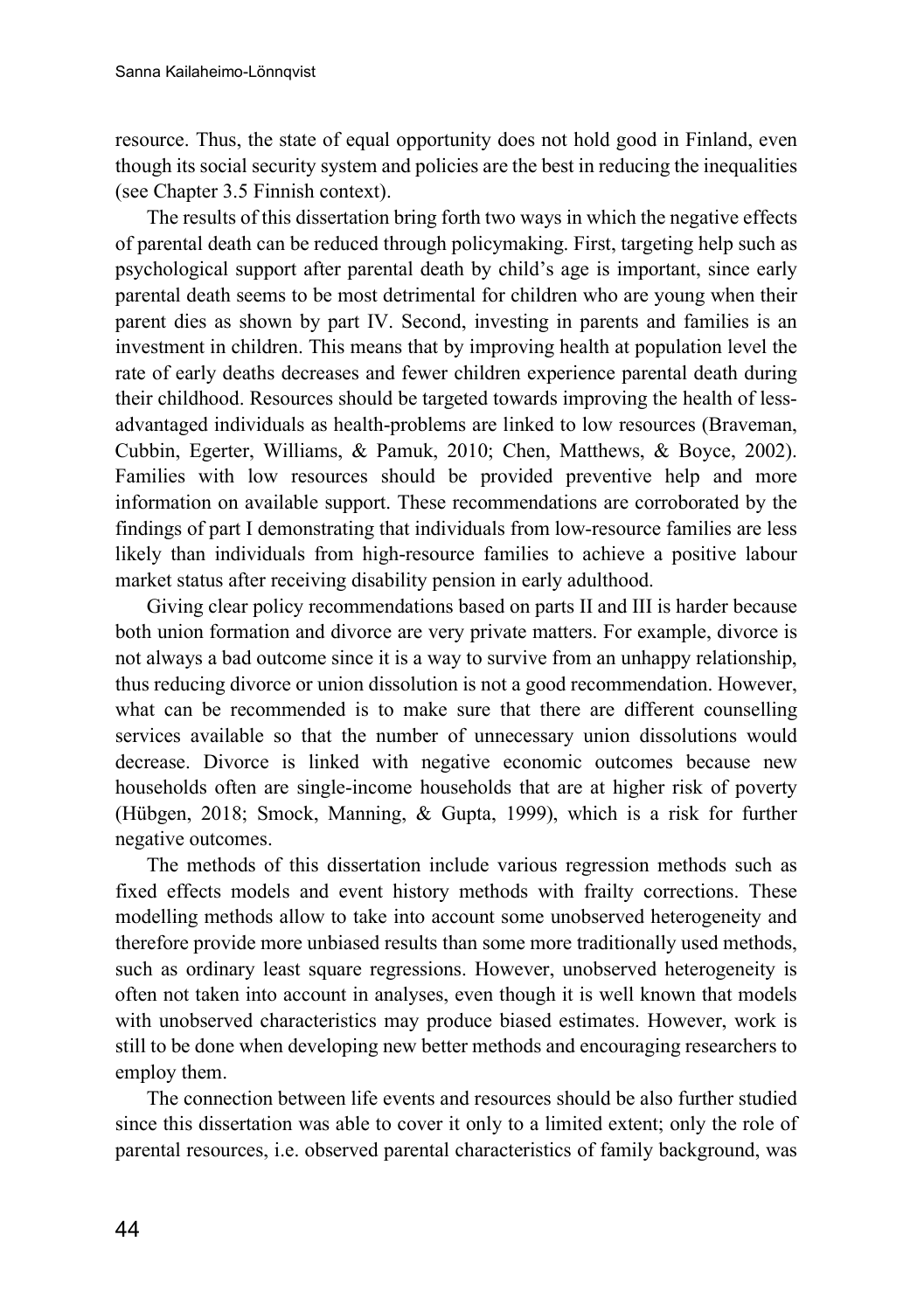covered in this dissertation, and further investigation of family background as a latent factor would be worthwhile. One important avenue for this would be the role of genetics. In general, the role of genetics in life events and inequalities are still quite seldomly examined in social sciences, mainly due to data limitations, but great progress in this direction is being taken. The reader should also take into account that the results of the current dissertation should be interpreted as associative, rather than causal, relations. The strongest article in this thesis from the causal point of view is part II which studies the link between partner's parents' resources and individual's occupational development. However, further development and use of causal methods is needed. In addition, the role of partners' parents should be further studied because in addition to this dissertation their role in research literature is mostly restricted as grandparents even though not all partner's parents are grandparents.

As the interplay between parental resources and life events is observed in this dissertation, and there are differences on outcomes according to resources available for an individual, I believe that reducing inequality is still important and should be seriously taken to the political agenda. Individuals themselves seem to have only a very limited ability to reduce social inequality, but policies and institutions likely can (Pöyliö, 2019; Pöyliö, Erola, & Kilpi-Jakonen, 2018; Pöyliö & Kallio, 2017).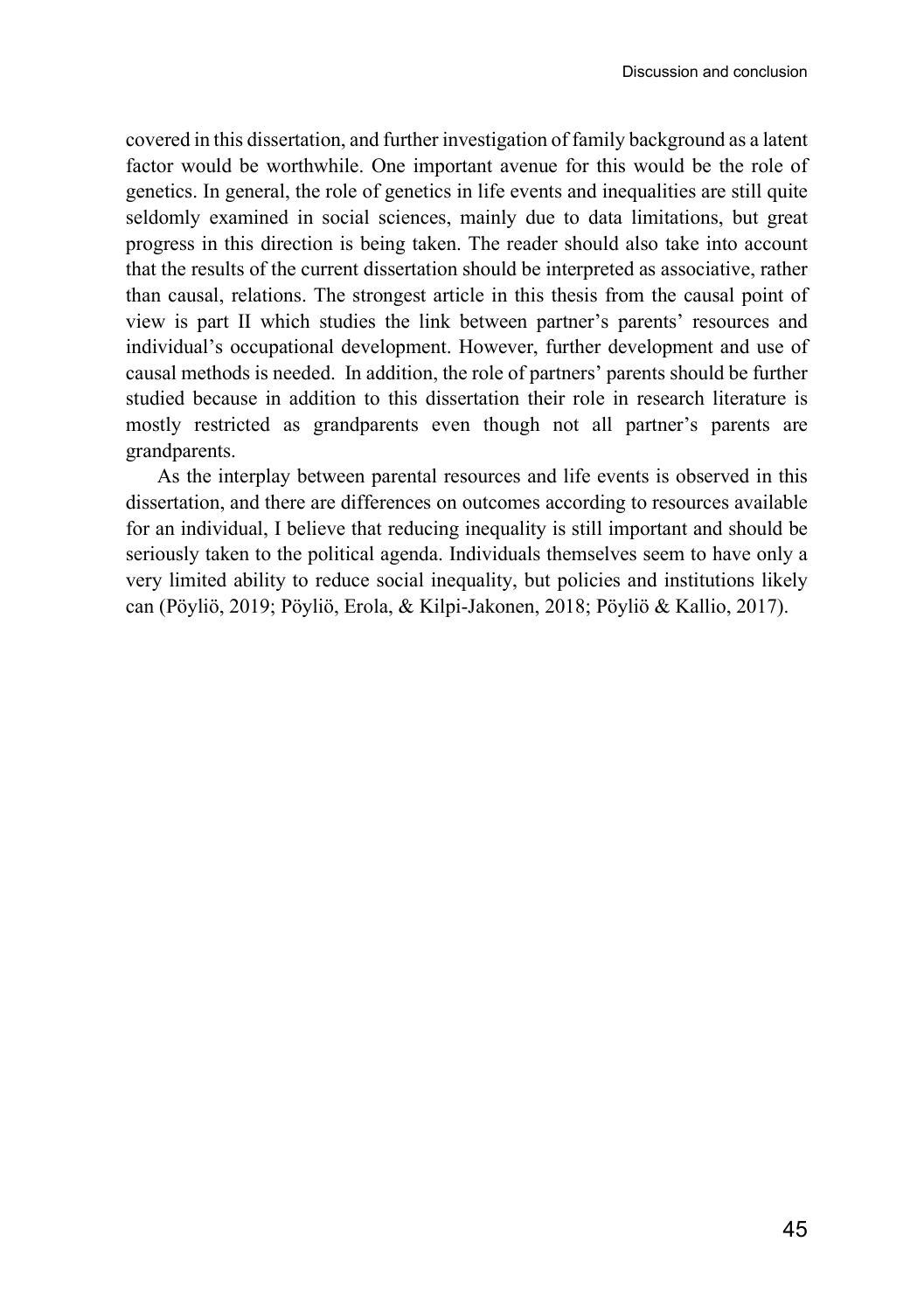# <span id="page-47-0"></span>**References**

Allison, P. (2009). *Fixed Effects Regression Models*. London: SAGE.

- Amato, P. (1996). Explaining the Intergenerational Transmission of Divorce Published by : National Council on Family Relations Explaining the Intergenerational Transmission of Divorce. *Journal of Marriage and Family*, *58*(3), 628–640.
- Amato, P. R. (2010). Research on divorce: Continuing trends and new developments. *Journal of Marriage and Family*, *72*(3), 650–666. https://doi.org/10.1111/j.1741-3737.2010.00723.x
- Amato, P. R., & Anthony, C. J. (2014). Estimating the Effects of Parental Divorce and Death With Fixed Effects Models. *Journal of Marriage and Family*, *76*(2), 370–386. https://doi.org/10.1111/jomf.12100
- Amato, P. R., & DeBoer, D. D. (2001). The transmission of marital instability across generations: Relationship skills or commitment to marriage? *Journal of Marriage and Family*, *63*(4), 1038– 1051. https://doi.org/10.1111/j.1741-3737.2001.01038.x
- Avellar, S., & Smock, P. J. (2005). of the Dissolution of Cohabiting Unions. *Journal of Marriage and Family*, *67*(2), 315–327. https://doi.org/https://doi.org/10.1111/j.0022-2445.2005.00118.x
- Becker, G. S., & Tomes, N. (1986). Human Capital and the Rise and Fall of Families. *Journal of Labor Economics*, *4*(3, part 2), S1–S39.
- Beller, E. (2009). Bringing intergenerational social mobility research into the twenty-first century: Why mothers matter. *American Sociological Review*, *74*(4), 507–528. https://doi.org/10.1177/000312240907400401
- Berg, L., Rostila, M., Saarela, J., & Hjern, A. (2014). Parental death during childhood and subsequent school performance. *Pediatrics*, *133*(4), 682–689. https://doi.org/10.1542/peds.2013-2771
- Bernardi, F. (2014). Compensatory Advantage as a Mechanism of Educational Inequality: A Regression Discontinuity Based on Month of Birth. *Sociology of Education*, *87*(2), 74–88. https://doi.org/10.1177/0038040714524258
- Bernardi, F., & Ballarino, G. (2016). *Education, Occupation and Social Origin: A Comparative Analysis of the Transmission of Socio-Economic Inequalities*. Edward Elgar Publishing, Cheltenham.
- Bernardi, F., & Boado, H. C. (2014). Previous school results and social background: Compensation and imperfect information in educational transitions. *European Sociological Review*, *30*(2), 207–217. https://doi.org/10.1093/esr/jct029
- Bernardi, F., & Triventi, M. (2020). Compensatory advantage in educational transitions: Trivial or substantial? A simulated scenario analysis. *Acta Sociologica (United Kingdom)*, *63*(1), 40–62. https://doi.org/10.1177/0001699318780950
- Bernardi, L., Huinink, J., & Settersten, R. A. (2019). The life course cube: A tool for studying lives. *Advances in Life Course Research*, *41*(October 2018), 100258. https://doi.org/10.1016/j.alcr.2018.11.004
- Bernasco, W., de Graaf, P. M., & Ultee, W. C. (1998). Coupled Careers: Effects of Spouse's Resources on Occupational Attainment in the Netherlands. *European Sociological Review*, *14*(1), 15–31. https://doi.org/10.1093/oxfordjournals.esr.a018225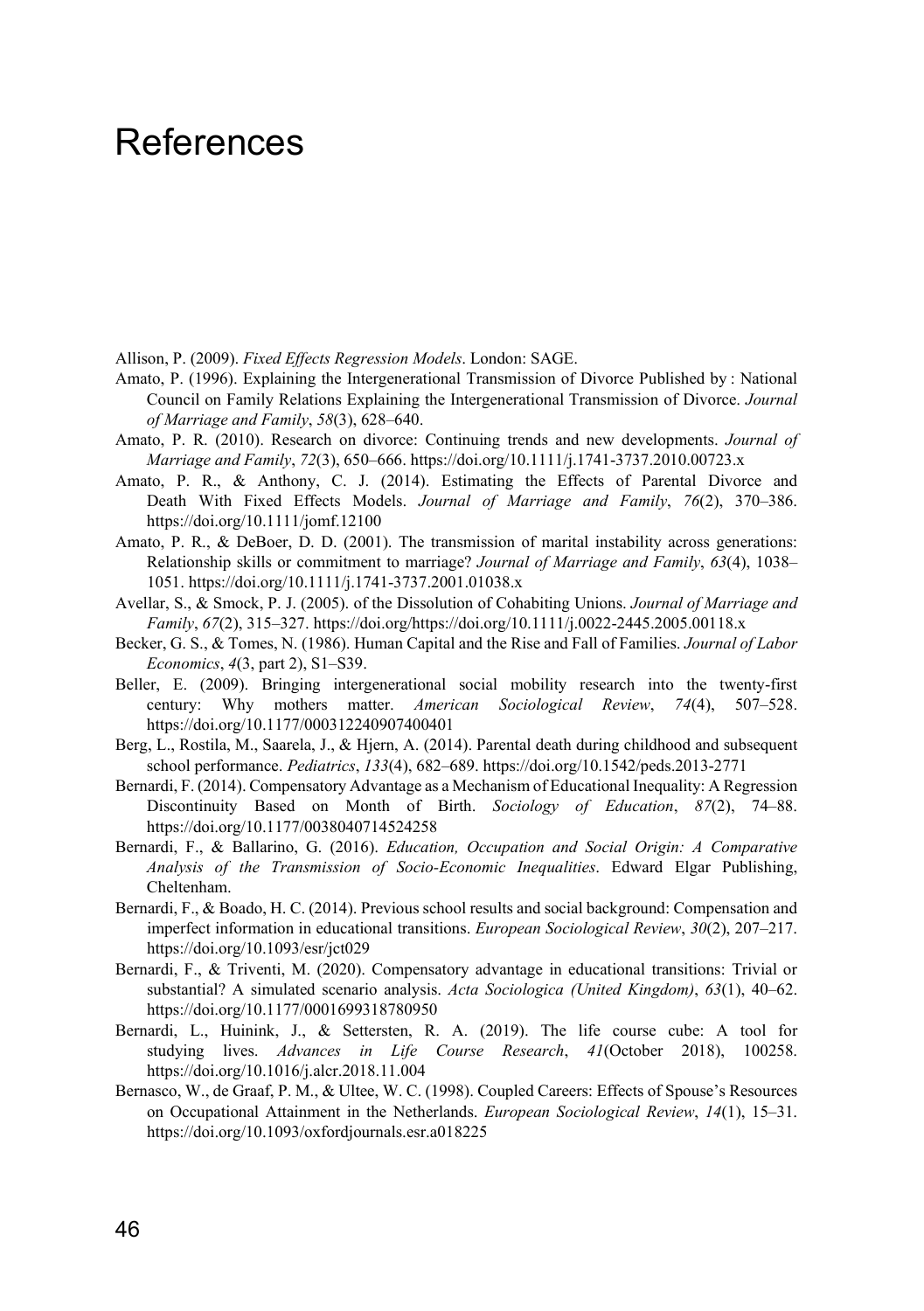- Bernelius, V., & Kauppinen, T. M. (2012). School outcomes and neighbourhood effects: A new approach using data from Finland. In M. van Ham, D. Manley, N. Bailey, L. Simpson, & D. Maclennan (Eds.), *Neighbourhood Effects Research: New Perspectives* (pp. 225–247). Springer.
- Biblarz, T., & Gottainer, G. (2000). Family structure and children's success: A comparison of widowed and divorced single‐mother families. *Journal of Marriage and Family*, *62*(2), 533–548. https://doi.org/doi/10.1111/j.1741-3737.2000.00533
- Björklund, A., & Jäntti, M. (2009). Intergenerational income mobility and the role of family background. In B. Nolan, S. Wiemer, & T. M. Smeeding (Eds.), *The Oxford Handbook of Economic Inequality* (pp. 1–66).
- Björklund, A., & Jäntti, M. (2020). Intergenerational mobility, intergenerational effects, sibling correlations, and equality of opportunity: A comparison of four approaches. *Research in Social Stratification and Mobility*, 100455. https://doi.org/10.1016/j.rssm.2019.100455
- Blomgren, J., & Virta, L. J. (2020). Socioeconomic differences in use of public, occupational and private health care: A register-linkage study of a working-age population in Finland. *PLoS ONE*, *15*(4), 1–18. https://doi.org/10.1371/journal.pone.0231792
- Blossfeld, H.-P., Golsch, K., & Rohwer, G. (2009). *Event History Analysis with Stata*. London: Psychology Press.
- Bourdieu, P. (1986). The Forms of Capital. In J. G. Richardson (Ed.), *Handbook of Theory and Research for the Sociology of Education.* New York: Greenwood.
- Braveman, P. A., Cubbin, C., Egerter, S., Williams, D. R., & Pamuk, E. (2010). Socioeconomic disparities in health in the united States: What the patterns tell us. *American Journal of Public Health*, *100*(SUPPL. 1). https://doi.org/10.2105/AJPH.2009.166082
- Breen, R., & Goldthorpe, J. H. (1997). Explaining educational differentials towards a formal rational action theory. *Rationality and Society*, *9*, 275–305. https://doi.org/10.1177/104346397009003002
- Breen, R., & Jonsson, J. O. (2005). Inequality of Opportunity in Comparative Perspective: Recent Research on Educational Attainment and Social Mobility. *Annual Review of Sociology*, *31*(1), 223– 243. https://doi.org/10.1146/annurev.soc.31.041304.122232
- Bronfenbrenner, U. (1979). *The Ecology of Human Development*. Cambridge: Harvard university press.
- Buchmann, M. (1989). *The Script of Life in Modern Society: Entry Into Adulthood in a Changing World*. Chicago: University of Chicago Press.
- Buchmann, M., & Steinhoff, A. (2017). Social Inequality, Life Course Transitions, and Adolescent Development: Introduction to the Special Issue. *Journal of Youth and Adolescence*, *46*(10), 2083– 2090. https://doi.org/10.1007/s10964-017-0740-2
- Bukodi, E., & Goldthorpe, J. H. (2013). Decomposing "social origins": The effects of parents' class, status, and education on the educational attainment of their children. *European Sociological Review*, *29*(5), 1024–1039. https://doi.org/10.1093/esr/jcs079
- Calvó-Armengol, A., & Zenou, Y. (2005). Job matching, social network and word-ofmouth communication. *Journal of Urban Economics*, *57*(3), 500–522. https://doi.org/10.1016/j.jue.2005.01.001
- Carbonneau, R., Eaves, L. J., Silberg, J. L., Simonoff, E., & Rutter, M. (2002). Assessment of the within-family environment in twins: Absolute versus differential ratings, and relationships with conduct problems. *Journal of Child Psychology and Psychiatry and Allied Disciplines*, *43*(8), 1064–1074. https://doi.org/10.1111/1469-7610.00233
- Cerel, J., Fristad, M. A., Verducci, J., Weller, R. A., & Weller, E. B. (2006). Childhood Bereavement: Psychopathology in the 2 Years Postparental Death. *Journal of the American Academy of Child & Adolescent Psychiatry*, *45*(6), 681–690. https://doi.org/10.1097/01.chi.0000215327.58799.05
- Cerel, J., Fristad, M. A., Weller, E. B., & Weller, R. A. (1999). Suicide‐Bereaved Children and Adolescents: A Controlled Longitudinal Examination. *Journal of the American Academy of Child & Adolescent Psychiatry*, *38*(6), 672–679. https://doi.org/10.1097/00004583-199906000-00013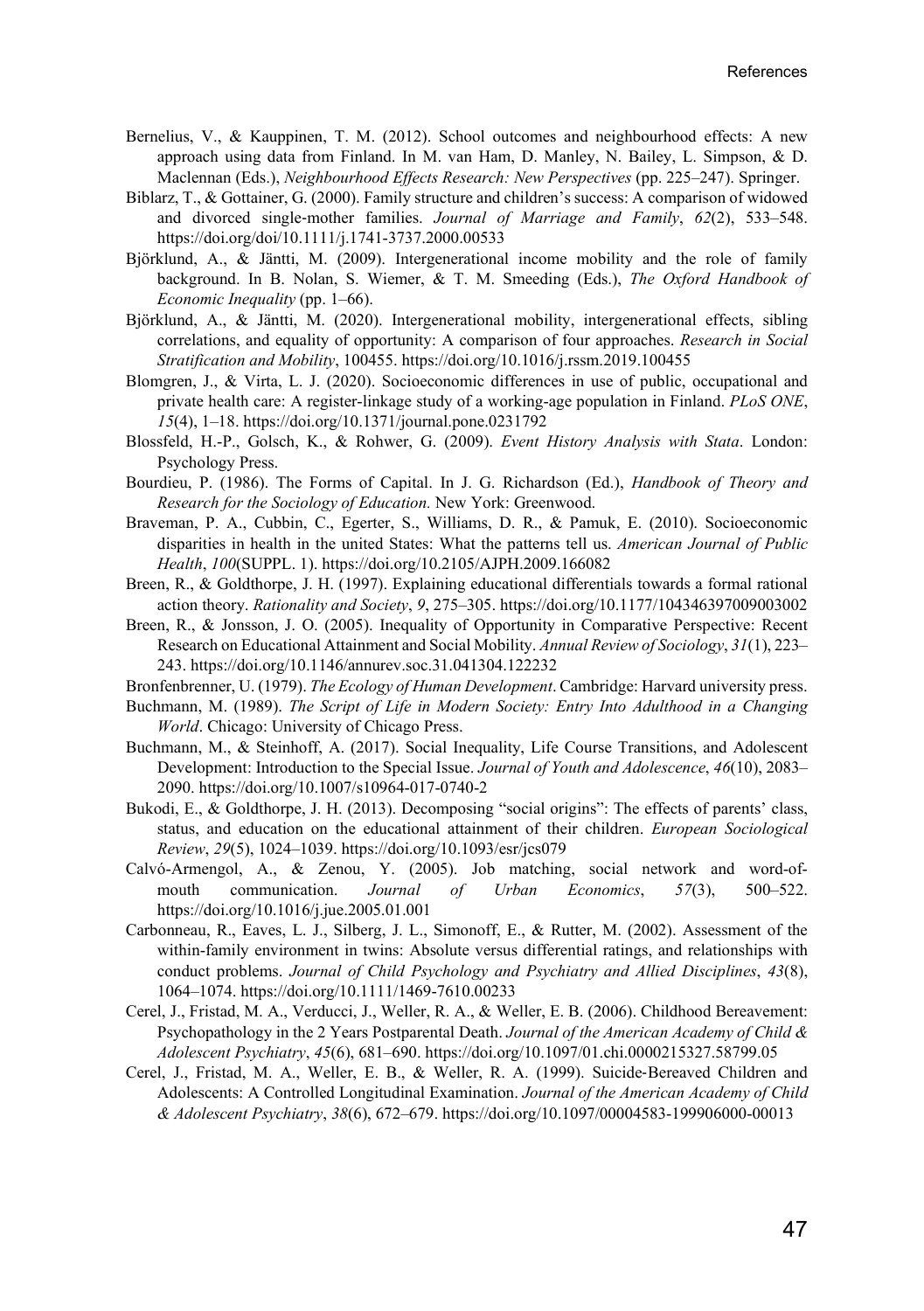- Chen, E., Matthews, K. A., & Boyce, W. T. (2002). Socioeconomic differences in children's health: How and why do these relationships change with age? *Psychological Bulletin*, *128*(2), 295–329. https://doi.org/10.1037/0033-2909.128.2.295
- Corak, M. (2001). Death and Divorce: The Long-Term Consequences of Parental Loss on Adolescents. *Journal of Labor Economics*, *19*(3), 682–715. https://doi.org/10.1086/322078
- D'Onofrio, B. M., Sjölander, A., Lahey, B. B., Lichtenstein, P., & Öberg, A. S. (2020). Accounting for Confounding in Observational Studies. *Annual Review of Clinical Psychology*, *16*(1), 25–48. https://doi.org/10.1146/annurev-clinpsy-032816-045030
- Danielsbacka, M., Tanskanen, A. O., & Rotkirch, A. (2015). Impact of Genetic Relatedness and Emotional Closeness on Intergenerational Relations. *Journal of Marriage and Family*, *77*(4), 889– 907. https://doi.org/10.1111/jomf.12206
- de Graaf, P. M., & Kalmijn, M. (2006). Change and Stability in the Social Determinants of Divorce: A Comparison of Marriage Cohorts in the Netherlands. *European Sociological Review*, *22*(5), 561– 572. https://doi.org/10.1093/esr/jcl010
- Devenish, B., Hooley, M., & Mellor, D. (2017). The Pathways Between Socioeconomic Status and Adolescent Outcomes: A Systematic Review. *American Journal of Community Psychology*, *59*(1– 2), 219–238. https://doi.org/10.1002/ajcp.12115
- Duncan, G. J., & Brooks-Gunn, J. (2000). Family Poverty, Welfare Reform, and Child Development. *Child Development*, *71*(1), 188–196. https://doi.org/10.1111/1467-8624.00133
- Elder, G. H., Johnson, M. K., & Crosnoe, R. (2003). The Emergence and Development of Life Course Theory. In J. T. Mortimer & M. J. Shanahan (Eds.), *Handbook of the Life Course. Handbooks of Sociology and Social Research.* (pp. 3–19). Boston: Springer US.
- Elo, I. T., Martikainen, P., & Myrskylä, M. (2014). Socioeconomic status across the life course and allcause and cause-specific mortality in Finland. *Social Science and Medicine*, *119*, 198–206. https://doi.org/10.1016/j.socscimed.2013.11.037
- Elstad, J. I., & Bakken, a. (2015). The effects of parental income on Norwegian adolescents' school grades: A sibling analysis. *Acta Sociologica*, *58*(3), 265–282. https://doi.org/10.1177/0001699315594411
- Erikson, Richard, & Goldthorpe, J. H. (1992). *The Constant Flux. A Study of Class Mobility in Industrial Societies*. Oxford: Clareton Press.
- Erikson, Robert, & Torssander, J. (2008). Social class and cause of death. *European Journal of Public Health*, *18*(5), 473–478. https://doi.org/10.1093/eurpub/ckn053
- Erikson, Robert, & Torssander, J. (2009). Clerics die, doctors survive: a note on death risks among highly educated professionals. *Scandinavian Journal of Public Health*, *37*(3), 227–231. https://doi.org/10.1177/1403494809103909
- Ermisch, J., & Francesconi, M. (2001). Family Matters: Impacts of Family Background on Educational Attainments. *Economica*, *68*(270), 137–156. https://doi.org/10.1111/1468-0335.00239
- Erola, J. (2011). *A classification key between TKK1980 occupational titles and ISCO88. 4th edition. Research project "Life-course, disadvantageous experiences and socioeconomic inheritance".* Retrieved from http://users.utu.fi/japeer/
- Erola, J. (2012). Family background and the life cycle effects of father's class and income. In P. Lambert, R. Connelly, R. M. Blackburn, & V. Gayle (Eds.), *Social Stratification: Trends and Processes* (pp. 85–99). Ashgate: Farnham.
- Erola, J., Härkönen, J., & Dronkers, J. (2012). More Careful or Less Marriageable? Parental Divorce, Spouse Selection and Entry into Marriage. *Social Forces*, *90*(4), 1323–1345.
- Erola, J., Jalonen, S., & Lehti, H. (2016). Parental education , class and income over early life course and children ' s achievement. *Research in Social Stratification and Mobility*, *44*, 33–43. https://doi.org/10.1016/j.rssm.2016.01.003
- Erola, J., & Kilpi-Jakonen, E. (2017). Compensation and other forms of accumulation in intergenerational social inequality. In J. Erola & E. Kilpi-jakonen (Eds.), *Social Inequality Across the Generations* (pp. 3–24). https://doi.org/10.4337/9781786432568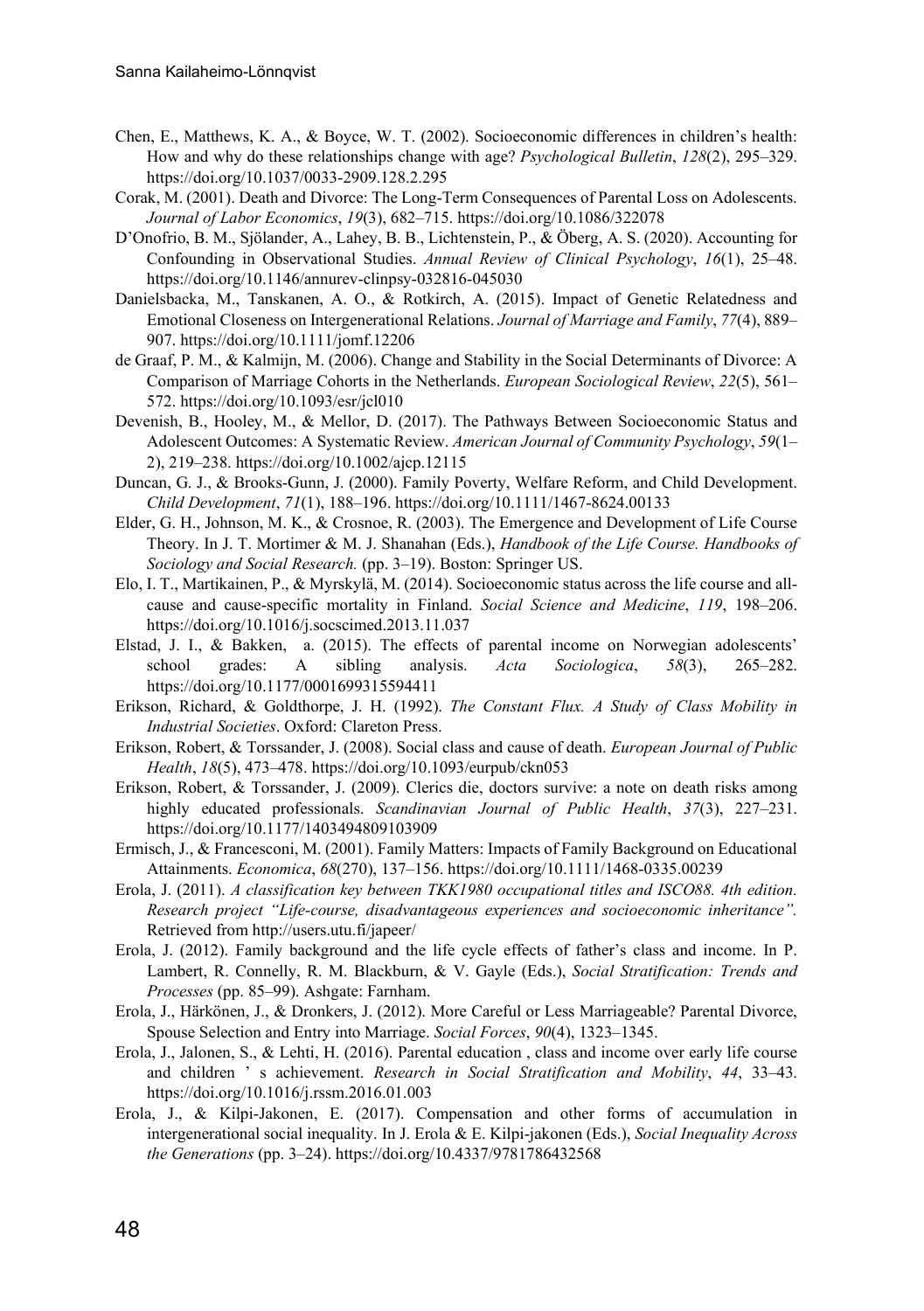- Fan, S. (2012). Fixed-Effects Models. In *Encyclopedia of Research Design* (pp. 495–500). Thousand Oaks: SAGE Publications, Inc.
- Fasang, A. E., & Mayer, K. U. (2020). *Handbook of Demographic Change and the Life Course.* (2018), 1–23.
- Fleury, N., & Gilles, F. (2018). The intergenerational transmission of education. A meta-regression analysis. *Education Economics*, *26*(6), 557–573. https://doi.org/10.1080/09645292.2018.1517863
- Francesconi, M., Jenkins, S. P., & Siedler, T. (2010a). Childhood family structure and schooling outcomes: evidence for Germany. *Journal of Population Economics*, *23*(3), 1073–1103. https://doi.org/10.1007/s00148-009-0242-y
- Francesconi, M., Jenkins, S. P., & Siedler, T. (2010b). Childhood family structure and schooling outcomes: Evidence for Germany. *Journal of Population Economics*, *23*(3), 1073–1103. https://doi.org/10.1007/s00148-009-0242-y
- Fronstin, P., Greenberg, D., & Robins, P. (2001). Parental disruption and the labour market performance of children when they reach adulthood. *Journal of Population Economics*, *14*(1), 1073–1103. https://doi.org/10.1007/s001480050163
- Ganzeboom, H., de Graaf, P. M., & Treiman, J. . (1992). A standard international socio-economic index of occupational status. *Social Science Research*, *21*(1), 1–56. https://doi.org/10.1016/0049- 089X(92)90017-B
- Gimenez, L., Chou, S., Liu, J., & Liu, J. (2013). Parental Loss and Children's Well-Being. *Journal of Human Resources*, *48*(4), 1035–1071. https://doi.org/10.3368/jhr.48.4.1035
- Gomila, R. (2020). Logistic or Linear? Estimating Causal Effects of Experimental Treatments on Binary Outcomes Using Regression Analysis. *Journal of Experimental Psychology: General*, 1– 27. https://doi.org/10.1037/xge0000920
- Graaf, N. De, & Flap, H. (1988). "With a little help from my friends": Social resources as an explanation of occupational status and income in West Germany, The Netherlands, and the United States. *Social Forces*, *67*(2), 452–472.
- Grätz, M. (2015). When growing up without a parent does not hurt: parental separation and the compensatory effect of social origin. *European Sociological Review*, *31*(5), 546–557. Retrieved from http://esr.oxfordjournals.org/content/31/5/546.short
- Gravseth, H. M., Bjerkedal, T., Irgens, L. M., Aalen, O. O., Selmer, R., & Kristensen, P. (2007). Life course determinants for early disability pension: A follow-up of Norwegian men and women born 1967-1976. *European Journal of Epidemiology*, *22*(8), 533–543. https://doi.org/10.1007/s10654- 007-9139-9
- Gutierrez, R. G. (2002). Parametric Frailty and Shared Frailty Survival Models. *The Stata Journal: Promoting Communications on Statistics and Stata*, *2*(1), 22–44. https://doi.org/10.1177/1536867x0200200102
- Guzzo, K. B. (2014). Trends in Cohabitation Outcomes: Compositional Changes and Engagement Among Never-Married Young Adults. *Journal of Marriage and Family*, *76*(4), 826–842. https://doi.org/10.1111/jomf.12123
- Halonen, J. I., Kivimáki, M., Vahtera, J., Pentti, J., Virtanen, M., Ervasti, J., … Lallukka, T. (2017). Childhood adversity, adult socioeconomic status and risk of work disability: A prospective cohort study. *Occupational and Environmental Medicine*, *74*(9), 659–666. https://doi.org/10.1136/oemed-2017-104319
- Harkko, J., Kouvonen, A., & Virtanen, M. (2016). Educational attainment, labour market position and mental ill health as pathways from adversities in adolescence to disability pension in early adulthood: A Finnish cohort study using register data. *Scandinavian Journal of Public Health*, *44*(7), 678–687. https://doi.org/10.1177/1403494816655945
- Heckman, J. (2006). Skill formation and the economics of investing in disadvantaged children. *Science*, *312*(5782), 1900–1902. https://doi.org/10.1126/science.1128898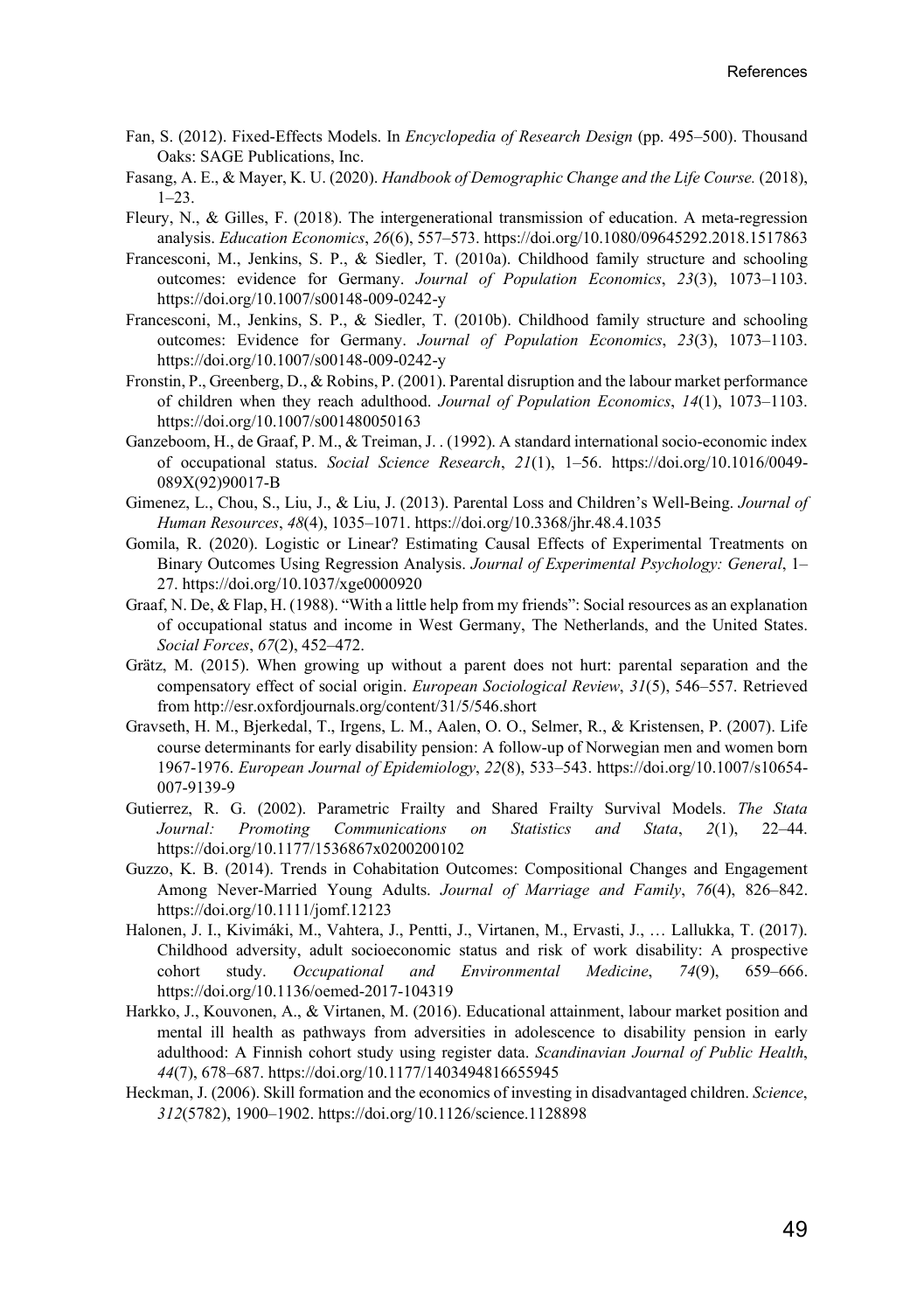- Hübgen, S. (2018). "Only a husband away from poverty?" Lone mothers' poverty risk in a European comparison. In L. Bernardi & D. Mortelmans (Eds.), *Lone Parenthood in the Life Course* (pp. 167–190). https://doi.org/doi:10.1007/978-3-319-63295-7\_8
- Jalovaara, M. (2013). Socioeconomic Resources and the Dissolution of Cohabitations and Marriages. *European Journal of Population / Revue Européenne de Démographie*, *29*(2), 167–193. https://doi.org/10.1007/s10680-012-9280-3
- Jalovaara, M., & Fasang, A. E. (2017). From never partnered to serial cohabitors: Union trajectories to childlessness. *Demographic Research*, *36*(1), 1703–1720. https://doi.org/10.4054/DemRes.2017.36.55
- Jalovaara, M., & Kulu, H. (2018). Separation Risk over Union Duration: An Immediate Itch? *European Sociological Review*, *34*(5), 486–500. https://doi.org/10.1093/esr/jcy017
- Jaumotte, F. (2013). Female Labour Force Participation: Past Trends and Main Determinants in OECD Countries. *SSRN Electronic Journal*, (376). https://doi.org/10.2139/ssrn.2344556
- Jenkins, J., Rasbash, J., & O'Connor, T. (2003). The role of the shared family context in differential parenting. *Developmental Psychology*, *39*(1), 99–113. https://doi.org/http://dx.doi.org/10.1037/0012-1649.39.1.99
- Jenkins, S. P. (2005). *Survival Analysis*. Retrieved from https://www.iser.essex.ac.uk/files/teaching/stephenj/ec968/pdfs/ec968lnotesv6.pdf
- Kailaheimo-Lönnqvist, S., & Kotimäki, S. (2020). Cause of parental death and child's health and education: The role of parental resources. *SSM - Population Health*, 100632. https://doi.org/10.1016/j.ssmph.2020.100632
- Keister, L. A., & Southgate, D. E. (2012). *Inequality. A Comtemporary Approach to Race, Class, and Gender*. New York: Cambridge University Press.
- Knudsen, A. K., Øverland, S., Hotopf, M., & Mykletun, A. (2012). Lost working years due to mental disorders: An analysis of the Norwegian disability pension registry. *PLoS ONE*, *7*(8). https://doi.org/10.1371/journal.pone.0042567
- Lesthaege, R. (2010). The unfolding story of the second demographic transition. *Population and Development Review*, *36*(2), 211–251. https://doi.org/https://doi.org/10.1111/j.1728- 4457.2010.00328.x
- Lin, K., Sandler, I., Ayers, T., & Wolchik, S. (2004). Resilience in parentally bereaved children and adolescents seeking preventive services. *Journal of Clinical Child & Adolescent Psychology*, *33*(4), 673–683. https://doi.org/10.1207/s15374424jccp3304\_3
- Lin, N. (1999). Social networks and status attainment. *Annual Review of Sociology*, *25*(1), 467–487.
- Lyngstad, T. H., & Jalovaara, M. (2010). A review of the antecedents of union dissolution. *Demographic Research*, *23*, 257–292. https://doi.org/10.4054/DemRes.2010.23.10
- Mackenbach, J. P., Bopp, M., Deboosere, P., Kovacs, K., Leinsalu, M., Martikainen, P., … de Gelder, R. (2017). Determinants of the magnitude of socioeconomic inequalities in mortality: A study of 17 European countries. *Health & Place*, *47*, 44–53. https://doi.org/10.1016/J.HEALTHPLACE.2017.07.005
- Mäenpää, E. (2015). Homogamy in Educational Level and Parental Social Class in Finland: A Loglinear Analysis. *European Sociological Review*, *31*(3), 253–267. https://doi.org/10.1093/esr/jcu088
- Mare, R. (1980). Social background and school continuation decisions. *Journal of the American Statistical Association*, *75*(370), 295–305. https://doi.org/10.1080/01621459.1980.10477466
- Martikainen, P., Mäkelä, P., Koskinen, S., & Valkonen, T. (2001). Income differences in mortality: A register-based follow-up study of three million men and women. *International Journal of Epidemiology*, *30*(6), 1397–1405. https://doi.org/10.1093/ije/30.6.1397
- Mayer, K. U. (2009). New directions in life course research. *Annual Review of Sociology*, *35*, 413–433. https://doi.org/10.1146/annurev.soc.34.040507.134619
- Mayer, S. E. (1997). *What Money Can't Buy : Family Income and Children's Life Chances* (2nd ed.). London: Harvard University Press.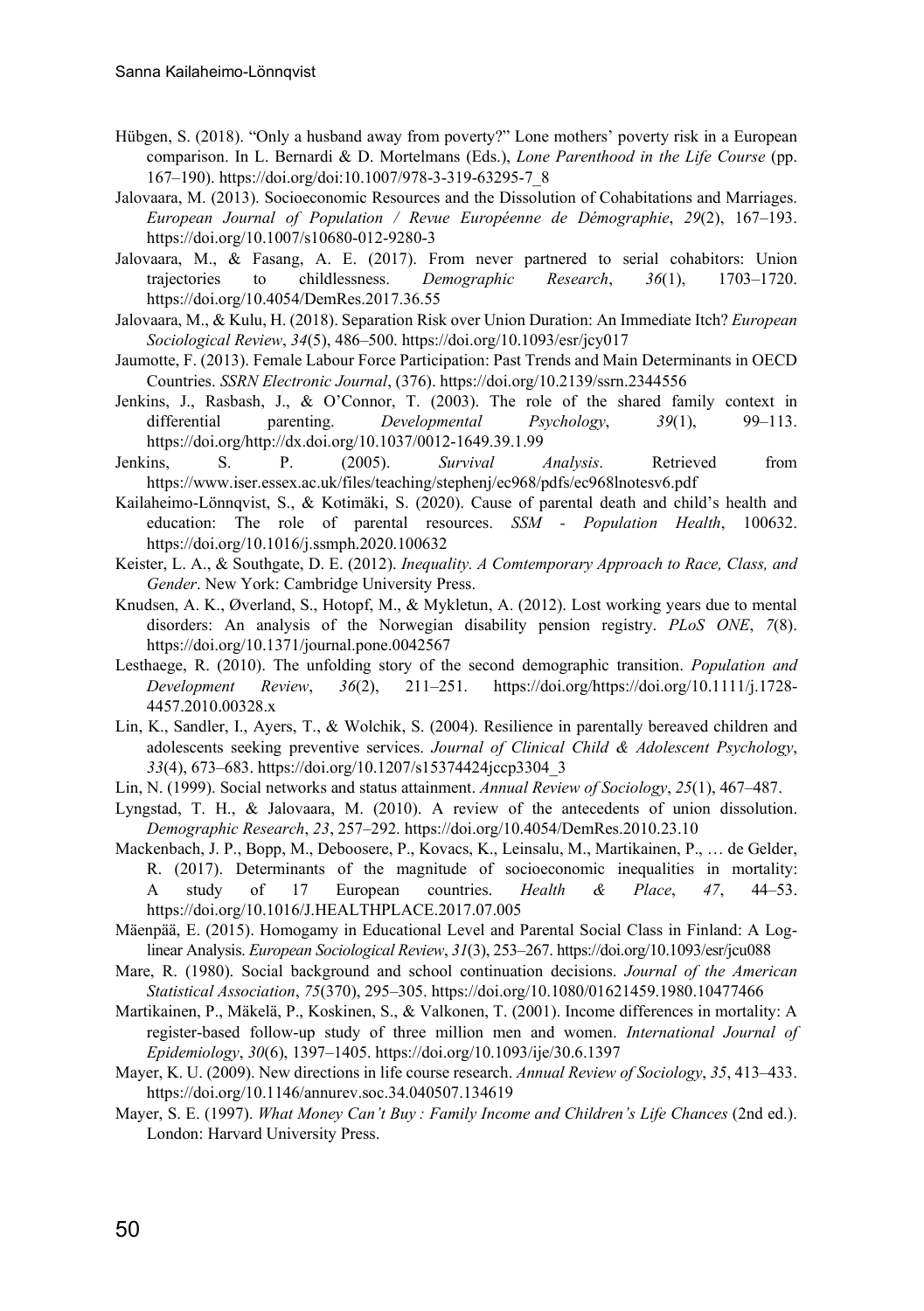- McEwen, C. A., & McEwen, B. S. (2017). Social Structure, Adversity, Toxic Stress, and Intergenerational Poverty: An Early Childhood Model. *Annual Review of Sociology*, *43*(1), 445– 472. https://doi.org/10.1146/annurev-soc-060116-053252
- Minello, A., & Blossfeld, H.-P. (2017). Can adult education compensate for early disadvantages? The role of adult education in reducing inequalities for German men and women. In J. Erola & E. Kilpi-Jakonen (Eds.), *Social Inequality Across Generations. The Role of Compensation and Multiplication in Resource Accumulation* (pp. 161–180). Cheltenham, UK: Edward Elgar Publishing.
- Montez, J. K., & Hayward, M. D. (2014). Cumulative Childhood Adversity, Educational Attainment, and Active Life Expectancy Among U.S. Adults. *Demography*, *51*(2), 413–435. https://doi.org/10.1007/s13524-013-0261-x
- Mood, C. (2010). Logistic regression: Why we cannot do what We think we can do, and what we can do about it. *European Sociological Review*, *26*(1), 67–82. https://doi.org/10.1093/esr/jcp006
- Mood, C. (2017). More than money: Social class, income, and the intergenerational persistence of advantage. *Sociological Science*, *4*, 263–287. https://doi.org/10.15195/v4.a12
- Müller, W., & Karle, W. (1993). Social selection in educational systems in Europe. *European Sociological Review*, *1*(9), 1–23. https://doi.org/https://doi.org/10.1093/oxfordjournals.esr.a036652
- Myrskylä, M. (2010). The relative effects of shocks in early- and later-life conditions on mortality. *Population and Development Review*, *36*(4), 803–829. https://doi.org/10.1111/j.1728- 4457.2010.00358.x
- Myrskylä, M., Elo, I. T., Kohler, I. V., & Martikainen, P. (2014). The association between advanced maternal and paternal ages and increased adult mortality is explained by early parental loss. *Social Science and Medicine*, *119*, 215–223. https://doi.org/10.1016/j.socscimed.2014.06.008
- O'Rand, A. M. (2009). Cumulative processes in the life course. In *The Craft of Life Course Research* (pp. 121–140). New York, NY, US: Guilford Press.
- Palosuo, H., Koskinen, S., Lahelma, E., Kostiainen, E., Prättälä, R., Martelin, T., … Linnanmäki, E. (Eds.). (2009). *Health Inequalities in Finland : Trends in Socioeconomic Health Differences 1980- 2005*. Helsinki: Ministry of Social Affairs and Health.
- Pfeffer, F. T. (2008). Persistent inequality in educational attainment and its institutional context. *European Sociological Review*, *24*(5), 543–565. https://doi.org/10.1093/esr/jcn026
- Pohlmann, J. T., & Leitner, D. W. (2003). A comparison of ordinary least squares and logistic regression. *Ohio Journal of Science*, *103*(5), 118–125.
- Pöyliö, H. (2019). *Institutions and the Transmission of Socioeconomic*.
- Pöyliö, H., Erola, J., & Kilpi-Jakonen, E. (2018). Institutional change and parental compensation in intergenerational attainment. *British Journal of Sociology*, *69*(3), 601–625. https://doi.org/10.1111/1468-4446.12293
- Pöyliö, H., & Kallio, J. (2017). The impact of education and family policies on intergenerational transmission of socioeconomic status in Europe. In J. Erola & E. Kilpi-jakonen (Eds.), *Social Inequality Across the Generations. The Role of Compensation and Multiplication in Resource Accumation.* (pp. 204–224). Cheltenham, UK: Edward Elgar Publishing.
- Prix, I., & Erola, J. (2017). Does death really make us equal? Educational attainment and resource compensation after paternal death in Finland. *Social Science Research*, *64*(1), 171–183. https://doi.org/10.1016/j.ssresearch.2016.10.012
- Raaum, O., Bratsberg, B., Røed, K., Österbacka, E., Eriksson, T., Jäntti, M., & Naylor, R. A. (2007). Marital sorting, household labor supply, and intergenerational earnings mobility across countries. *The BE Journal of Economic Analysis & Policy*, *7*(2), 1935–1682.
- Rözer, J. J., & Brashears, M. E. (2018). Partner selection and social capital in the status attainment process. *Social Science Research*, *73*, 63–79. https://doi.org/10.1016/J.SSRESEARCH.2018.03.004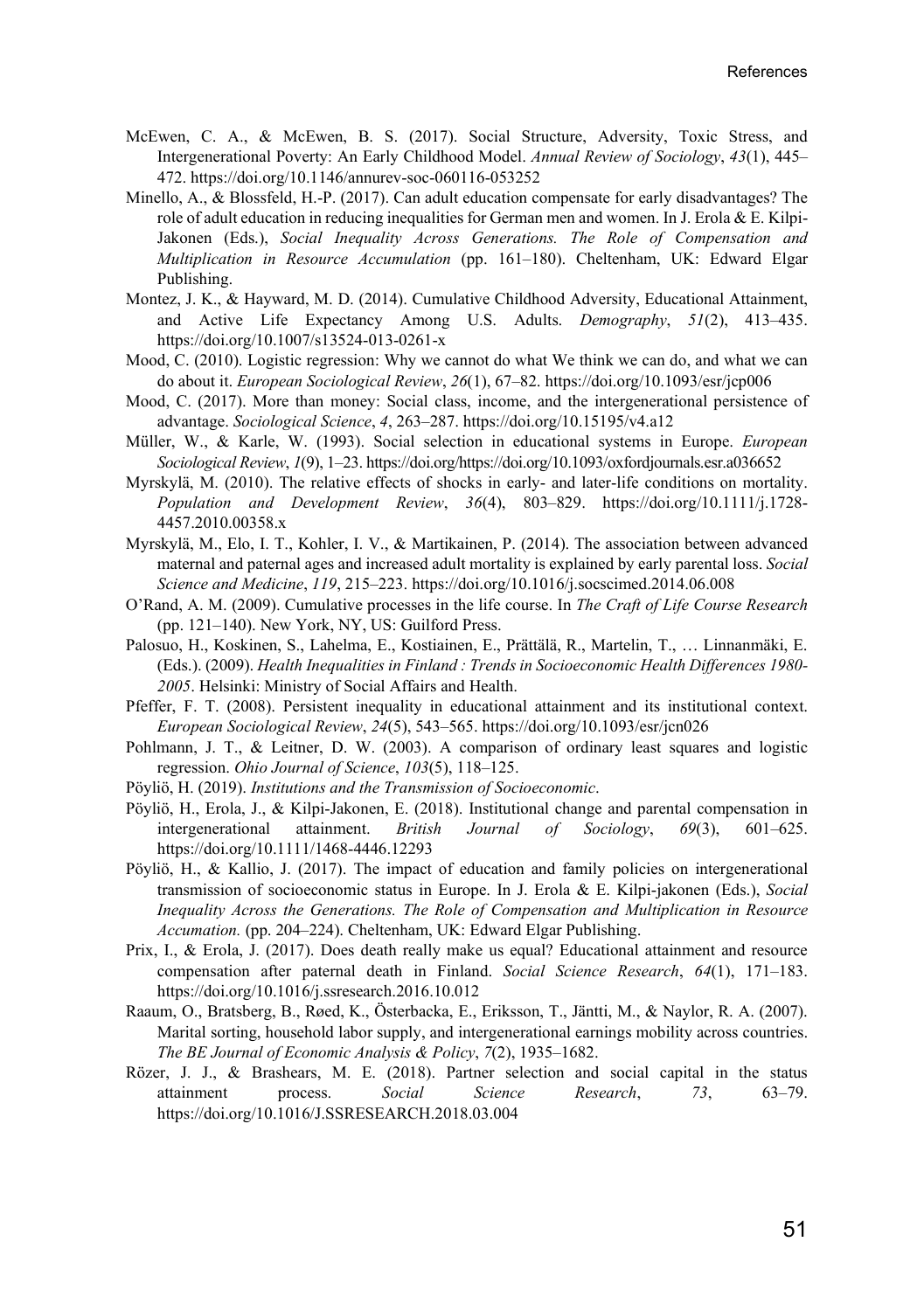- Silventoinen, K., Jelenkovic, A., Sund, R., Latvala, A., Honda, C., Inui, F., … Kaprio, J. (2020). Genetic and environmental variation in educational attainment: an individual-based analysis of 28 twin cohorts. *Scientific Reports*, *10*(1), 1–11. https://doi.org/10.1038/s41598-020-69526-6
- Smock, P. J., Manning, W. D., & Gupta, S. (1999). The Effect of Marriage and Divorce on Women ' s Economic Well-Being. *American Sociological Review*, *64*(6), 794–812. https://doi.org/https://doi.org/10.2307/2657403
- Sourander, A., Santalahti, P., Haavisto, A., Piha, J., Ikäheimo, K., & Helenius, H. (2004). Have there been changes in children's psychiatric symptoms and mental health service use? A 10-year comparison from Finland. *Journal of the American Academy of Child and Adolescent Psychiatry*, *43*(9), 1134–1145. https://doi.org/10.1097/01.chi.0000133261.75795.1a
- Statistics of Finland. (2014). Suomen sijoittuminen kansainvälisessä koulutusvertailussa riippuu tarkastelutavasta. Retrieved September 17, 2019, from https://www.stat.fi/artikkelit/2014/art\_2014-09-29\_001.html?s=0
- Steele, F., Sigle-Rushton, W., & Kravdal, Ø. (2009). Consequences of family disruption on children's educational outcomes in Norway. *Demography*, *46*(3), 553–574. https://doi.org/10.1353/dem.0.0063
- Stone, M., & Rasp, J. (1991). Tradeoffs in the Choice between Logit and OLS for Accounting Choice Studies. *Accounting Review*, *66*(1), 170–187. https://doi.org/Article
- Storksen, I., Røysamb, E., Gjessing, H. K., Moum, T., & Tambs, K. (2007). Marriages and psychological distress among adult offspring of divorce: A Norwegian study. *Scandinavian Journal of Psychology*, *48*(6), 467–476. https://doi.org/10.1111/j.1467-9450.2007.00601.x
- Swartz, T. T. (2008). Family capital and the invisible transfer of privilege: Intergenerational support and social class in early adulthood. *New Directions for Child and Adolescent Development*, *2008*(119), 11–24. https://doi.org/10.1002/cd.206
- Tanskanen, A. O., Erola, J., & Kallio, J. (2016). Parental Resources, Sibship Size, and Educational Performance in 20 Countries: Evidence for the Compensation Model. *Cross-Cultural Research*, *50*(5), 452–477. https://doi.org/10.1177/1069397116671139
- Tervonen, L., Kortelainen, M., & Kanninen, O. (2018). Eliittilukioiden vaikutukset yliopisto- opintojen aloittamiseen ja koulutusalan valintaan. *Yhteiskuntapolitiikka*, *83*(4), 374–386.
- Upmark, M., Lundberg, I., Sadigh, J., & Bigert, C. (2001). Conditions during childhood and adolescence as explanations of social class differences in disability pension among young men. *Scandinavian Journal of Public Health*, *29*(2), 96–103. https://doi.org/10.1177/14034948010290020601
- Vauhkonen, T., Kallio, J., Kauppinen, T. M., & Erola, J. (2017). Intergenerational accumulation of social disadvantages across generations in young adulthood. *Research in Social Stratification and Mobility*, *48*, 42–52. https://doi.org/10.1016/j.rssm.2017.02.001
- Verbakel, E., & de Graaf, P. M. (2007). Resources of the Partner: Support or Restriction in the Occupational Career? Developments in the Netherlands Between 1940 and 2003. *European Sociological Review*, *24*(1), 81–95. https://doi.org/10.1093/esr/jcm036
- Waters, E., Doyle, J., Wolfe, R., Wright, M., Wake, M., & Salmon, L. (2000). Influence of parental gender and self-reported health and illness on parent-reported child health. *Pediatrics*, *106*(6), 1422–1428. https://doi.org/10.1542/peds.106.6.1422
- Wolchik, S. A., Tein, J. Y., Sandler, I. N., & Ayers, T. S. (2006). Stressors, quality of the child-caregiver relationship, and children's mental health problems after parental death: The mediating role of self-system beliefs. *Journal of Abnormal Child Psychology*, *34*(2), 221–238. https://doi.org/10.1007/s10802-005-9016-5
- Wolfinger, N. H. (2003). Family structure homogamy: The effects of parental divorce on partner selection and marital stability. *Social Science Research*, *32*(1), 80–97. https://doi.org/10.1016/S0049-089X(02)00014-5
- Wolfinger, N. H. (2007). Trends in the Intergenerational Transmission of Divorce. *Demography*, *36*(3), 415. https://doi.org/10.2307/2648064